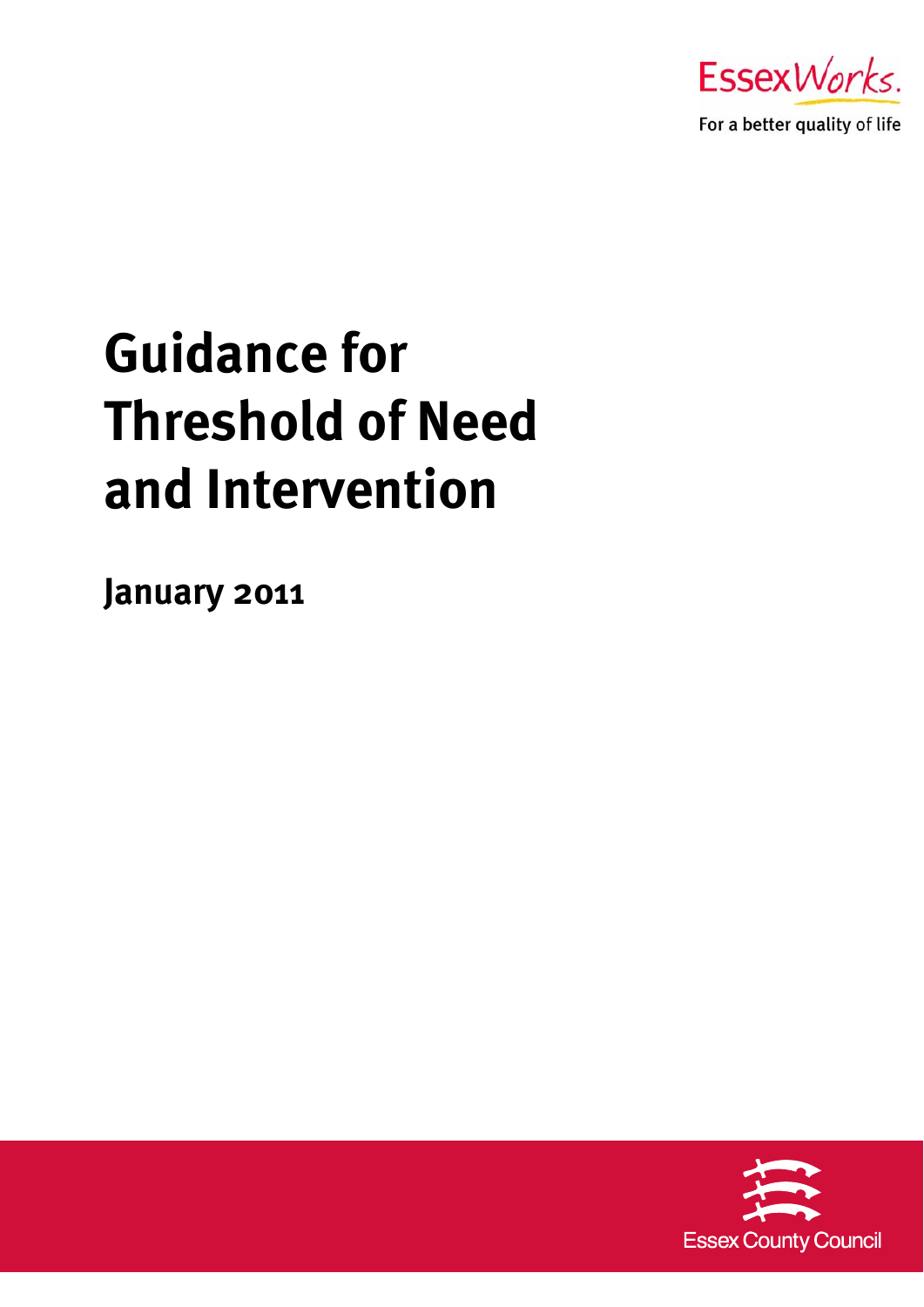#### **Purpose of document**

This Guidance for Threshold of Need and Intervention is a vital tool underpinning the aspiration to provide support and early interventions in the lives of potentially vulnerable children and young people in Essex. Many agencies, organisations, parents, carers and other family members are involved with supporting children. Effective joint working through common understanding and use of the principles and processes in this document will help improve the way in which children's needs are effectively met across the needs spectrum. Through clarifying the thresholds of service eligibility and provision, investment can be more clearly targeted to early intervention and prevention, supporting families to enable children and young people to remain at home and in the community. This, in turn, will lead to improved outcomes and life chances for our most disadvantaged children and young people, and help improve the quality of life and outcomes for all our children.

The aim of this guidance is to assist staff in making judgements about service thresholds in a fair and consistent manner, whilst at the same time ensuring compliance with statutory duties. The tables of descriptors within the guidance provide examples that may indicate a certain level of need.

This document will inform the referral and assessment process for Essex County Council (ECC) services and should also complement other agencies' processes and assessment tools.

This guidance is produced with the intention of providing clarity around service eligibility and provision. It will be reviewed alongside the developments within children's services, including the work of the Essex Safeguarding Children Board and the Essex Children's Trust Partnership.

The purpose of this document is to ensure that all children and young people are able to access the most appropriate provision by the quickest and most effective route.

Like most public services from the Police to the Health Service, provision designed to support families can only work effectively if limited resources are used wisely and targeted appropriately. This document is designed to help professionals with the dilemmas they face when they encounter children that they believe may be in need or at risk.

The overarching intention is to ensure that there is an effective 'triage' system in place to ensure that children get the right response from the right service at the time that they need it most. Everyone that works with children or vulnerable adults has a responsibility to make sure they are equipped with the appropriate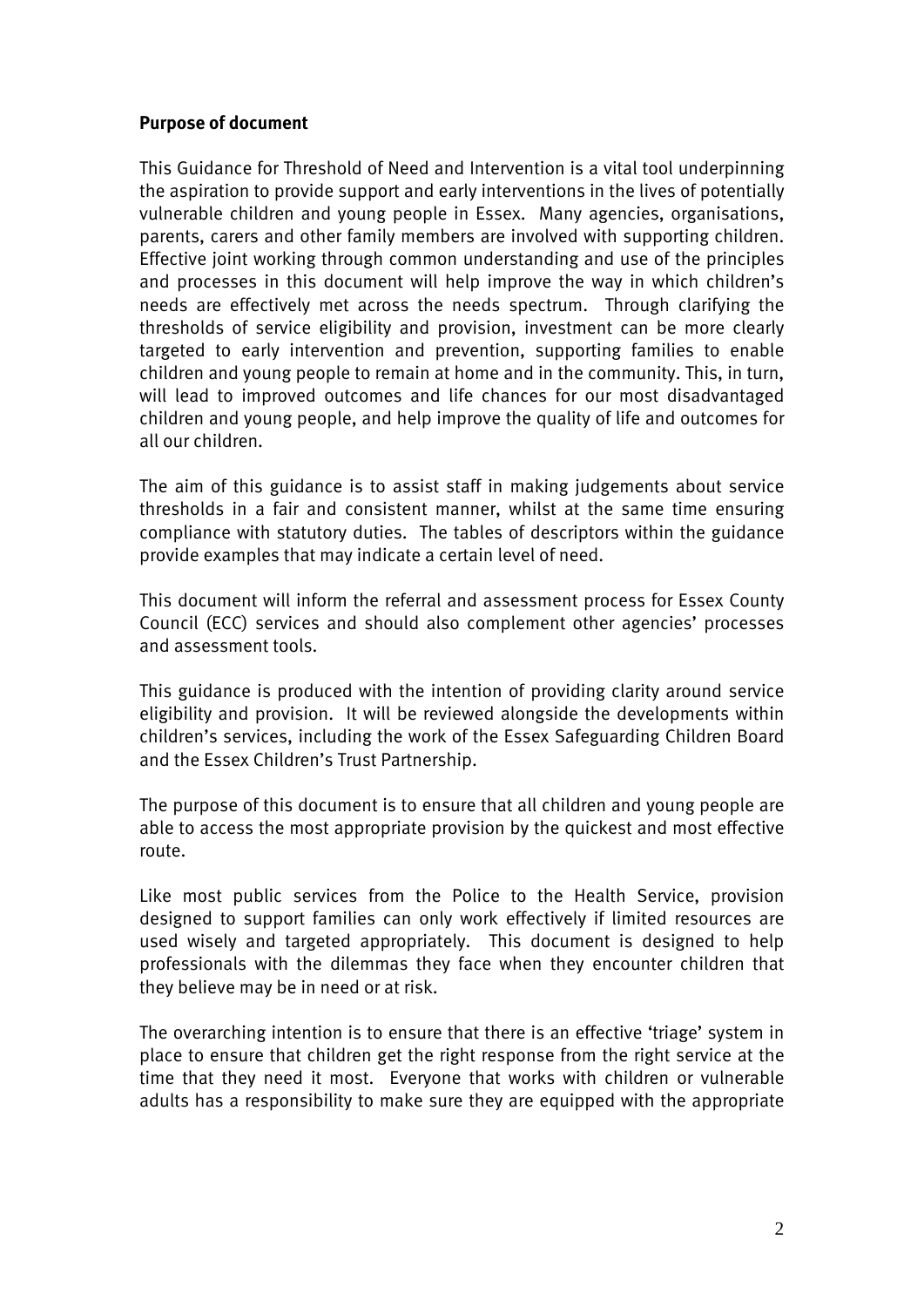level of knowledge and support to be able to judge when they need to seek further information about a child's circumstances or need to seek advice from a manager or other agency. Equally, as far as is possible and reasonable, ensuring that children and families are not escalated unnecessarily into the higher more resource intensive service areas is the responsibility of all referring agencies. Where this does happen, systems become overloaded and children are failed.

The information provided in this document is supported by the Assessment and Referral process map, attached as Appendix 2.

#### **Background**

For the purposes of this document, the term 'children' refers to children and young people under the age of 18 years. This document is based on recognised good practice and influenced by current research and local experience. The procedures are underpinned by:

- UN Convention on the Rights of the Child
- The Children Act 1989
- Framework for the Assessment of Children in Need and their Families 2000
- Messages from Research 1995
- Human Rights Act 2000
- Race Relations (Amendment) Act 2002
- Disability Discrimination Act 2002
- Every Child Matters 2004
- The Adoption and Children Act 2004
- The Children Act 2004
- Immigration and Asylum Act 1999
- Nationality, Immigration and Asylum Act 2002
- Essex SEN Code of Practice
- Crime and Disorder Act 1998
- Working Together 2010
- Southend, Essex and Thurrock Child Protection Procedures 2006
- Staying Safe Action Plan DCSF 2008
- What to do if you're worried that your child is being abused 2006

This Guidance for Threshold of Need and Intervention is based on and complements the Framework for the Assessment of Children in Need and their Families 2000, to provide a consistent approach for those working with children.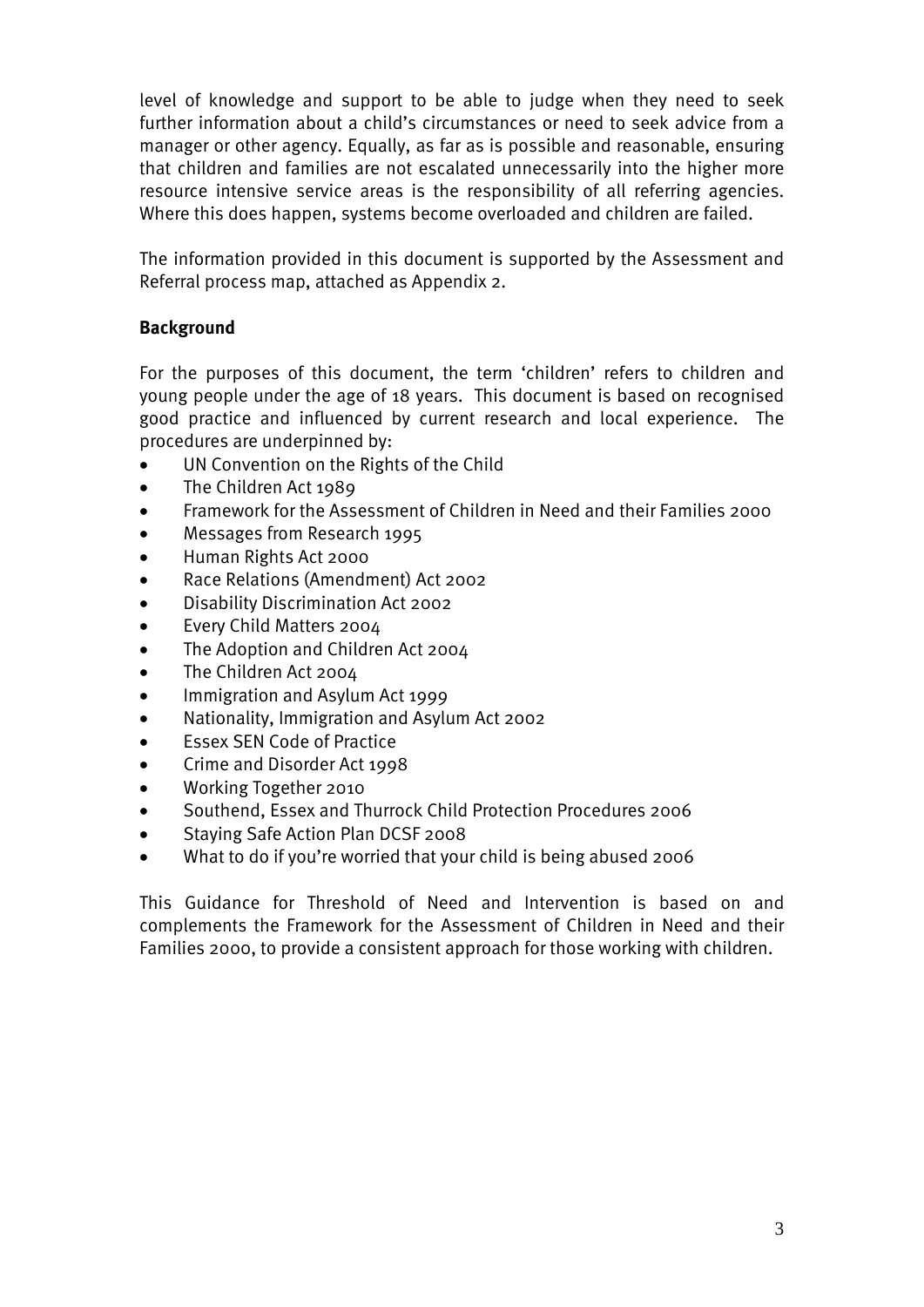#### **Our vision**

The Essex Children's Trust Children and Young People's Plan 2009/11:

**'We want children and young people in Essex to be valued, inspired, loved, nurtured and encouraged, with opportunities to achieve their immediate and long term ambitions. Our role is to improve the life chances of all and to provide extra support for those who need it.'** 

#### **Development of these criteria**

As inter-agency working continues to develop in Essex, this guidance clarifies referral routes into services provided by Essex Children's Trust for all agencies working with children and young people. It identifies the likely distribution of resources and services available to children and their families. It has been produced in consultation with the partners that form the Essex Children's Trust and the Essex Safeguarding Children Board utilising existing multi-agency work undertaken across the county and incorporates examples of good practice from other local authorities. This approach has been aligned with the procedures applied in Adults, Health & Community Wellbeing Directorate to ensure consistency during periods of transition.

Its development was informed by a multi-agency group of practitioners via workshops exploring the descriptors and indicators of need and vulnerability. An earlier draft was piloted in one locality. The feedback from this process has informed this document.

The guidance ensures clarity in relation to service provision at this time and will be amended and enhanced in line with the planned developments within the Schools, Children and Families Directorate and beyond, including developments within Essex Safeguarding Children Board and the Essex Children's Trust Partnership.

Whilst this document will inform the referral and assessment process for ECC services, it should also complement other agencies' processes and assessment tools. It is anticipated that the Essex Children's Trust will review this document at least annually and will make revisions as required in order to ensure it continues to reflect best practice.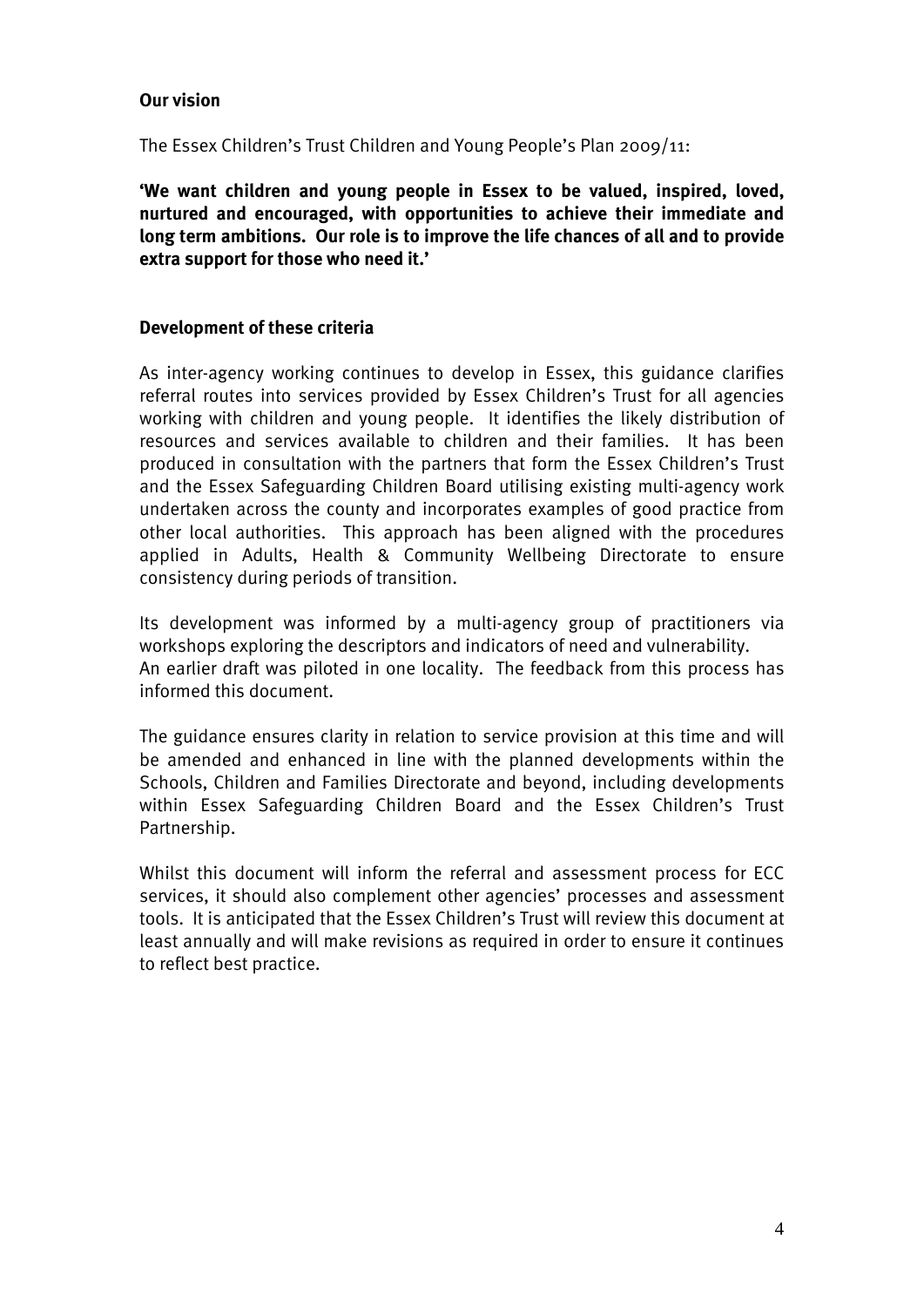#### **Integrated working**

Essex Children's Trust is committed to delivering frontline services that are integrated and focused on the needs of children by implementing the national common processes and systems of Common Assessment Framework (CAF), Lead Professional and Information Sharing.

The CAF is a tool to enable early and effective assessment of children and young people with a number of additional needs. It is a holistic, consent-based needs assessment framework which records, in a single place, and in a structured and consistent way, the key factors in a child's life that point to them having additional needs. Undertaking an assessment using the CAF as soon as there is an indication of additional needs makes a significant and necessary contribution to the early intervention and prevention agenda, particularly in terms of effective 'triage'. The better the needs and the relationship between different factors in a child's life are understood, the more appropriate and effective the service response will be.

Working Together 2010 makes clear the expectation that all Children's Trusts should have arrangements in place for making sure that a CAF is completed by all agencies that come into contact with vulnerable children.

The CAF is not a referral form, although it may be used to support an inter-agency referral or specialist assessment.

Essex County Council and the Essex Children's Trust Board have agreed that all referrals except those for immediate significant harm, both single and multiagency, should be accompanied by a completed CAF. In the case of the risk of immediate significant harm, a CAF will not be required. This is because if a S.47 investigation is instigated as a result of the referral, Children's Social Care will undertake a Core Assessment. However if there has already been a CAF completed it should be forwarded to the relevant Assessment Team as it will make a useful contribution to the completion of the core assessment.

In the majority of circumstances, agencies working together with a child and their family, and with the consent of the child's family, will already have the information required to complete a CAF readily to hand. The CAF completion will enable agencies to pull all the information they hold together into one place, so it can be used effectively to inform decision making about the level of service required to address presenting needs and risks.

The Lead Professional role is to take the lead in co-ordinating provision and to act as a single point of contact for a child and their family when a range of services are involved and an integrated response is required.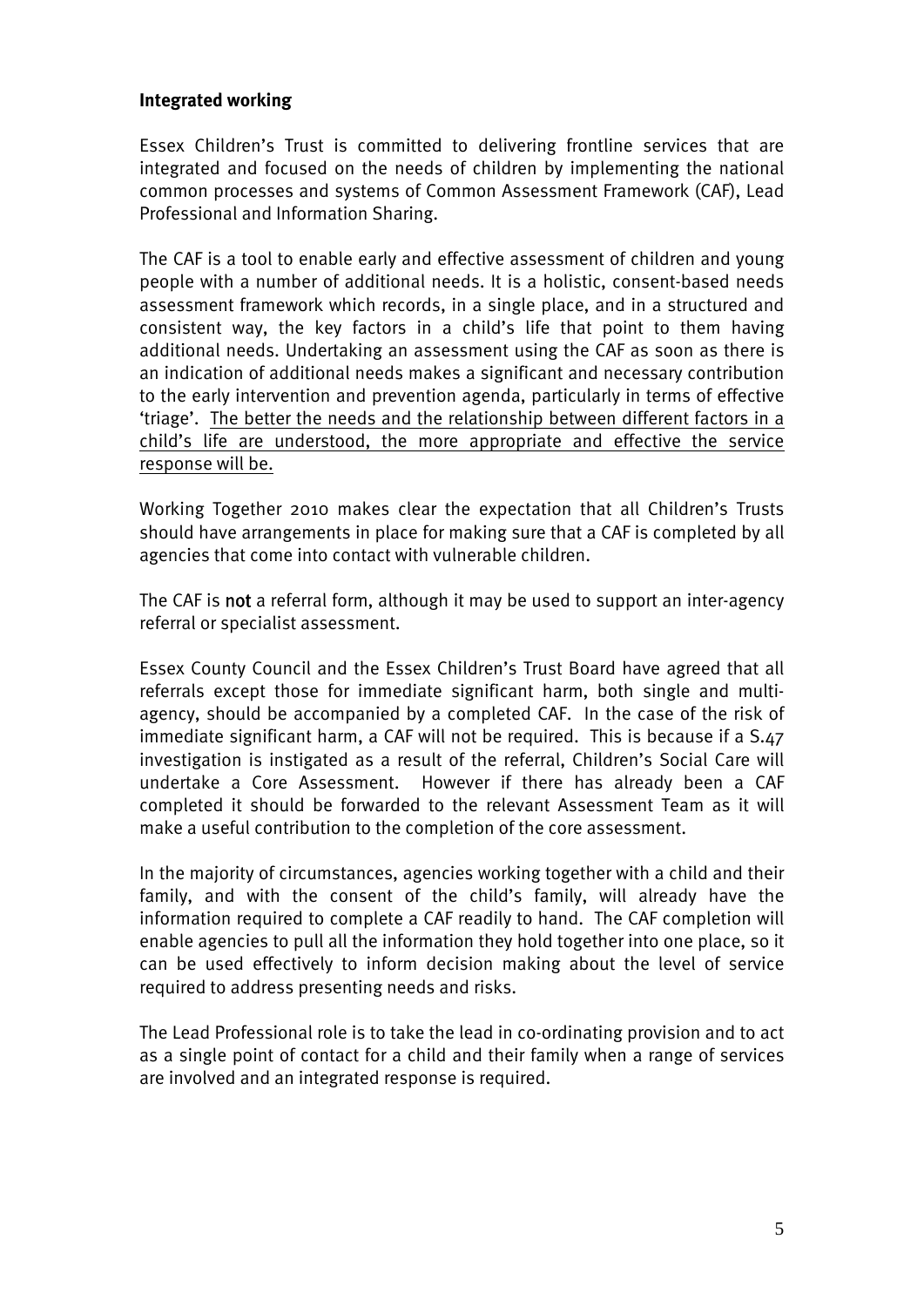Integrated working will:-

- **Support earlier intervention** by providing methods to help practitioners, who come into day to day contact with children and families, such as those providing ante-natal and post natal services, or those in early years settings and schools to identify and meet unmet need at an earlier stage.
- **Improve multi-agency working** by Lead Professionals maintaining a single record of the needs and progress of a child in contact with several agencies. The framework will facilitate the embedding of a common language of assessment of need and response, improving communication and information sharing between practitioners, thus enabling different agencies to work together to provide appropriate, coordinated services.
- **Reduce bureaucracy for families**  by providing practitioners (including Lead Professionals) with a complete overview of a child's needs and responses; thereby reducing the number of inappropriate inter-agency referrals, separate assessments and different agencies working with a child, preventing children and families having to repeat their story.



#### **Essex** – **Thresholds of need and service responses**

The Tiered Model of Children's Needs has been developed integrating the Framework for the Assessment of Children in Need and their Families and a number of initiatives introduced by the Government's Every Child Matters: Change for Children Programme. This model is consistent with the Southend,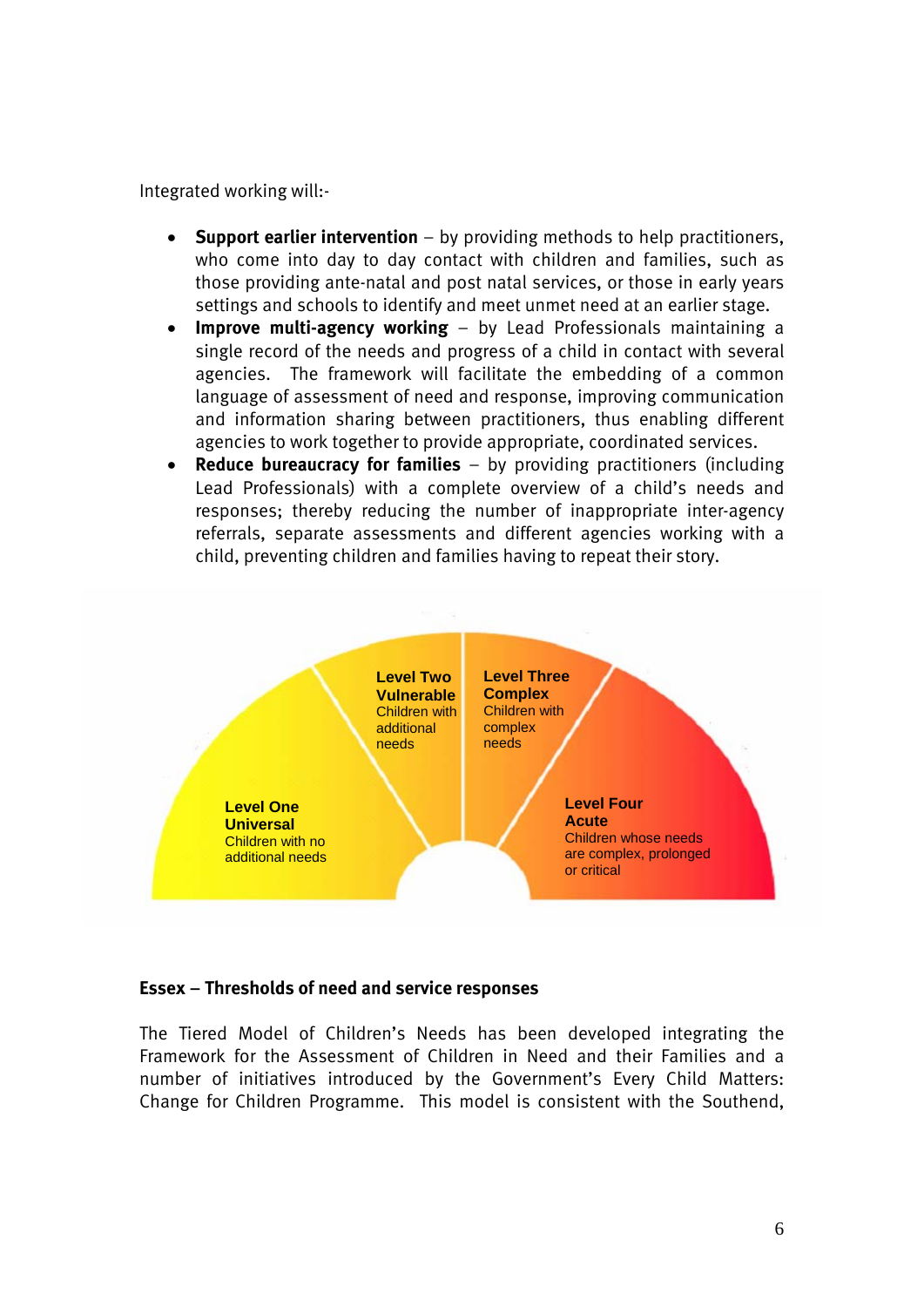Essex and Thurrock (SET) Procedures and the national guidance "Working Together". The model provides a framework to develop a common understanding amongst professionals of children's needs and vulnerabilities, shared assessment processes and a platform for inter-agency and multi-agency working. It augments and updates the previous guidance and procedures relating to multiagency working. Finally the model is entirely consistent with the Essex Children's Trust Children and Young People's Plan.

The model is underpinned by approaches that are:

- Child-centred
- Focussed on improving outcomes for children
- Holistic in understanding and delivery
- Involving children and their families
- Based on an acknowledgement that the child's welfare and safety is everyone's responsibility
- Promotes agencies working together to reduce duplication and unnecessary intrusion into family life
- Designed to build on strengths as well as identifying difficulties
- $\bullet$  Intended to see assessment as a continuing process, not an event
- Non discriminatory and value difference
- Based on a commitment to build communities where all Essex children and young people can thrive

This is a guide for practitioners and managers from across all agencies that work with, or are involved with, children, young people and their families. It is intended to assist practitioners and managers across all agencies in assessing and identifying a child's level of need. It also describes what type of services / resources may meet those needs and what processes to follow in moving from an assessment to a provision of services. It describes needs in terms of 'levels' which is essentially a schematic way of helping to understand children's needs and how they could be met.

It does not provide a rigid or concrete set of procedures – it is important that all agencies understand the needs of each individual child within their own context and realise that each child's situation is unique and specific to them.

The needs of children and young people will vary and change over time. They also may have different levels of need related to different issues at the same time.

What follows is therefore a guide to offer clarification, not a rigid set of procedures.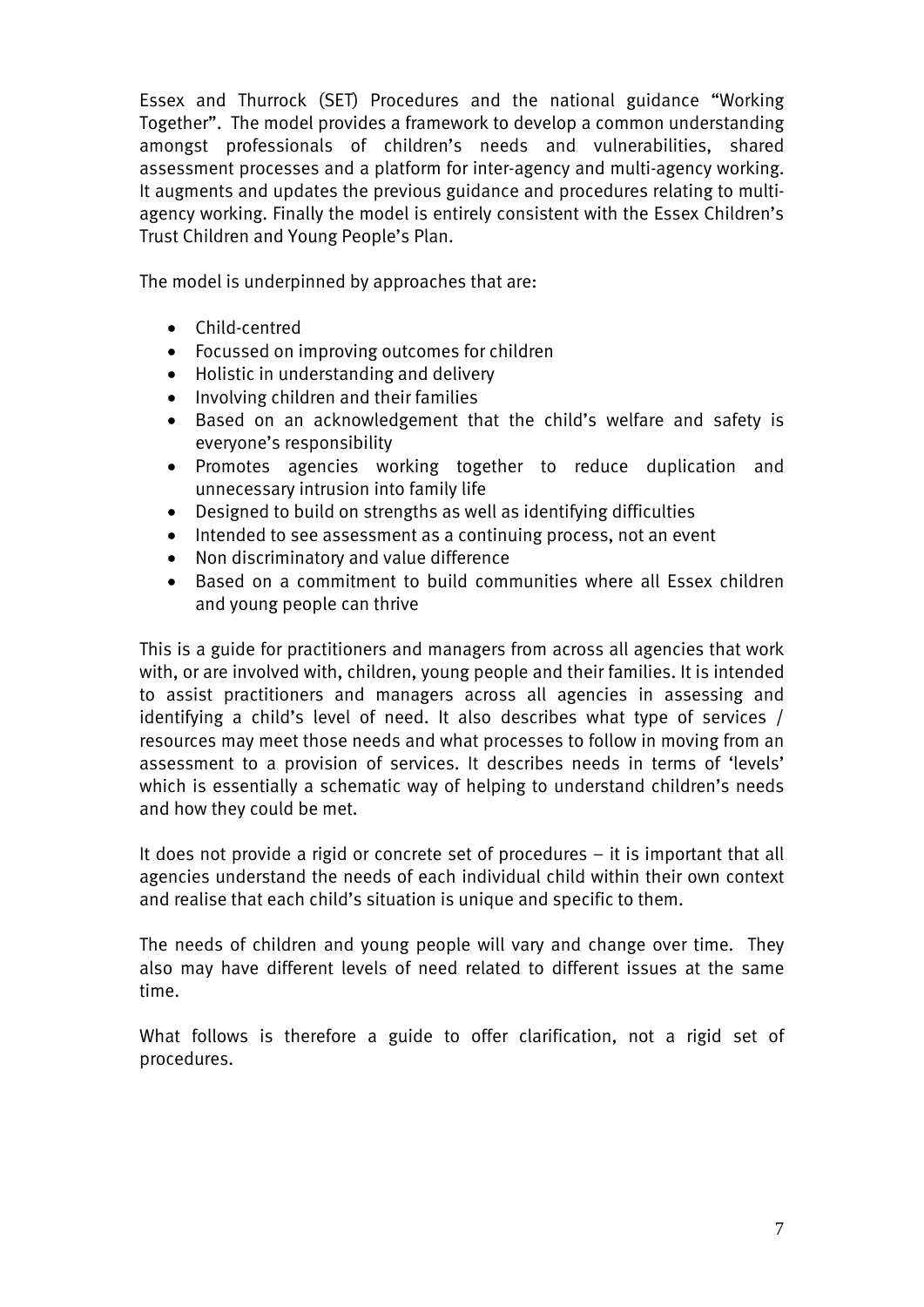Four levels of vulnerability and need have been developed to support this guidance:

#### **Level 1: Universal – Children with no additional needs**

Those services provided to all families and children from health, education and other community services such as leisure, play and housing services. These are the children/young people who make overall good progress in all areas of their development with no additional support. From time to time, these children may have some additional needs, which may require additional professional time (and expertise), but generally this time will be limited and lead to continued positive outcomes.

This level will include universal safeguarding as described within the Stay Safe action plan (DCSF 2008).

#### **Level 2: Vulnerable – Children with additional needs**

Level 2 needs are those where there are indications that without the provision of services needs may escalate or circumstances deteriorate to the detriment of the children or families concerned. This additional support may relate to health, social or educational issues. Services provided within level 2 will be designed so that they can be activated as early as possible, sometimes even where need is predicted rather than presenting. For example, there may be services and interventions that could assist antenatal parents where there are known to be specific vulnerabilities or risk factors. Within level 2, participation is most likely to be on a voluntary basis where parents and children or young people, alongside supportive professionals, have identified a need and are willing and able to access appropriate services. Many disabled children will have additional needs related to their specific impairment and will require access to packages of support or short breaks from time to time.

Children in level 2 are likely to be best served by a multi-agency response and a Lead Professional identified to co-ordinate the support.

This level will include Targeted Safeguarding as described within the Stay Safe action plan (DCSF 2008)

In general children who require early intervention and preventative services are those with 'additional needs'.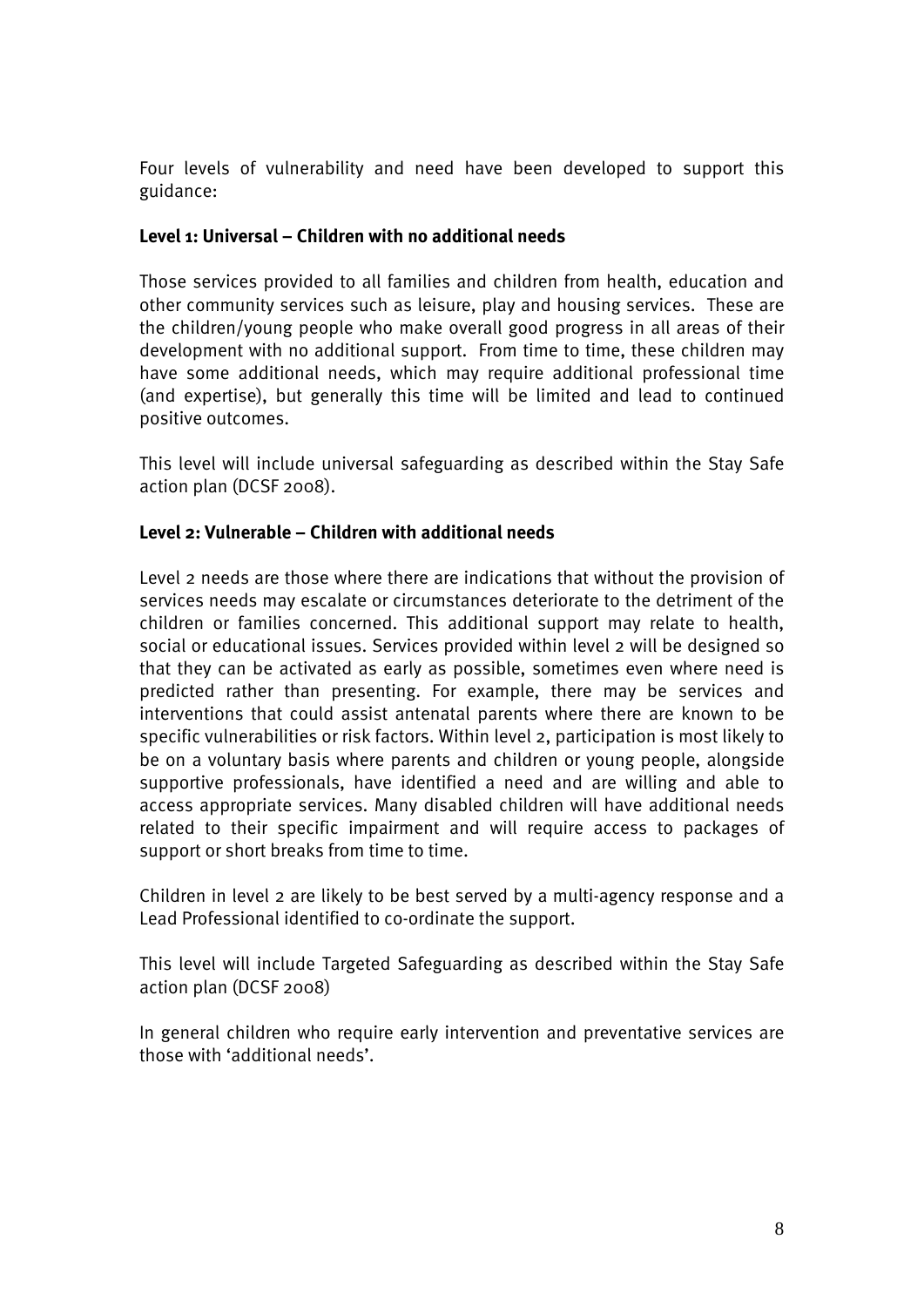#### **Level 3: Complex – Children with complex needs**

Level 3 needs are those that require more targeted and enhanced support that will on occasions include specialist provision. As far as possible all engagement with services will be sought on a voluntary basis; however it is likely that some children and families within the upper end of this level of need will be at risk of harm and statutory powers may be required to ensure participation.

For others where children have a range of highly complex needs the challenge will be to provide specific and enhanced support as and when it is required. A number of children who have a substantial and permanent disability or complex and permanent health needs will be described here.

All children who fall into this level are likely to benefit from a multi-agency response, including, in some cases from Children's Social Care services, with a Lead Professional to co-ordinate intervention.

This level will include Targeted Safeguarding as described within the Stay Safe action plan (DCSF 2008).

Children requiring targeted and enhanced support have additional needs some of which may be complex.

#### **Level 4 – Acute – Children whose needs are prolonged, specialist and critical**

Level 4 needs are those that can be described as acute either in terms of urgency, complexity or in terms of the degree of risk to which a child or young person is exposed. Although relatively speaking very few children and young people fall into this category of need, services provided tend to be resource intensive, very costly and children with these needs are often at risk of having the poorest outcomes. Children subject to care proceedings or a child protection plan and children with complex needs requiring residential or nursing care or in-patient psychiatric treatment have Level 4 needs. There will be areas of commissioning that relate to the securing of individual packages of care outside the family on a child-by-child basis within this level of need.

This level will include Responsive Safeguarding as described within the Stay Safe action plan (DCSF 2008).

Children requiring active and/or statutory intervention are likely to have acute or complex needs.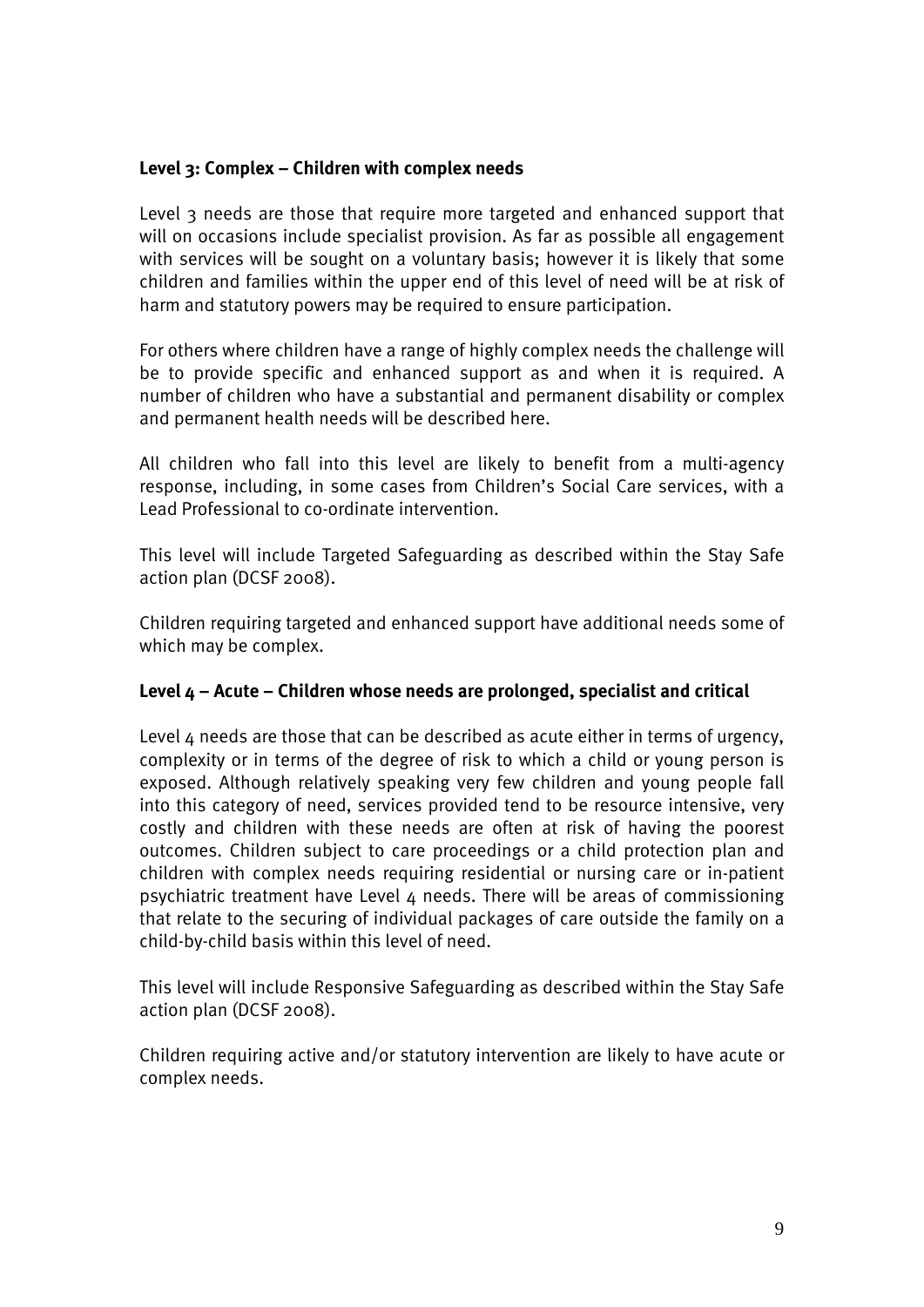#### **Strategic Intention**

A theme that runs throughout this document and associated policies and strategies, including the overarching Essex Children and Young People's Plan, is a strategic intention to keep children, young people and their families as low down the levels as possible. This can only be achieved by agencies across all sectors working together effectively engaging with families, including those hardest to engage, in order to meet need which has been appropriately identified and properly assessed. Agencies include those in the statutory, private, voluntary and independent sector and those that represent children's services and adult's services.

In any tiered approach, it is essential to ensure a range of service provision is available to meet the continuum of needs of children in the community and to ensure that the services are appropriately accessed in a timeframe commensurate with the needs of individual children. It must therefore be recognised and understood:

- that children can and do move from one level to another:
- $\bullet$  that children in levels 2-4 also need and use universal services:
- that repeated assessments should not be necessary to move children from one level to another and that children's stories can follow them as they progress through service provision;
- that there will be some children for example, those with complex needs or who are deemed to be at risk of significant harm – who should be enabled to move quickly and effortlessly to the required service response without necessarily going up through each level
- that for most children, the service aspiration is to secure them as low down the level of need as possible, this is so that scarce and resource intensive provision can be reserved for those children that need it most.

Those involved in commissioning and designing services will need to bear in mind:

- that the aim is to ensure a seamlessness between each level so that children whose needs do escalate can access a range of services that can respond to their changing needs;
- that for many children involved in children's services, the focus of the work is to move them back down the levels so that their needs are met at the lowest level possible required to secure their well being and ensure their safety – seamlessness must apply equally to de-escalation of need and children whose needs are reducing as a result of intervention may require services to be changed or adapted but not necessarily withdrawn;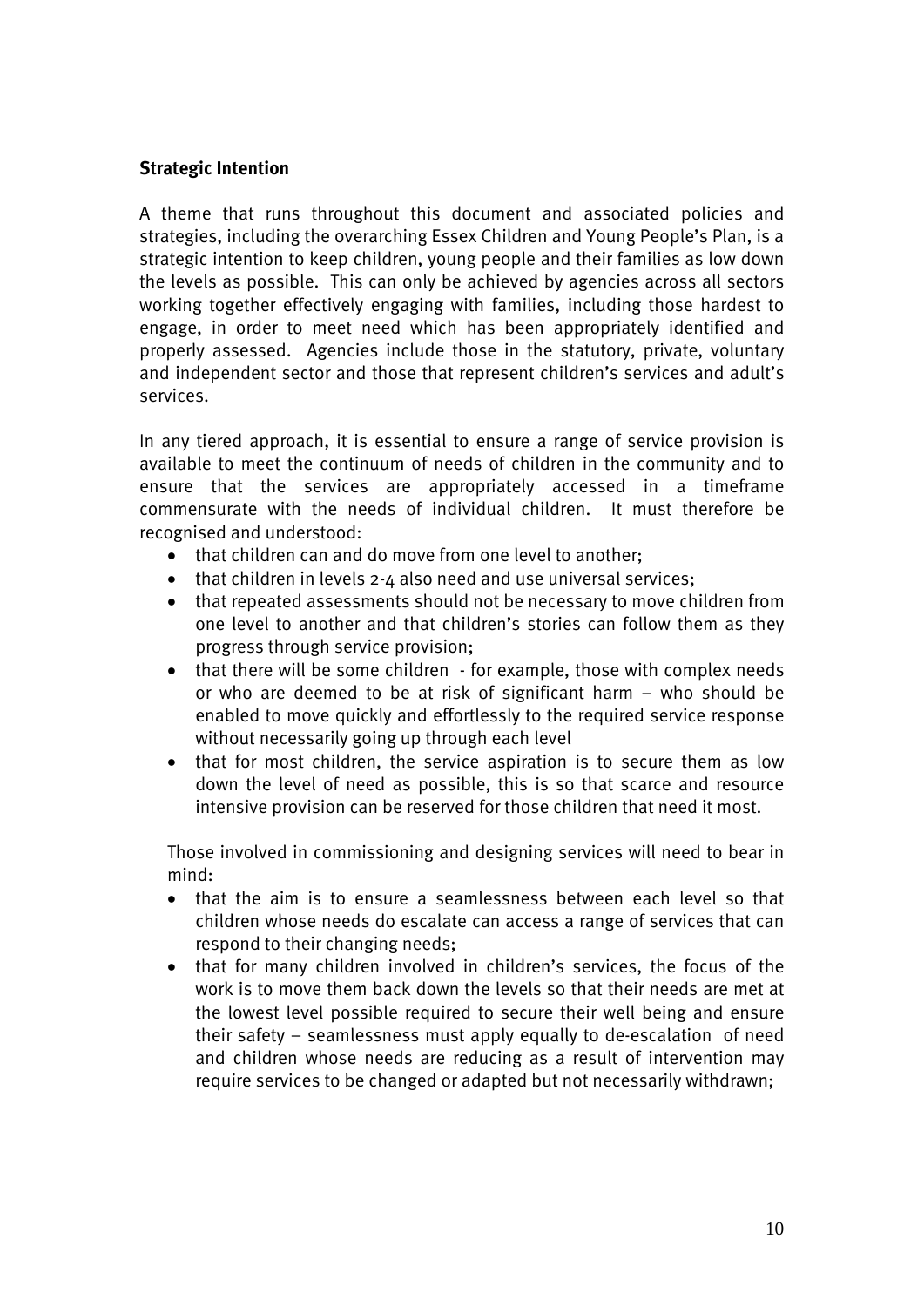that in designing, commissioning and delivering services it is often at the interface between levels that real change in outcomes for children can be achieved.

#### **Getting the right service at the right time**

The following is a guide only. In particular, the examples of indicators can only offer a sense of the threshold. Degrees of severity and combinations of indicators for individual children need to be understood and assessed. The examples cannot be a substitute for professional judgement.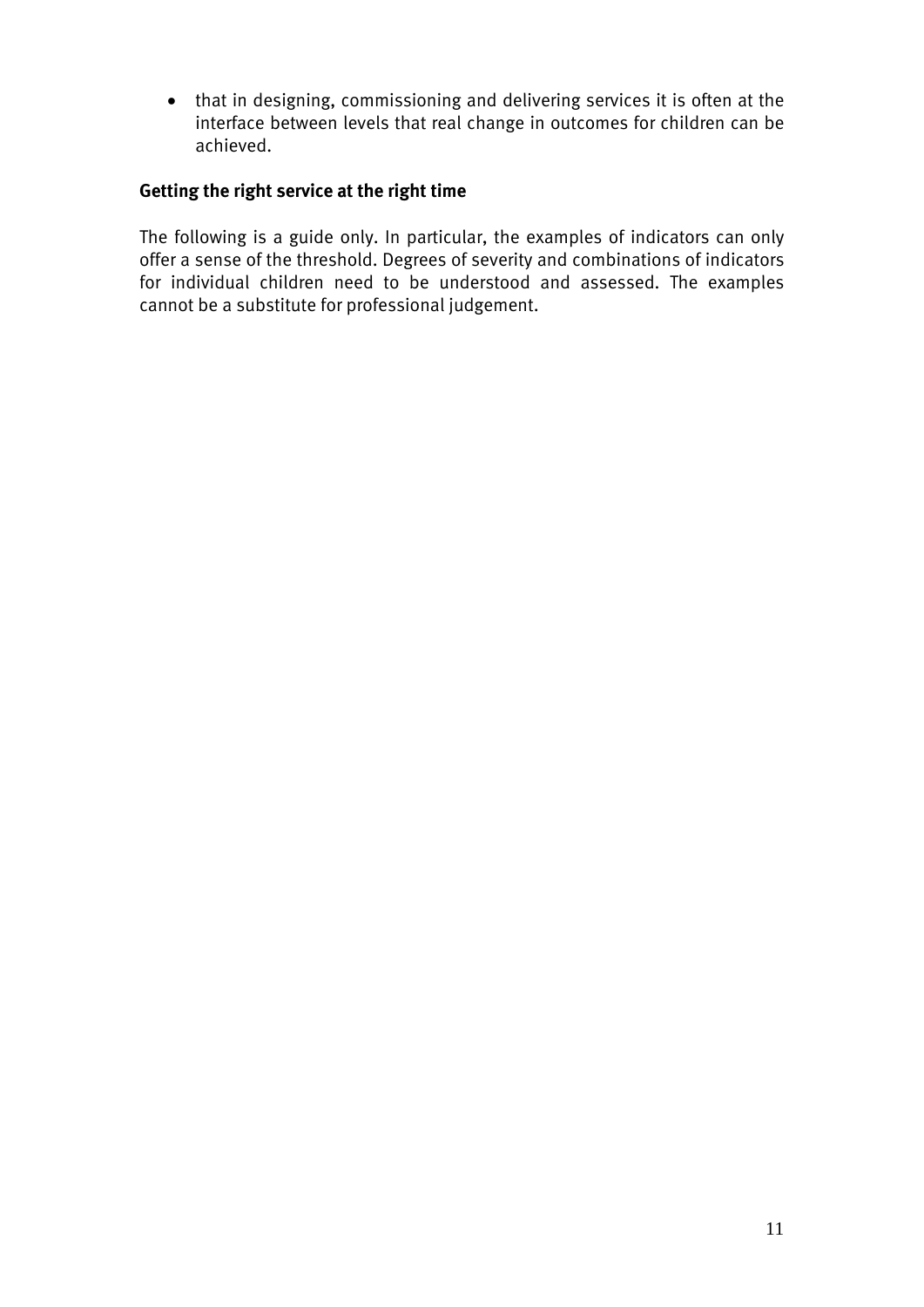#### **Level One – Universal – Children with no identified additional needs**

These are children and young people who make good overall progress in all areas of development. Broadly, these children receive appropriate universal services, such as health and education. They may also use leisure facilities, housing or voluntary services. The following table provides a useful summary of indicators of children assessed as having no identified additional needs, based on the Framework for the Assessment of Children and their Families.

| Development Needs of Baby, Child or Young Person                                                                                                                                                                                                                                                                                    |                                                                                                                                                                                                                                                                                                      |  |  |  |
|-------------------------------------------------------------------------------------------------------------------------------------------------------------------------------------------------------------------------------------------------------------------------------------------------------------------------------------|------------------------------------------------------------------------------------------------------------------------------------------------------------------------------------------------------------------------------------------------------------------------------------------------------|--|--|--|
| with no identified additional needs                                                                                                                                                                                                                                                                                                 |                                                                                                                                                                                                                                                                                                      |  |  |  |
| <b>Health</b>                                                                                                                                                                                                                                                                                                                       | <b>Identity</b>                                                                                                                                                                                                                                                                                      |  |  |  |
| Physically well<br>Adequate<br>$\bullet$<br>diet/hygiene/clothing/exercise<br>Developmental<br>$\bullet$<br>assessment/immunisations up to date<br>Regular dental and optical care<br>$\bullet$<br>Health appointments are kept<br>$\bullet$<br>Developmental milestones met<br>$\bullet$<br>Speech and language development<br>met | Development of self-<br>esteem/positive sense of self<br>and abilities<br>Demonstrate feelings of<br>$\bullet$<br>belonging and acceptance<br>A sense of self<br>$\bullet$<br>An ability to express needs                                                                                            |  |  |  |
| <b>Education and Learning</b><br>Skills/interests<br>Success/achievement<br>Cognitive development<br>Access to toys and play/stimulation                                                                                                                                                                                            | <b>Family and Social Relationships</b><br>Stable and affectionate<br>relationships with caregivers<br>Good relationships with siblings<br>$\bullet$<br>Positive relationships with peers                                                                                                             |  |  |  |
| <b>Emotional and Behavioural development</b><br>Feelings and actions demonstrate<br>appropriate responses<br>Good quality early attachments<br>Able to adapt to change<br>Able to demonstrate empathy                                                                                                                               | <b>Social Presentation</b><br>Appropriate dress for different<br>$\bullet$<br>settings<br>Good level of personal hygiene<br>$\bullet$<br><b>Self-care Skills</b><br>Growing level of competencies<br>in practical and emotional skills<br>such as feeding, dressing and<br>independent living skills |  |  |  |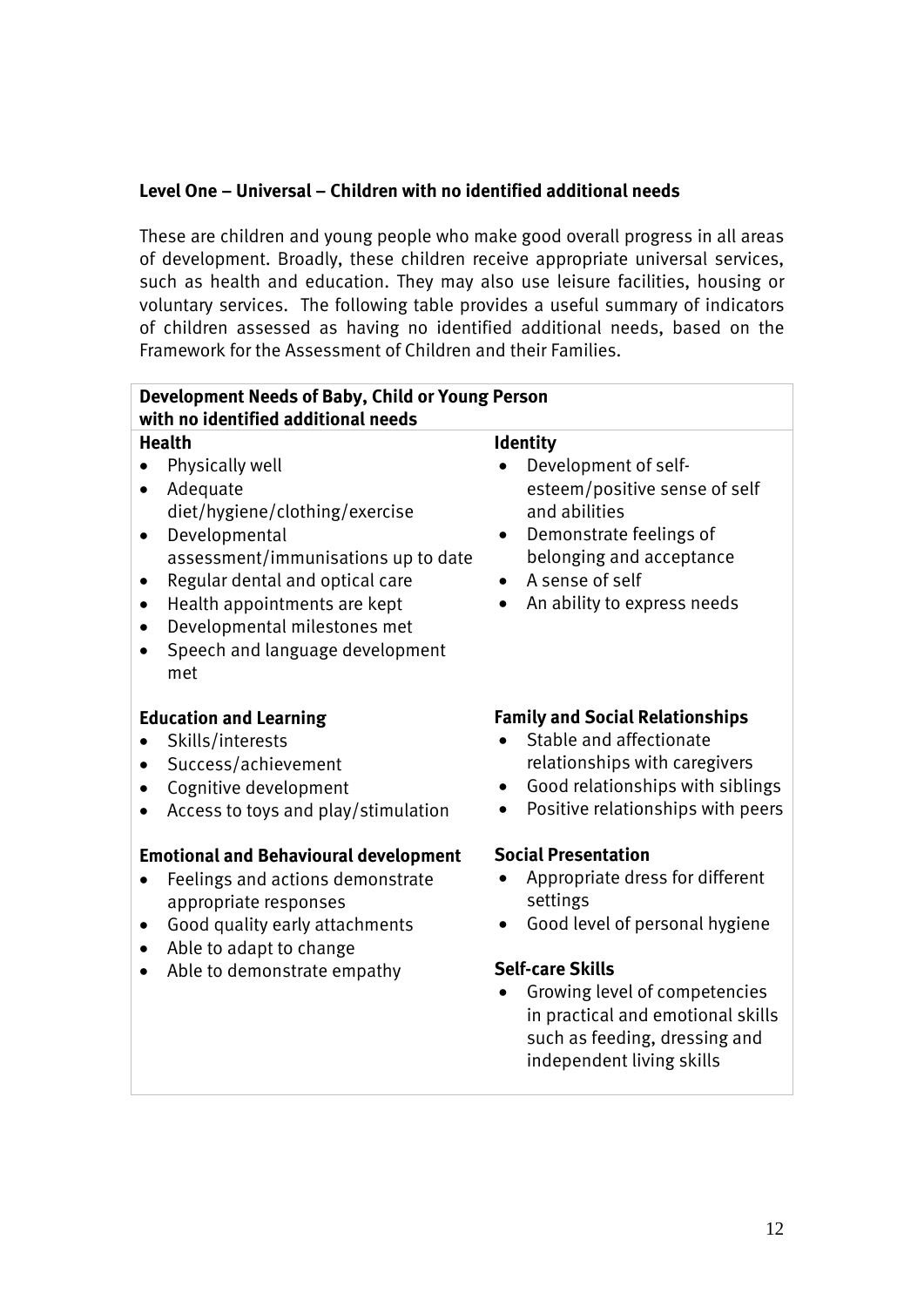2. Parents and Carers 2. Family & Environmental Factors

#### **Basic Care**

• Provide for child's physical needs, e.g. food, drink, appropriate clothing, medical and dental care

#### **Ensure Safety**

• Protect from danger or significant harm, in the home and elsewhere

#### **Ensure Warmth**

• Show warm regard, praise and encouragement

#### **Stimulation**

- Facilitate cognitive development through interaction and play
- Enable child to experience success

#### **Guidance and Boundaries**

• Provide guidance so that the child can develop an appropriate internal model of values and conscience

#### **Stability**

- Ensure that secure attachments are not disrupted
- Parent support and guidance when needed

#### **Family History and Functioning**

- Good relationships within family including when parents are separated
- Few significant changes in family circumstances

#### **Wider Family**

 Sense of larger familial network and good friendships outside of the family unit

#### **Housing**

 Accommodation has basic amenities and appropriate facilities

#### **Employment**

 Parents are able to manage the working unemployment arrangements and do not perceive them as unduly stressful

#### **Income**

 Reasonable income over time with resources used appropriately to meet individual needs

#### **Family's Social Integration**

- Family feels integrated within the community
- Good social and friendship networks exist

#### **Community Resources**

 Good universal services in neighbourhood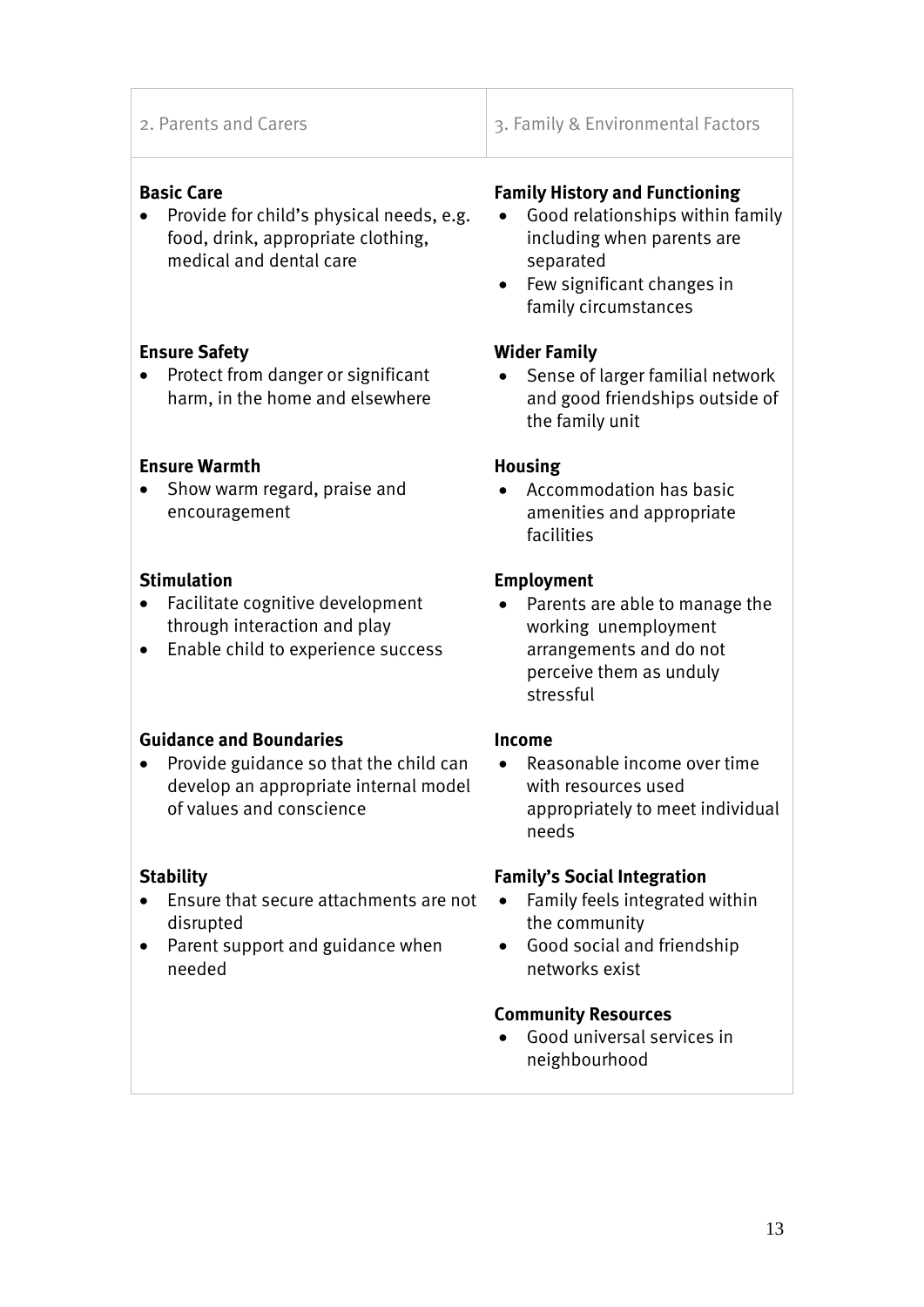#### **Assessment**

Children's needs are understood through single agency activity and processes and whilst they might refer to other forms of universal services they will be held within the universal provision.

#### **Service Provision**

Apart from the universal services themselves, there may be other support services made available to children to ensure their needs are met. For example, accessing a learning mentor or teaching assistant may be all that is required for some individual children in this level.

#### **Level Two - Vulnerable – Children with additional needs**

This group of more vulnerable children require additional support either at school, home or in the local community. This additional support can be provided by one or several statutory or voluntary agencies. This group of children may require additional support because they may have personal or physical or health difficulties or they may be affected by family crisis. Some of the following factors may be evident:

| Development Needs of Baby, Child or Young Person<br><b>Children with additional needs</b>                                                                                                                                                                                                                                                                                                                                                                                                                     |                                                                                                                                                                                                                             |
|---------------------------------------------------------------------------------------------------------------------------------------------------------------------------------------------------------------------------------------------------------------------------------------------------------------------------------------------------------------------------------------------------------------------------------------------------------------------------------------------------------------|-----------------------------------------------------------------------------------------------------------------------------------------------------------------------------------------------------------------------------|
| <b>Health</b><br>Developmental<br>delay/neurodevelopmental<br>disorders<br>Defaulting on<br>$\bullet$<br>immunisations/check<br>$\bullet$<br>Is susceptible to minor health<br>$\bullet$<br>problems<br>Slow in reaching developmental<br>$\bullet$<br>milestones<br>Minor concerns re<br>$\bullet$<br>diet/hygiene/clothing<br>Starting to default on health<br>appointments<br>Concerns re diet, hygiene,<br>$\bullet$<br>clothing/weight<br>Smokes, substance use<br>Some concerns around mental<br>health | Some evidence of inappropriate<br>responses and behaviours<br>Can find managing change difficult<br>Starting to show difficulties<br>expressing sympathy<br>Finds it difficult to cope with anger,<br>frustration and upset |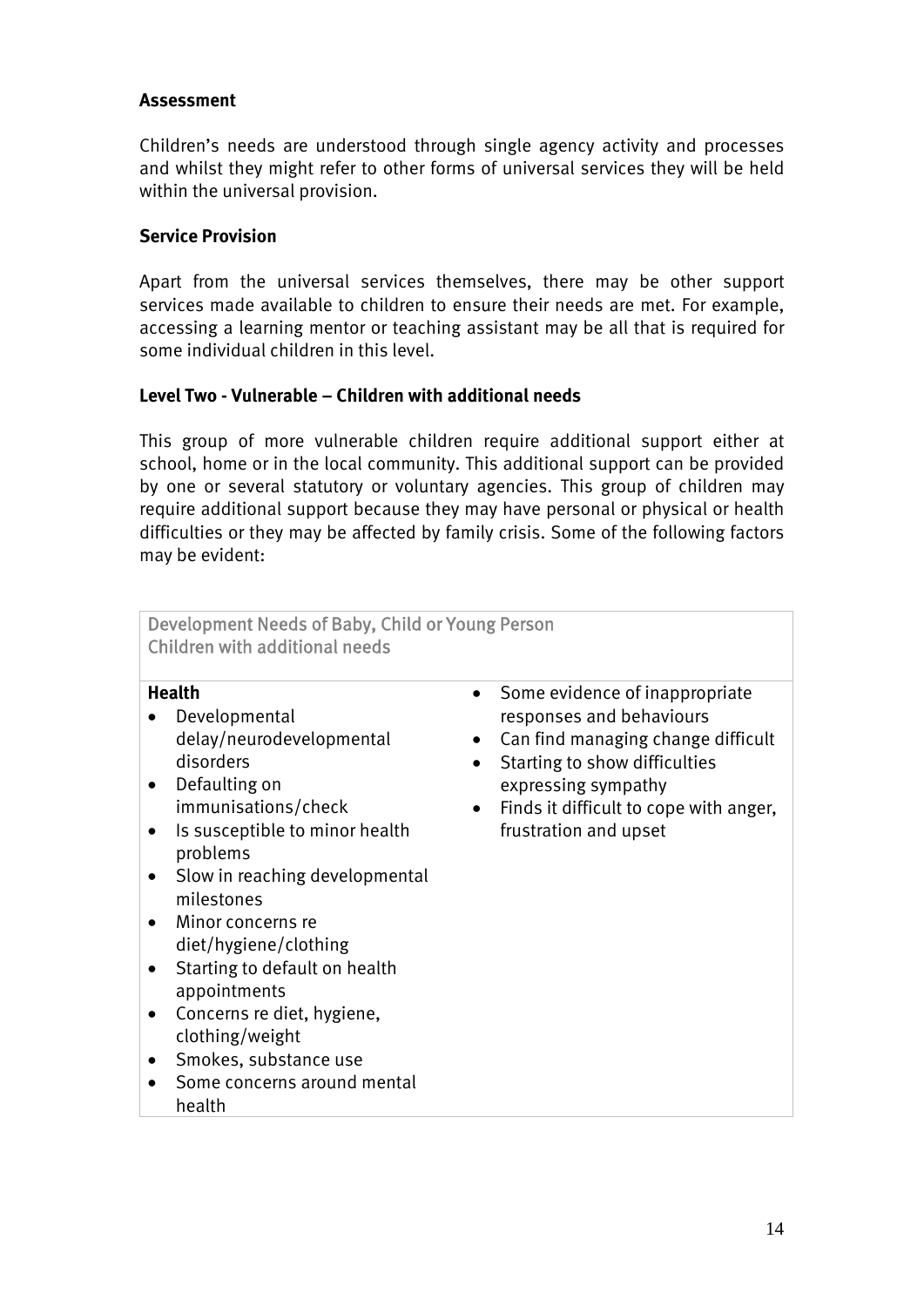#### **Education and Learning**

- Have identified learning needs that places them on 'school action' or 'school action plus'
- Identified learning needs and may have a Statement of Special Educational Needs
- Poor punctuality
- Pattern of regular school absences
- Not always engaged in learning e.g. poor concentration, low motivation and interest
- Not thought to be reaching educational potential
- Reduced access to books/toys

#### **Emotional and Behavioural development**

 Some difficulties with peer group relationships and with adults

#### **Identity**

- Poor sense of self and abilities/low self-esteem
- Lack of belonging and acceptance
- An inability to express needs

#### **Family and Social Relationships**

- Limited support from family and friends
- Has some difficulties sustaining relationships
- Has lack of positive role models
- Involved in conflicts with peers/siblings

#### **Social Presentation**

- Inappropriate dress for different settings
- Poor level of personal hygiene
- $\bullet$  Lack of social skills

#### **Self-care Skills**

- Not always adequate self-care
- Slow to develop age-appropriate self-care skills

| 2. Parents and Carers            | 3. Family & Environmental Factors                |
|----------------------------------|--------------------------------------------------|
| <b>Basic Care</b>                | <b>Family History and Functioning</b>            |
| Parental engagement with         | Parents have some conflict or<br>$\bullet$       |
| services is poor                 | difficulties that can involve the                |
| • Parent requires advice on      | children                                         |
| parenting issues                 | Has experienced loss of significant<br>$\bullet$ |
| • Professionals are beginning to | adult e.g. bereavement or                        |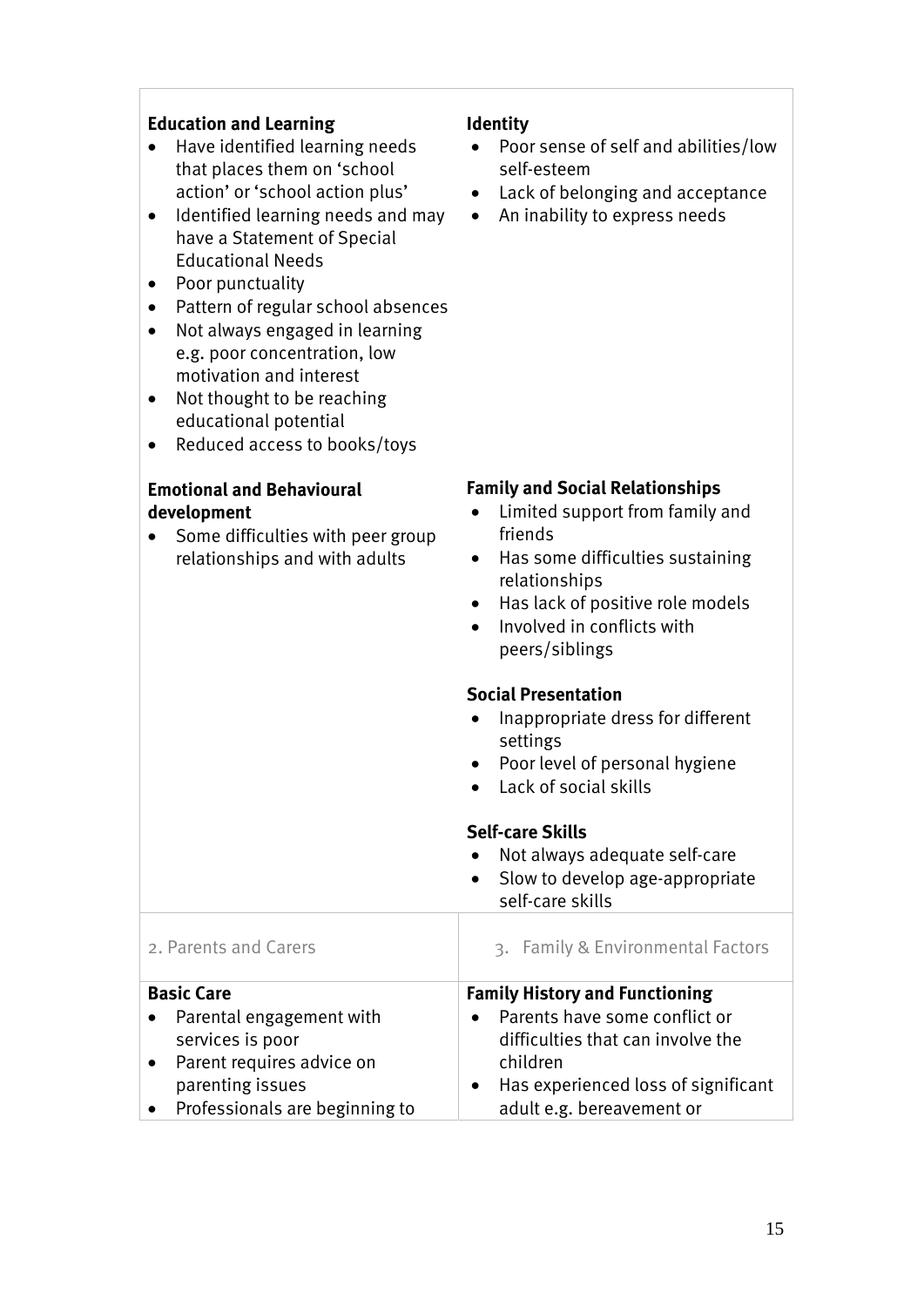| have some concerns around<br>child's physical needs being met<br>Parent is struggling to provide<br>$\bullet$<br>adequate care<br>Previously looked after by Local<br>$\bullet$<br>Authority                                           | separation<br>May be needed to look after<br>younger siblings<br>Parent has physical/mental health<br>difficulties<br>Child's impairment or illness is<br>impacting on family emotional and<br>social well-being |
|----------------------------------------------------------------------------------------------------------------------------------------------------------------------------------------------------------------------------------------|------------------------------------------------------------------------------------------------------------------------------------------------------------------------------------------------------------------|
| <b>Ensure Safety</b>                                                                                                                                                                                                                   | <b>Wider Family</b>                                                                                                                                                                                              |
| Some exposure to dangerous<br>$\bullet$<br>situations in the home and<br>community                                                                                                                                                     | Family has poor relationship with<br>extended family or little<br>communication                                                                                                                                  |
| Parental stresses starting to affect<br>$\bullet$<br>ability to ensure child's safety                                                                                                                                                  | Family is socially isolated                                                                                                                                                                                      |
| <b>Ensure Warmth</b>                                                                                                                                                                                                                   | <b>Housing</b>                                                                                                                                                                                                   |
| Inconsistent responses to child by<br>$\bullet$<br>parent(s)<br>Unable to develop other positive<br>$\bullet$<br>relationships<br>Perceived to be a problem by<br>$\bullet$<br>parents<br>Child may be subject to neglect<br>$\bullet$ | Some aspects of poor housing<br>Family seeking asylum or refugees                                                                                                                                                |
| <b>Stimulation</b>                                                                                                                                                                                                                     | <b>Employment</b>                                                                                                                                                                                                |
| Child spends considerable time<br>$\bullet$<br>alone e.g. watching TV<br>Child is not often exposed to new                                                                                                                             | Periods of unemployment of the<br>wage earning parent(s)<br>Parents have limited formal                                                                                                                          |
| experiences                                                                                                                                                                                                                            | education<br>Parents starting to feel stressed<br>$\bullet$<br>around unemployment/work                                                                                                                          |
| <b>Guidance and Boundaries</b>                                                                                                                                                                                                         | Income                                                                                                                                                                                                           |
| Can behave in an anti-social way<br>$\bullet$<br>in the neighbourhood<br>Parent/carer offers inconsistent<br>$\bullet$<br>boundaries<br>Parents struggling with<br>$\bullet$<br>challenging behaviour of their<br>disabled child       | Low income and debt                                                                                                                                                                                              |
|                                                                                                                                                                                                                                        |                                                                                                                                                                                                                  |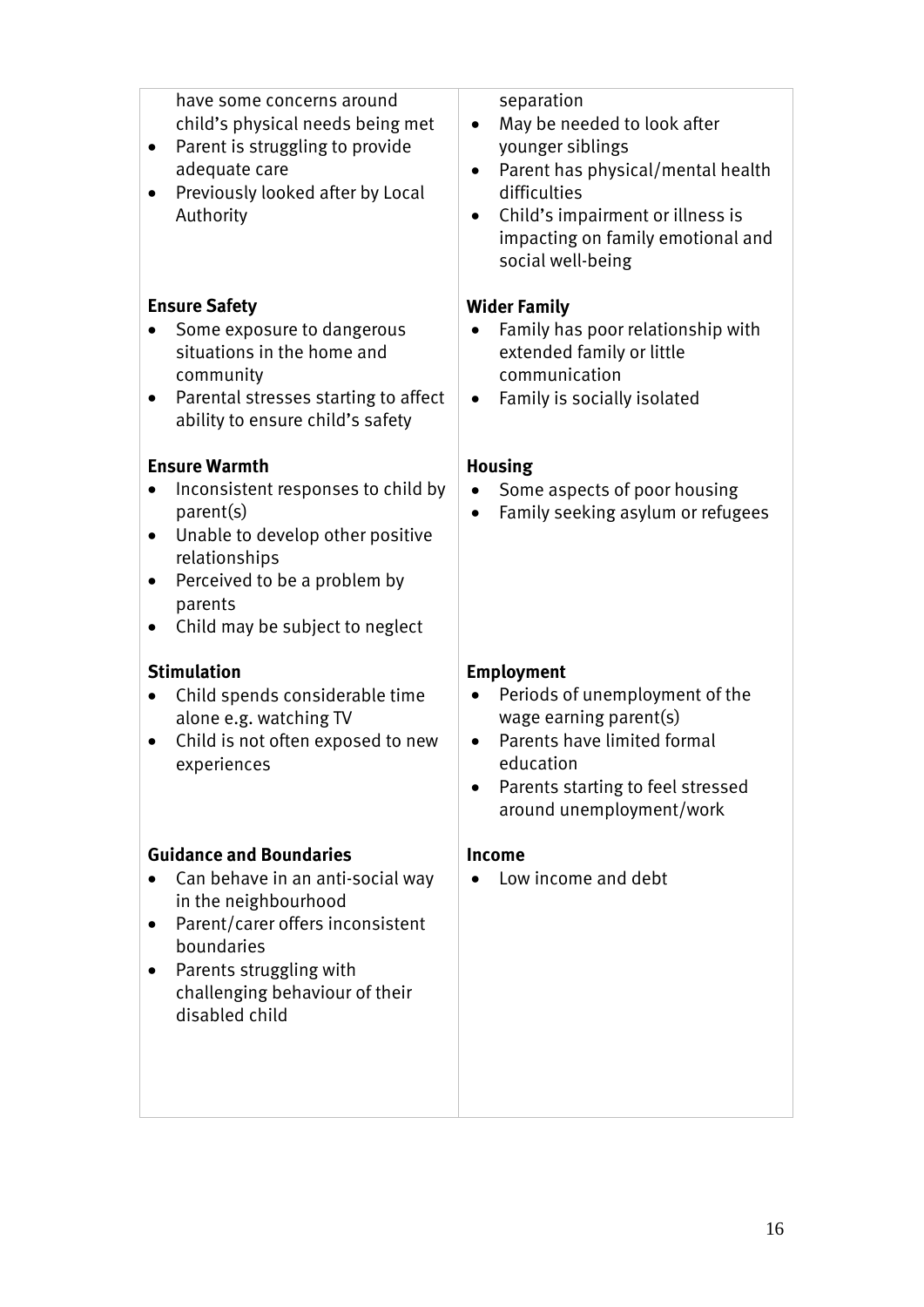| <b>Stability</b>              | <b>Family's Social Integration</b>   |
|-------------------------------|--------------------------------------|
| Key relationships with family | Family may be new to area            |
| members not always kept up    | Some social exclusion experiences    |
| May have different carers     | • Child's disability isolates parent |
| Starting to demonstrate       |                                      |
| difficulties in attachments   | <b>Community Resources</b>           |
|                               | Poor quality universal resources but |
|                               | family may have access issues        |
|                               |                                      |

#### **Assessment of children with additional needs**

A practitioner who identifies a child with one or a number of additional needs should undertake an assessment using the CAF, involving and consented to by the parents, carers, child and/or young person in its completion. The outcome of the assessment will identify if the child's needs may be met through a referral to a single statutory or voluntary agency. A child who presents with a number of needs/vulnerabilities will indicate the need to refer to a Multi-Agency Allocation Group (MAAG) to identify a package of services and allocate a Lead Professional. The Lead Professional sets up a 'Team Around the Child' (TAC) meeting with the family, child and/or young person to co-ordinate an effective action plan and review process. This will identify how each partner will work in order to meet the needs of the child. In cases of a higher degree of concern, an inter-agency referral to Children's Social Care via Social Care Direct and the Initial Response Team (IRT) may be indicated to undertake a statutory Initial Assessment to determine if a child is in need. (The CAF should follow in five working days if consented by the child's family.)

If in doubt professionals should consult with their agency, line manager, local MAAG Manager or IRT so the appropriate method of intervention can be discussed and agreed. (This should then be recorded within the child's record.)

#### **Service Provision for children with additional needs**

The CAF is designed to be an assessment tool. It is designed to help professionals to collate information that will then assist in determining what the child's needs are and whether a referral for additional services is required and, if so, which level of service is most appropriate. All CAFs must be registered on CAFPoint, the central database which records whether a CAF has been completed for a child or young person (see process diagram shown in Appendix 1). Completed CAFs identifying the need for two or more services are sent to the MAAG Manager who carries out a 'step' approach to identify the needs of the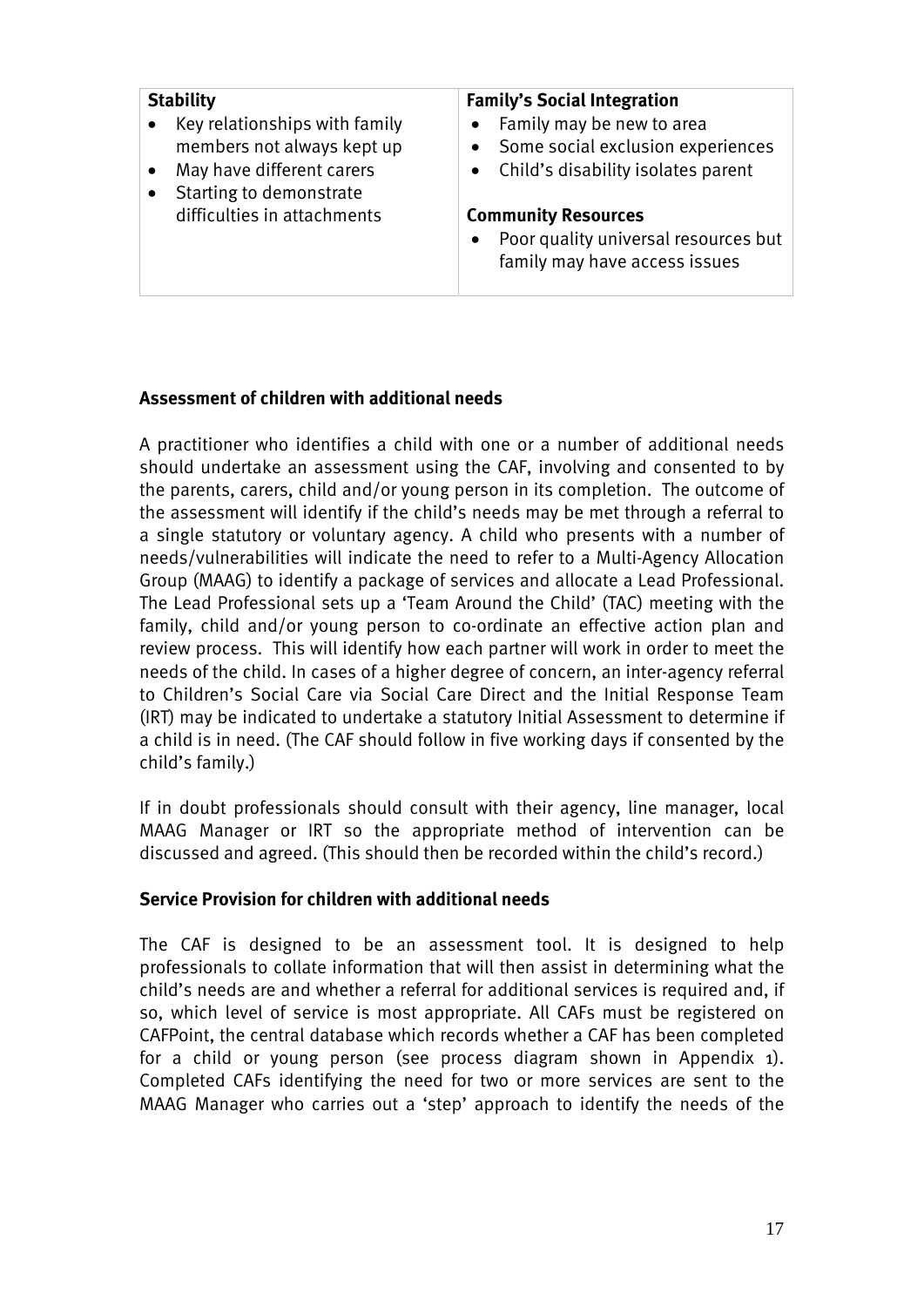cases submitted. Step one is the first stage of screening, checking and returning inappropriate or single agency referrals to the assessor if required. Step two is where the MAAG Manager can discuss with relevant agency(ies) and allocate a service or service package without the need for a discussion at a MAAG meeting. Step three is where the case is taken to a MAAG meeting for discussion and allocation of a package of resources and a Lead Professional.

#### **The Lead Professional**

Evidence from practice suggests that appointing a Lead Professional is central to the effective frontline delivery of integrated services for children with a range of additional needs. Delivered in the context of multi-agency assessment and planning underpinned by the CAF or relevant specialist assessments, it ensures that professional involvement is rationalised, co-ordinated and communicated effectively. More importantly, it helps to overcome some of the frustrations traditionally experienced by service users with a range of needs, requiring input from a range of practitioners.

For most children with additional needs requiring support from a number of services, their Lead Professional will be drawn from the range of practitioners who are currently delivering early intervention, support and preventative services in their area. For children whose identified needs require more than one service, the Lead Professional will co-ordinate services, providing the link between family and professionals to drive the plan forward.

Deciding who is best placed to be the Lead Professional can be undertaken most effectively when all parties, including the child and family, have discussed the identified needs, agreed the intended outcomes and agreed the contribution that each will make in achieving those intended outcomes.

The Lead Professional should be the practitioner who is most relevant to the child's plan and who has the skills to carry out the specified functions. This is not necessarily the practitioner who first becomes involved with the child or family, or carries out the CAF.

The Lead Professional Practitioner's Guide can be downloaded from www.ecm.gov.uk/leadprofessional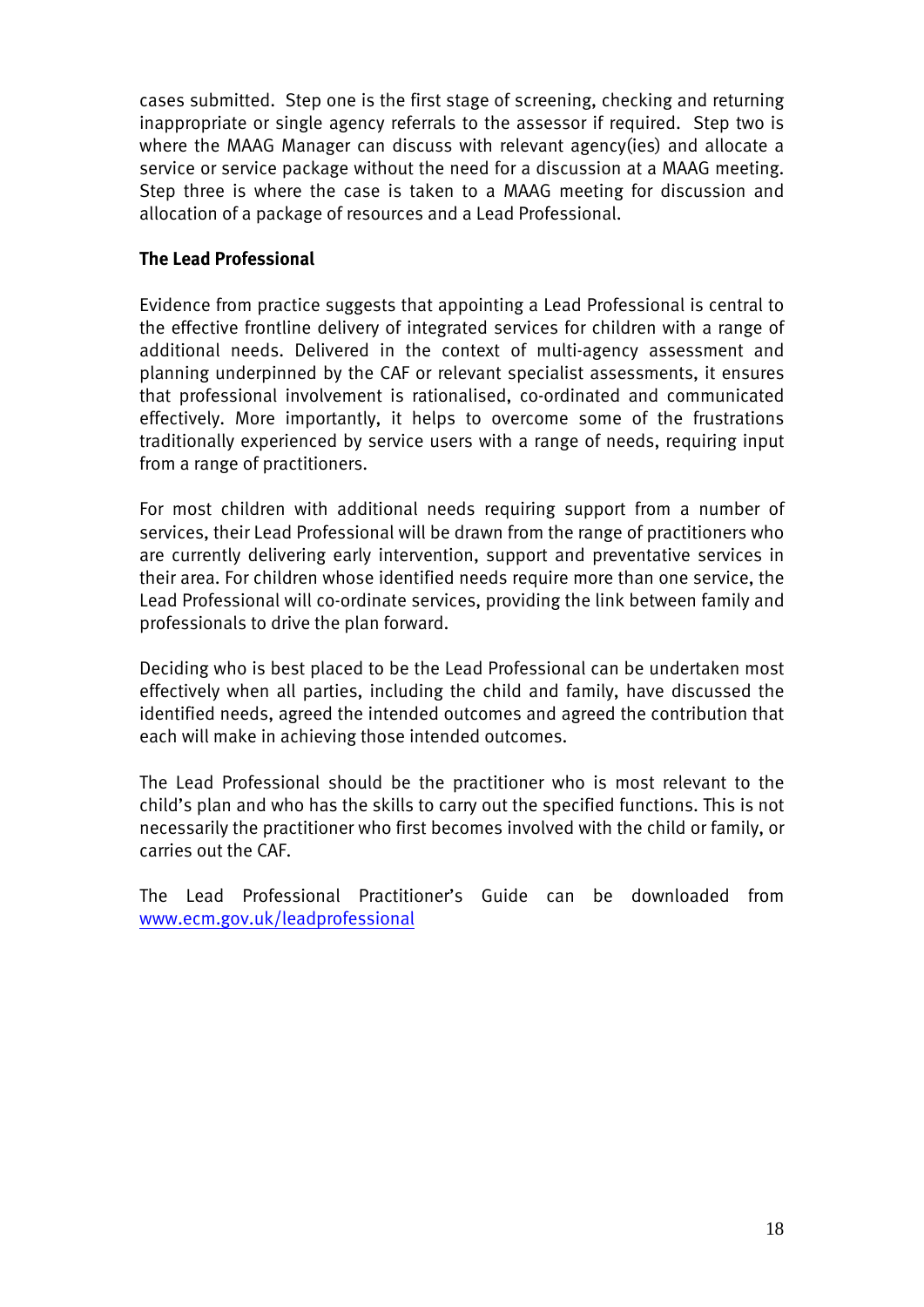#### **Level Three - Targeted and Enhanced Support – Children with Additional and Complex Needs**

and/or

#### **Level Four - Acute – Children with Complex and Acute Needs**

This smaller group of children and young people require intensive help and support to meet their needs. This group includes those children who require an assessment to determine whether or not they are children in need, those that have been assessed as children in need and those who have suffered or who are at risk of suffering significant harm. The circumstances of children who clearly fall into levels 3 and  $\mu$  tend to be so complex that it is hard to distinguish the level of need without formal assessment. These children should be referred to Children's Social Care via Social Care Direct and the Initial Response Team (IRT) so that both the required level of assessment can be determined as well as the most appropriate intervention. Where there are clear child protection issues or a s.47 investigation is instigated there is no requirement for a CAF to be completed. This is because all s.47 investigations are undertaken by completion of a Core Assessment. However if a CAF has been completed previously it should be forwarded to the relevant Assessment Team so the information in it can contribute to the completion of the core assessment.

Children who are defined as being 'in need', under s.17 of the Children Act 1989, are those whose vulnerability is such that they are unlikely to reach or maintain a satisfactory level of health or development, or their health and development will be significantly impaired, without the provision of services (s.17 (10) of the Children Act 1989), plus those who are disabled. The critical factors to be taken into account in deciding whether a child is in need under the Children Act 1989 are:

 What will happen to a child's health or development without services being provided;

and

 The likely effect the services will have on the child's standard of health and development.

Local Authorities have a duty to safeguard and promote the welfare of children identified as in need. However, parents/carers need to be willing to undertake assessments and accept offers of services. They should be encouraged to do so as a means of avoiding needs escalating to a higher level which will likely lead to compulsory intervention.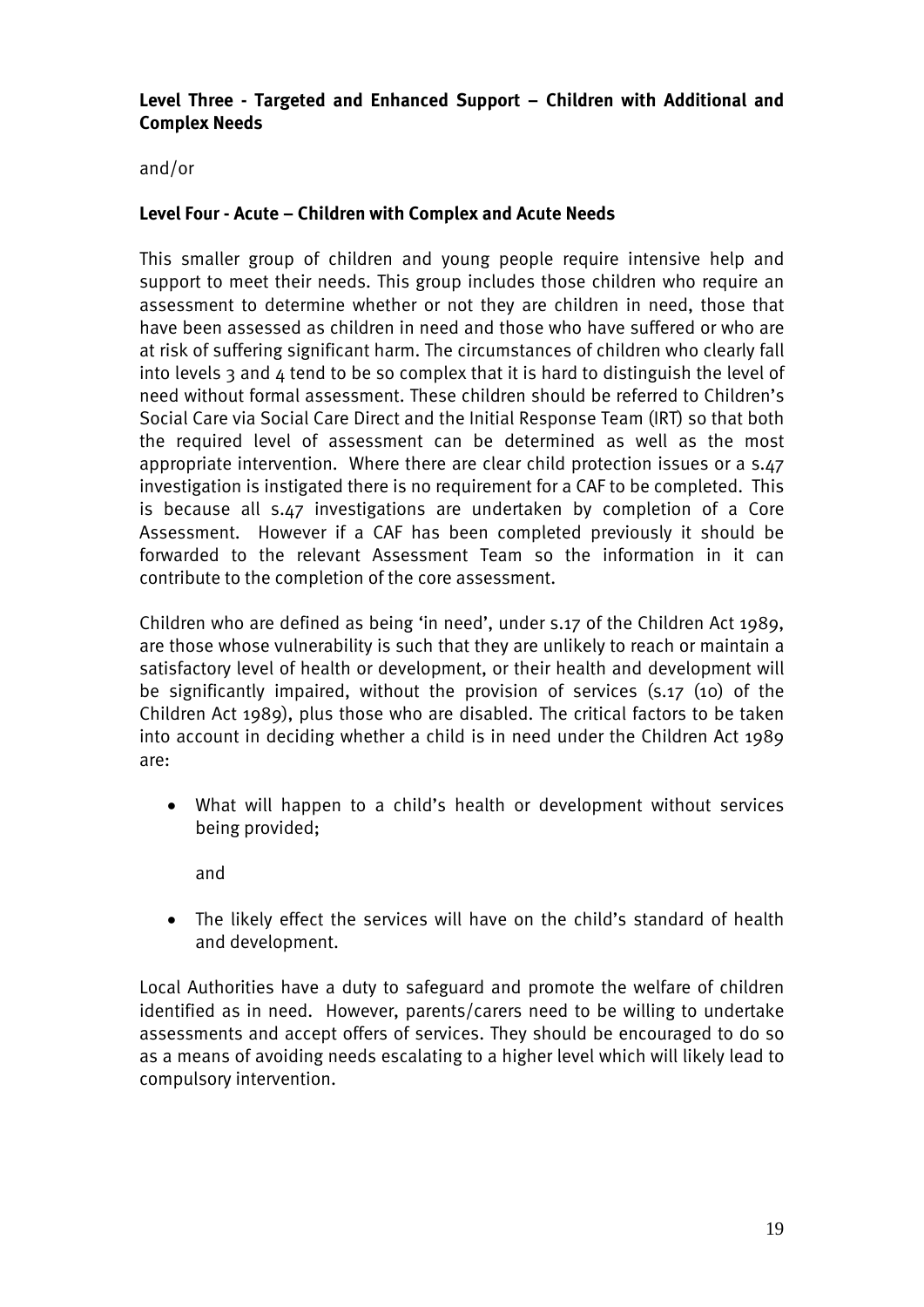Some children are in need because they are suffering, or likely to suffer, significant harm. The Children Act 1989 introduced the concept of significant harm as the threshold that justifies compulsory intervention in family life in the best interest of children, giving Local Authorities a duty to make enquiries to decide whether they should take action to safeguard or promote the welfare of a child who is suffering, or likely to suffer, significant harm.

It is only when the Local Authority has reasonable cause to suspect a child is suffering or likely to suffer significant harm that compulsory intervention is justified. That intervention may take the form of a s.47 investigation, a child protection conference followed by a child protection plan or in more extreme cases, legal intervention.

A court may only make a care order or supervision order in respect of a child if it is satisfied that:

- The child is suffering, or is likely to suffer, significant harm and
- The harm or likelihood of harm is attributable to a lack of adequate care or control (s.31).

The following list provides a sense of which children may have complex and/or acute needs:

- Children who are unlikely to reach or maintain a satisfactory level of health or development, or their health and development will be significantly impaired, without the provision of services
- Where there is reasonable cause to suspect that a child may have suffered or is likely to suffer significant harm
- Children with clearly identified additional needs and consent to a CAF has been refused (identified risks suggest the child is in need)
- Children who are subject to a Child Protection Plan
- Children who have been previously subject to a Child Protection Plan
- Looked after children
- Children who have a substantial and permanent disability, including sensory impairment or complex and permanent health needs
- Children diagnosed with significant mental health problems
- Serious and persistent young offenders.
- Children who persistently run away from home

This final table provides a summary of the vulnerabilities/indicators which may be identified in children assessed as having complex and/or acute needs. This table includes those children who may have suffered or are at risk of suffering significant harm, these children would require an immediate referral to Children's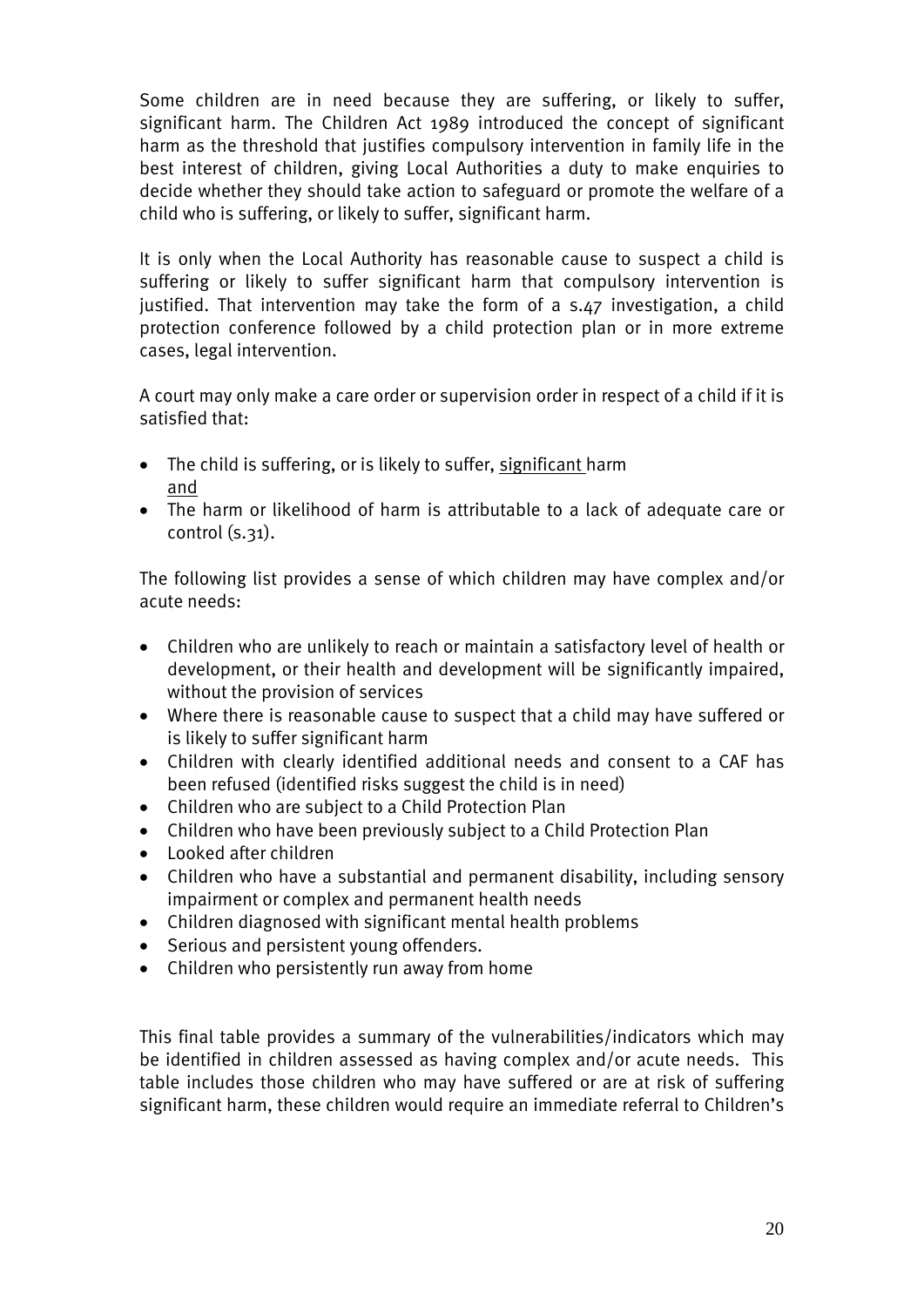Social Care for a s.47 enguiry to be initiated. It would be expected that in most cases where children fall into Level 4 there will be a combination of a number of vulnerabilities and rarely just one presenting feature. (If in doubt consult).

#### Development Needs of Baby, Child or Young Person Children with additional and complex needs and/or acute needs **Health**  Has severe/chronic health problems **•** Persistent substance misuse/smoking likely to affect child's health and/or development Developmental milestones unlikely to be met • Early teenage pregnancy Serious mental health issues Learning disabilities **Education and Learning**  • Is out of school • Permanently excluded from school or at risk of permanent exclusion Has no access to leisure activities **Emotional and Behavioural development**  • Regularly involved in antisocial/criminal activities • Puts self or others in danger e.g. missing, absconding • Suffers from periods of depression • Self-harming or suicide attempts **•** Disability • Preschool children with moderate hearing loss in the better ear • School children, a hearing impairment of 80db loss or more in the better ear **Identity**  Experiences persistent discrimination e.g. on the basis of ethnicity, sexual orientation or disability • Is socially isolated and lacks appropriate role models, very low self-esteem **Family and Social Relationships**  • Periods of being accommodated by the Local Authority Family breakdown related in some ways to the child's behavioural difficulties Subject to physical, emotional or sexual abuse or neglect  $\bullet$  Is the main carer for a family member **Social Presentation**  Poor and inappropriate selfpresentation • Poor social skills **Self-care Skills**  • Neglects to use self-care skills due to alternative priorities e.g. substance misuse • Help required with personal care such as toileting or feeding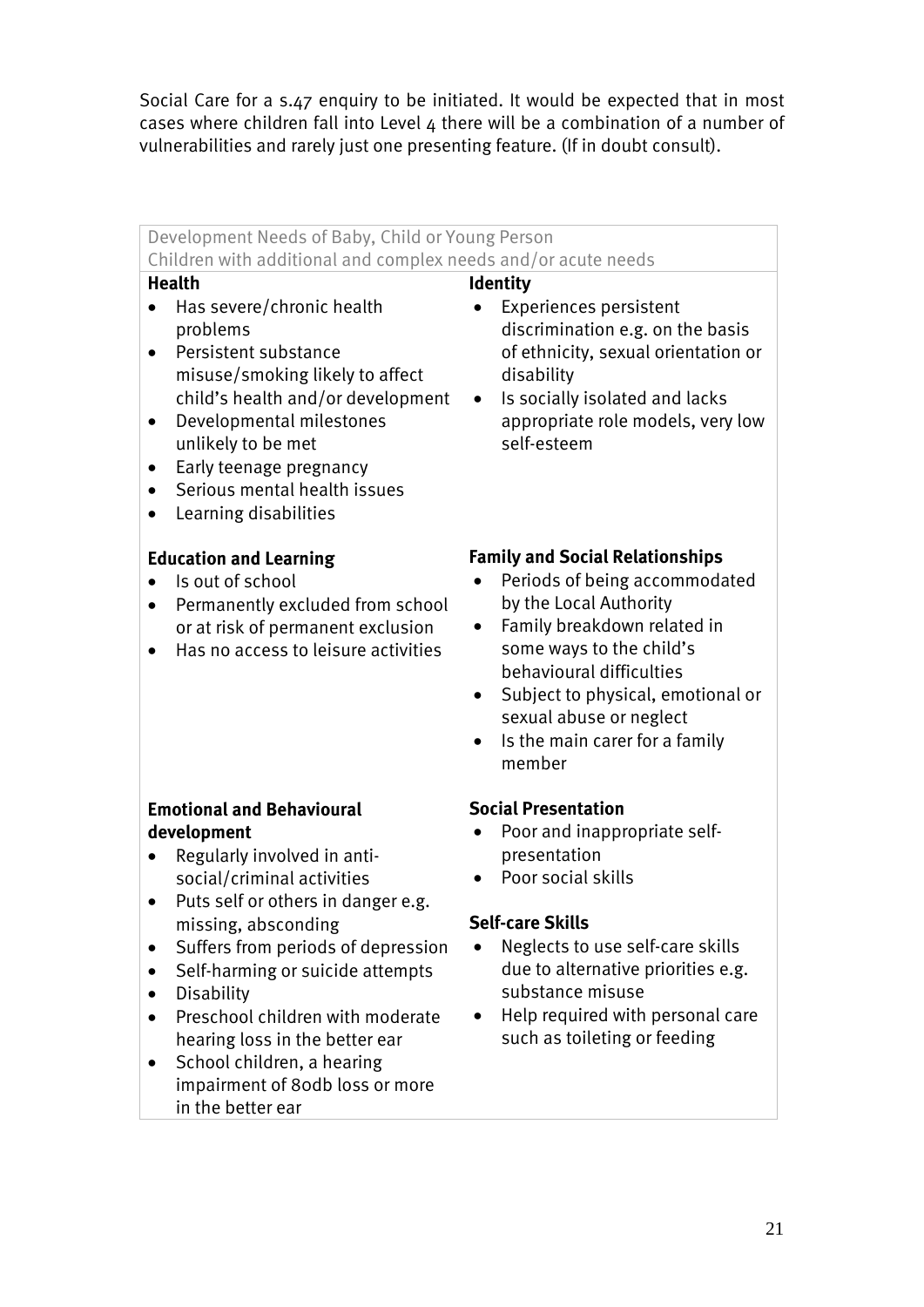| Any child eligible for a certificate<br>of visual impairment<br>Severe learning disability<br>Significant mobility difficulties                                                                                                                                |                                                                                                                                                                                                                                         |
|----------------------------------------------------------------------------------------------------------------------------------------------------------------------------------------------------------------------------------------------------------------|-----------------------------------------------------------------------------------------------------------------------------------------------------------------------------------------------------------------------------------------|
| 2. Parents and Carers                                                                                                                                                                                                                                          | 3. Family & Environmental Factors                                                                                                                                                                                                       |
| <b>Basic Care</b><br>Parents unable to provide 'good<br>enough' parenting that is<br>adequate and safe<br>Parents' mental health problems<br>or substance misuse significantly<br>affects care of the child<br>Parents unable to care for previous<br>children | <b>Wider Family</b><br>No effective support from<br>$\bullet$<br>extended family<br>Destructive/unhelpful<br>$\bullet$<br>involvement from extended<br>family                                                                           |
| <b>Ensure Safety</b><br>There is instability and violence in<br>the home<br>Parents involved in crime<br>Parents unable to keep the child<br>$\bullet$<br>safe<br>Victim of crime                                                                              | <b>Housing</b><br>Physical accommodation places<br>the child in danger<br>Repeated periods of<br>$\bullet$<br>homelessness as a result of<br>negligence                                                                                 |
| <b>Ensure Warmth</b><br>Parents inconsistent, highly critical<br>$\bullet$<br>or apathetic towards the child                                                                                                                                                   | <b>Employment</b><br>Chronic unemployment that has<br>severely affected parents' own<br>identities<br>Family unable to gain<br>employment due to significant<br>lack of basic skills or long-term<br>difficulties e.g. substance misuse |
| <b>Stimulation</b><br>No constructive leisure time or<br>guided play<br><b>Guidance and Boundaries</b><br>No effective boundaries set by<br>parents<br>Regularly behaves in an anti-social<br>way in the neighbourhood                                         | <b>Income</b><br>Extreme poverty/debt impacting<br>on ability to care for the child<br><b>Family's Social Integration</b><br>Family chronically socially<br>excluded<br>No supportive network                                           |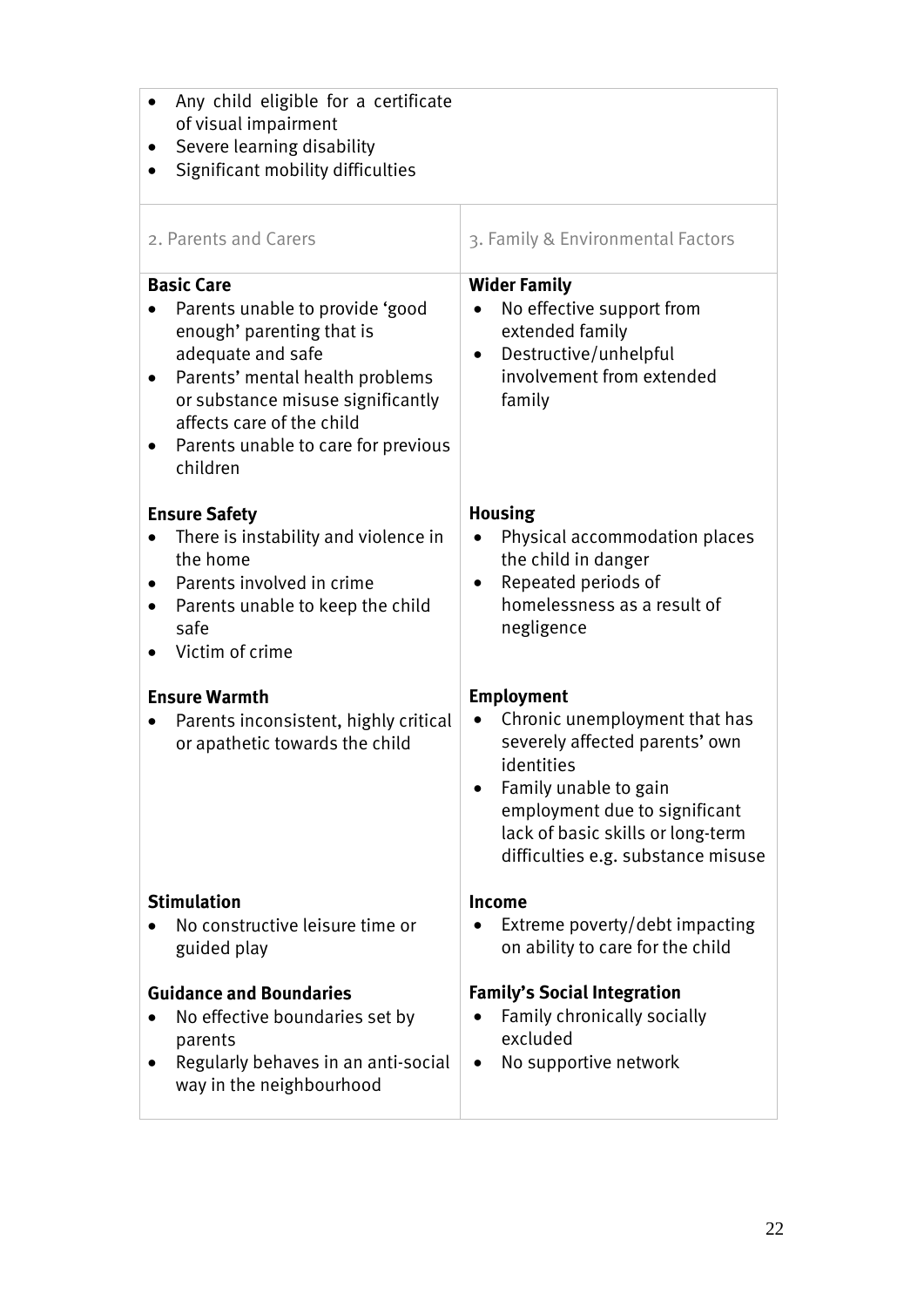| <b>Stability</b><br>Beyond parental control<br>Has no-one to care for him/her                                                                                                                          | <b>Community Resources</b><br>Poor quality services with long-<br>٠<br>term difficulties with accessing<br>target populations |
|--------------------------------------------------------------------------------------------------------------------------------------------------------------------------------------------------------|-------------------------------------------------------------------------------------------------------------------------------|
| <b>Family History and Functioning</b><br>Significant parental discord and<br>persistent domestic violence<br>Poor relationships between<br>siblings<br>History of involvement in child<br>sexual abuse |                                                                                                                               |

Children's Social Care is the lead agency for undertaking s.17 and s.47 Enquiries. If professionals are in any doubt or would like to discuss particular concerns they are encouraged to do so by contacting the Duty Social Worker or Team Manager for the county wide Initial Response Team.

Out of office hours, the Emergency Duty Team (EDT) should be contacted. (If in doubt consult).

In particular complex cases or when there is a dispute between agencies about whether thresholds are met, the decisions about appropriate responses should always be escalated to more senior managers to resolve (see SET procedures). This should be the case in all agencies so that children are not potentially left at risk because of differences of professional opinion.

#### **Sharing information**

Knowing when and how to share information isn't always easy – but it's important to get it right. Children, young people and their families need to feel reassured that their confidentiality is respected. In most cases you will only share information about them with their consent, but there may be circumstances when you need to override this.

#### **"No inquiry into a child's death or serious injury has questioned why information was shared. It has always asked the opposite"**

G. Nunnery, Solicitor, Lewisham

**'Whilst the law rightly seeks to preserve individuals' privacy and confidentiality, it should not be used (and was never intended) as a barrier to appropriate information sharing between professionals.**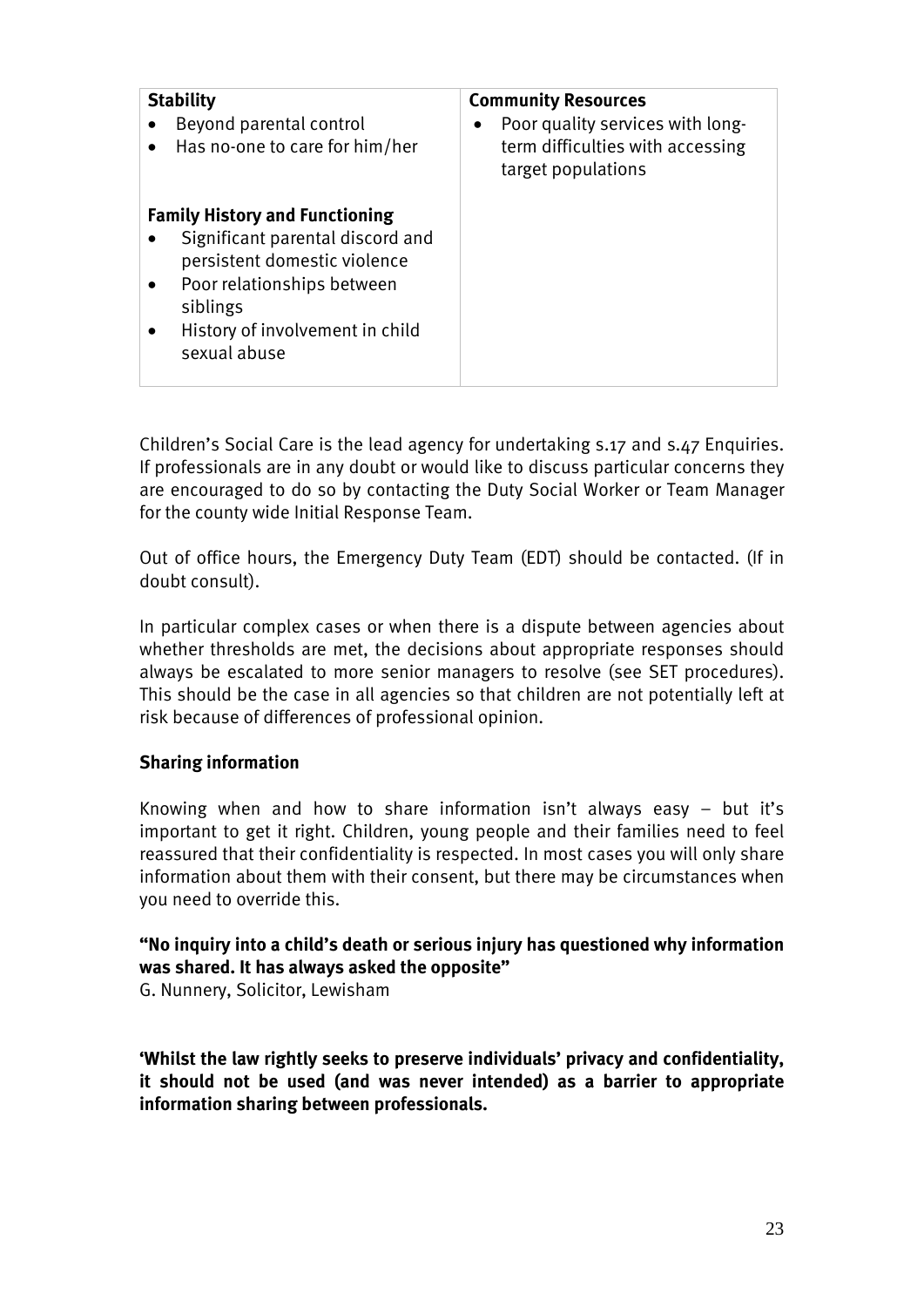**The safety and welfare of children is of paramount importance, and agencies may lawfully share confidential information about the child or the parent, without consent, if doing so is in the public interest. A public interest can arise in a wide range of circumstances, including the protection of a child from harm, and the promotion of child welfare.'** 

#### **Point 4.7 Laming - The Protection of Children in England - A Progress Report 2009**

**Seven Golden Rules (taken from Information Sharing Pocket Guide HM Government):** 

- **1. Remember that the Data Protection Act is not a barrier to sharing information** but provides a framework to ensure that personal information about living persons is shared appropriately.
- **2. Be open and honest** with the person (and/or their family where appropriate) from the outset about why, what, how and with whom information will, or could be shared, and seek their agreement, unless it is unsafe or inappropriate to do so.
- **3. Seek advice** if you are in any doubt, without disclosing the identity of the person where possible.
- **4. Share consent where appropriate** and, where possible, respect the wishes of those who do not consent to share confidential information. You may still share information without consent if, in your judgement, that lack of consent can be overridden in the public interest. You will need to base your judgement on the facts of the case.
- **5. Consider safety and well-being**: Base your information sharing decisions on considerations of the safety and well-being of the person and others who may be affected by their actions.
- **6. Necessary, proportionate, relevant, accurate, timely and secure:** Ensure that the information you share is necessary for the purpose for which you are sharing it, is shared only with those people who need to have it, is accurate and up-to-date, is shared in a timely fashion, and is shared securely.
- **7. Keep a record** of your decision and the reasons for it whether it is to share information or not. If you decide to share, then record what you have shared, with whom and for what purpose.
- **8. Do you have consent to share?**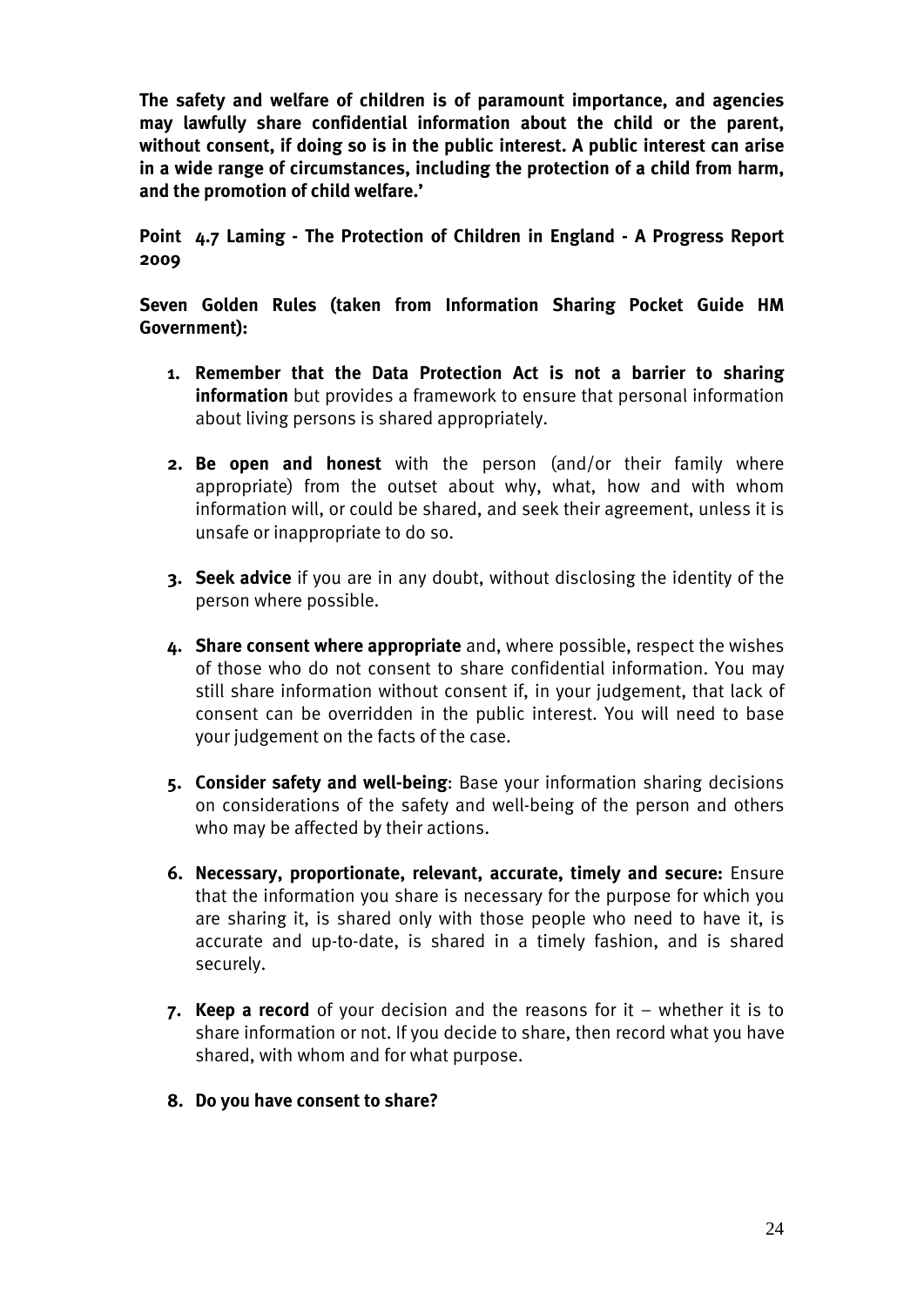- You should seek consent where possible and respect the wishes of those who do not consent to share confidential information. You may still share information without consent if, in your judgement on the facts of the case, that lack of consent can be overridden in the public interest.
- You do not always need consent to share personal information. There will be some circumstances where you should not seek consent, for example, where doing so would:
	- o place a child at increased risk of significant harm; or
	- o place an adult at increased risk of serious harm; or
	- o prejudice the prevention, detection or prosecution of a serious crime; or
	- o lead to unjustified delay in making enquiries about allegations of significant harm or serious harm

#### **Children in need**

#### **Request for Service (Referrals) to Children's Social Care**

Other than in emergency situations, most children who require social care intervention (levels  $3$  and  $4$ ) are likely to have been known to agencies for some time. They will already have been indentified as children with additional needs and as such are likely to have been causing concern and a CAF completed. A referral to a Multi-Agency Allocation Group (MAAG) may have been considered and in this event a CAF will already have been completed. As a first step, referrers should always determine whether a CAF has been completed and a Lead Professional allocated by checking CAFPoint (Appendix 1).

If a child is identified as being at risk of significant harm or a Child in Need of Children's Social Care services, the inter-agency referral should be submitted to Essex Social Care Direct within Contact Essex, which is aligned with Children's Social Care Initial Response Team (IRT). In the case of a disabled child, referrals should be made directly to the Children with Disabilities Team in the relevant area. The CAF should follow within five working days where children are deemed to be in need, but is not required where they are believed to be suffering significant harm. The Initial Response Team will assess whether the case meets the threshold for Initial Assessment and, if it does, will forward the case to the Assessment and Family Support Service. The prior completion of a CAF by the referring agency will greatly enhance the referral and aid speedy decision making. The IRT or Children with Disabilities Team will decide and record the decision on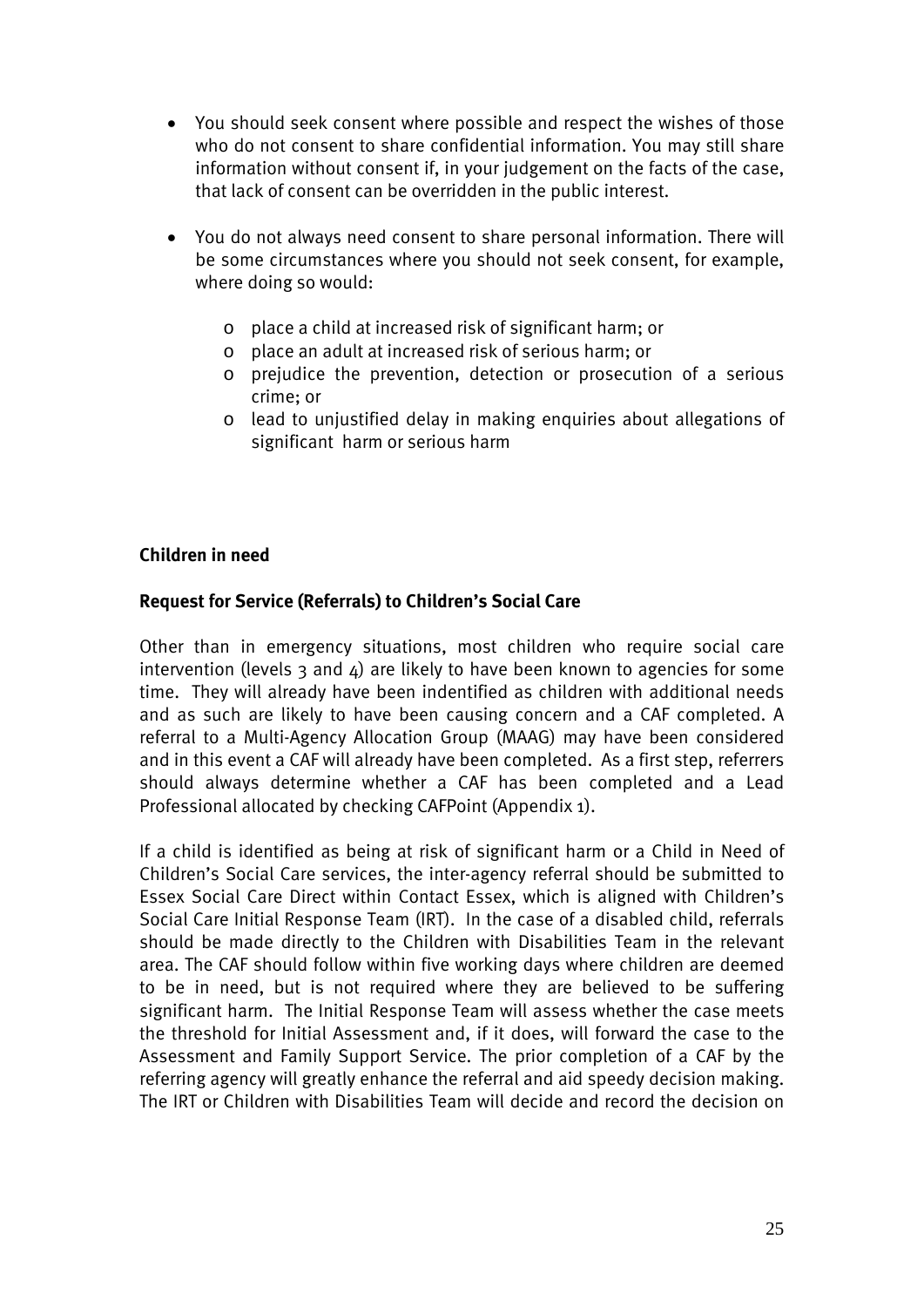future action within one working day. If the referrer has not received an acknowledgement within three working days, they should contact Social Care Direct /IRT again.

**If you consider that the child may be at risk of immediate significant harm and a CAF has not been completed, a referral can be made on the Interagency Referral Form for Children and Young People to Social Care. (Appendix 5) The Southend, Essex and Thurrock (SET) child protection procedures should be followed. If a Section 47 investigation is instigated as a result of your referral, a Core Assessment will be undertaken. On this basis there will not be a requirement or expectation that a CAF will be completed. However if a CAF has been completed previously it should be sent on in the usual way as the information will contribute to the completion of the Core Assessment.** 

Where the Initial Response or CWD Team Manager decides to take no further action, feedback will be provided in writing to the referrer about the decision and the reason for making it. This will be undertaken by the relevant Duty Officer. If referrers do not receive feedback within a reasonable timescale they should contact the Duty Officer.

The relevant Assessment Team or CWDT will always inform referrers about the outcome of initial assessments in terms of whether the case will remain open or closed or transferred.

#### **Children's Social Care**

#### **Initial Assessment**

A decision to gather more information in respect of a child constitutes an Initial Assessment. It should involve all the agencies relevant to a child and be undertaken within a maximum of seven working days from the date of the agency decision to undertake the assessment. From 1 April 2011, the time of completion of an initial assessment will be extended to a maximum of ten days.

The Initial Assessment is a brief assessment of each child referred to Children's Social Care where it is necessary to determine whether the child is in need, the nature of any services or action required, and whether a further, more detailed core assessment should be undertaken.

The analysis of information gathered is a crucial element of the process and will inform recommendations for the provision of services.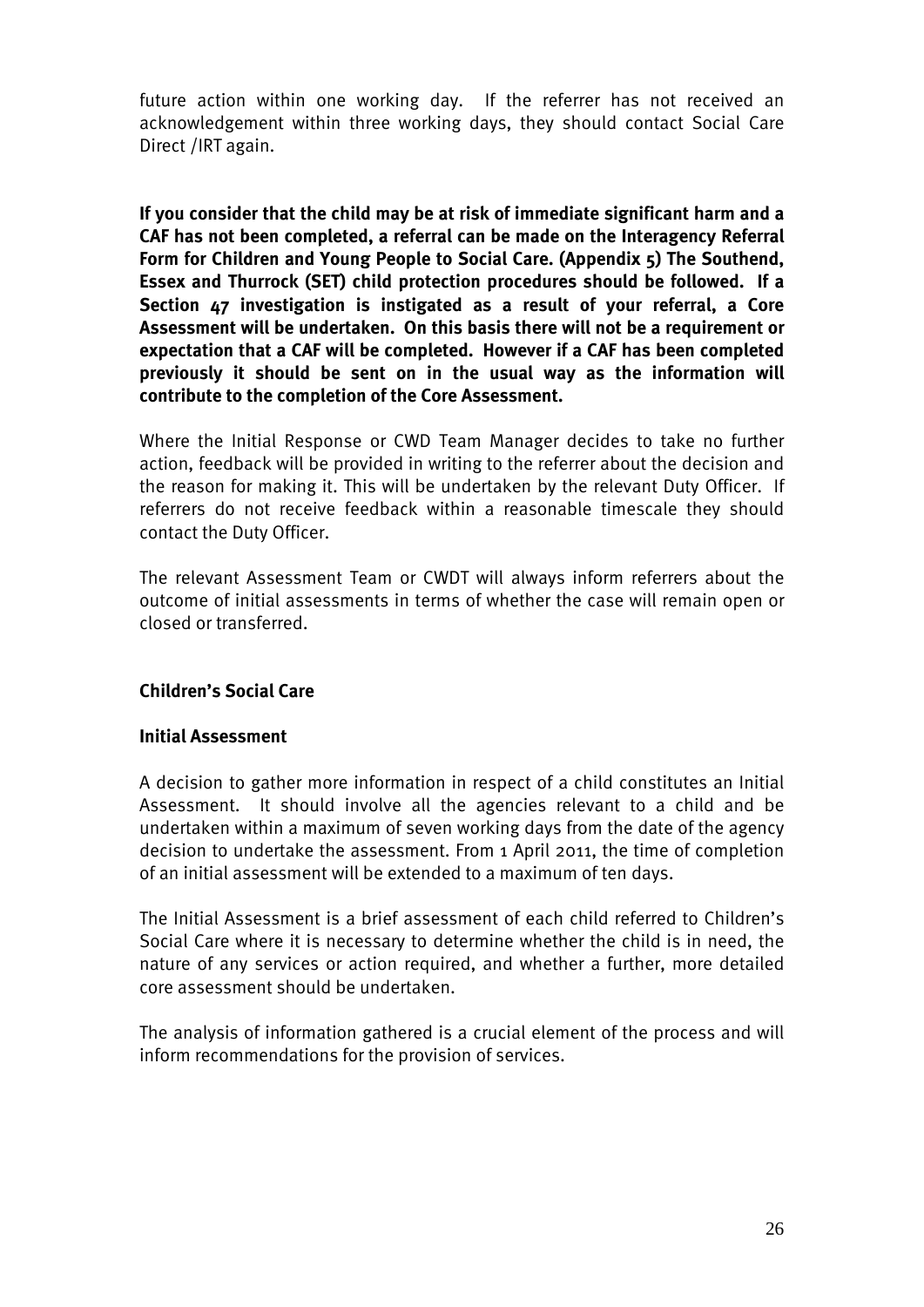#### **Core Assessment**

A core assessment is an in-depth assessment that addresses the central or most important needs of the child and the capacity of his or her parents or caregivers to respond to those needs within the wider family and community context. The Core Assessment is also the tool that is used when Children's Social Care undertake s.47 Enquiries to assess whether the child is suffering or likely to suffer significant harm.

The assessment is led by Children's Social Care but it is essential that key agencies contribute information they have about family members, specialist knowledge or advice and potential and ongoing support to the family.

The timescale for completion of a core assessment is a maximum of 35 working days. A Core Assessment commences at the conclusion of the Initial Assessment where it is indicated that a more detailed understanding of the child and family is required, or when a strategy discussion decides to initiate enquiries under s.47 of the Children Act 1989, or when new information on an open case indicates that a Core Assessment should be undertaken.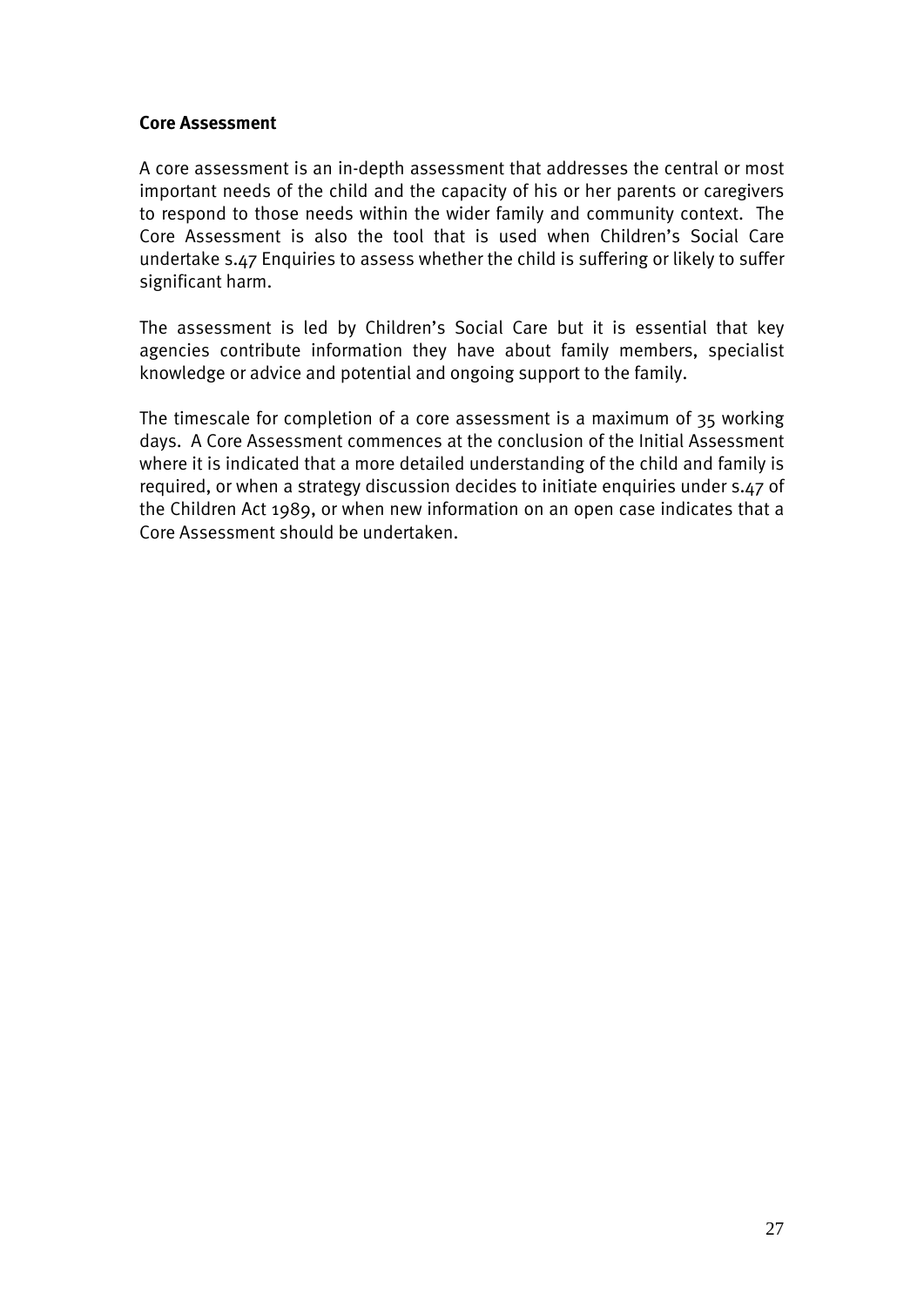#### **Integrated Children's System**

The Integrated Children's System has been introduced to provide a consistent framework for practice and case recording within Children's Social Care.

The Integrated Children's System comprises of:

 A system that is a conceptual framework for assessment, planning, intervention and review which builds on the Assessment Framework and the Looked After Children System. This framework is underpinned by the domains and dimensions set out in the Assessment Framework.



- A set of data requirements for Children's Social Care, derived from individual children's records which could also provide the basis for identifying how common information could be held about children across different agencies. This data forms part of the overall information required to plan and deliver children's services; and
- Records which demonstrate how information gathered by Children's Social Care practitioners from first contact to closure can be organised and used to generate particular records or reports which are required in the course of the work. These records form the basis of an electronic social care record for children.

The system provides common terms for understanding and describing the developmental needs of children, which can be used by all those who work with children in need and their families. It enables information gathered during assessments to be used more effectively in making plans and deciding on the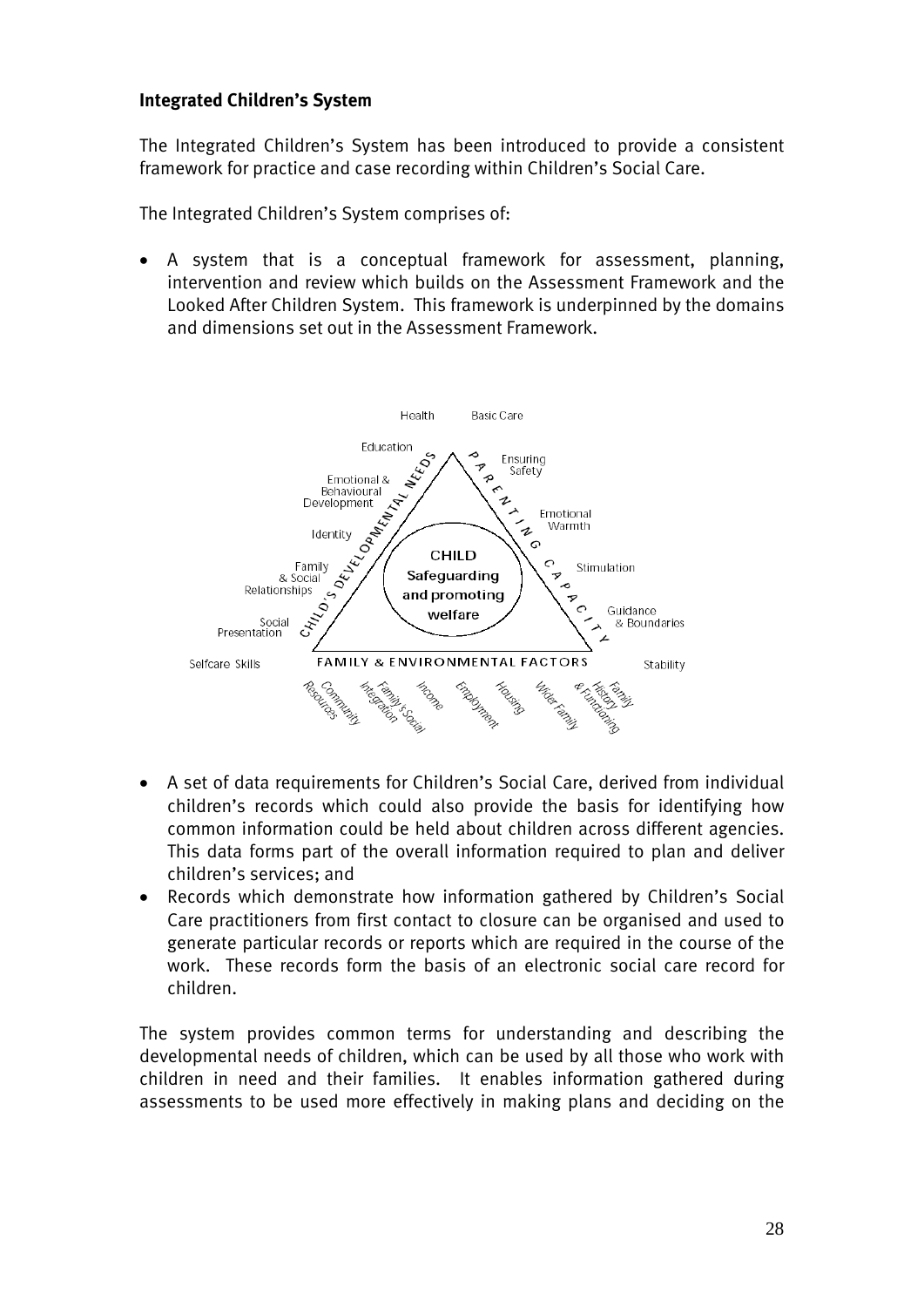most effective interventions. It also provides the basis for reviewing whether a child is making progress in important areas of their development, such as health and education.

Common use of this conceptual framework by local agencies and programmes enables them to work better together, share information more easily and facilitates referrals between organisations. It benefits children and families by enabling them to understand what information agencies are seeing and why, and helps them to judge whether they are getting the services they require.

#### **Conclusion**

This summary guide provides an overview of the continuum of needs of all children in Essex. It provides guidance on the key concepts, thresholds and processes in working with children, young people and their families according to their needs.

Detailed guidance can be obtained by accessing the procedures and guidance reference at the end of this document.

It is acknowledged that thresholds are based on individual judgements and involves professional and personal values. Professionals are encouraged to discuss concerns openly with their own agency line manager or with Children's Social Care. (If in doubt consult).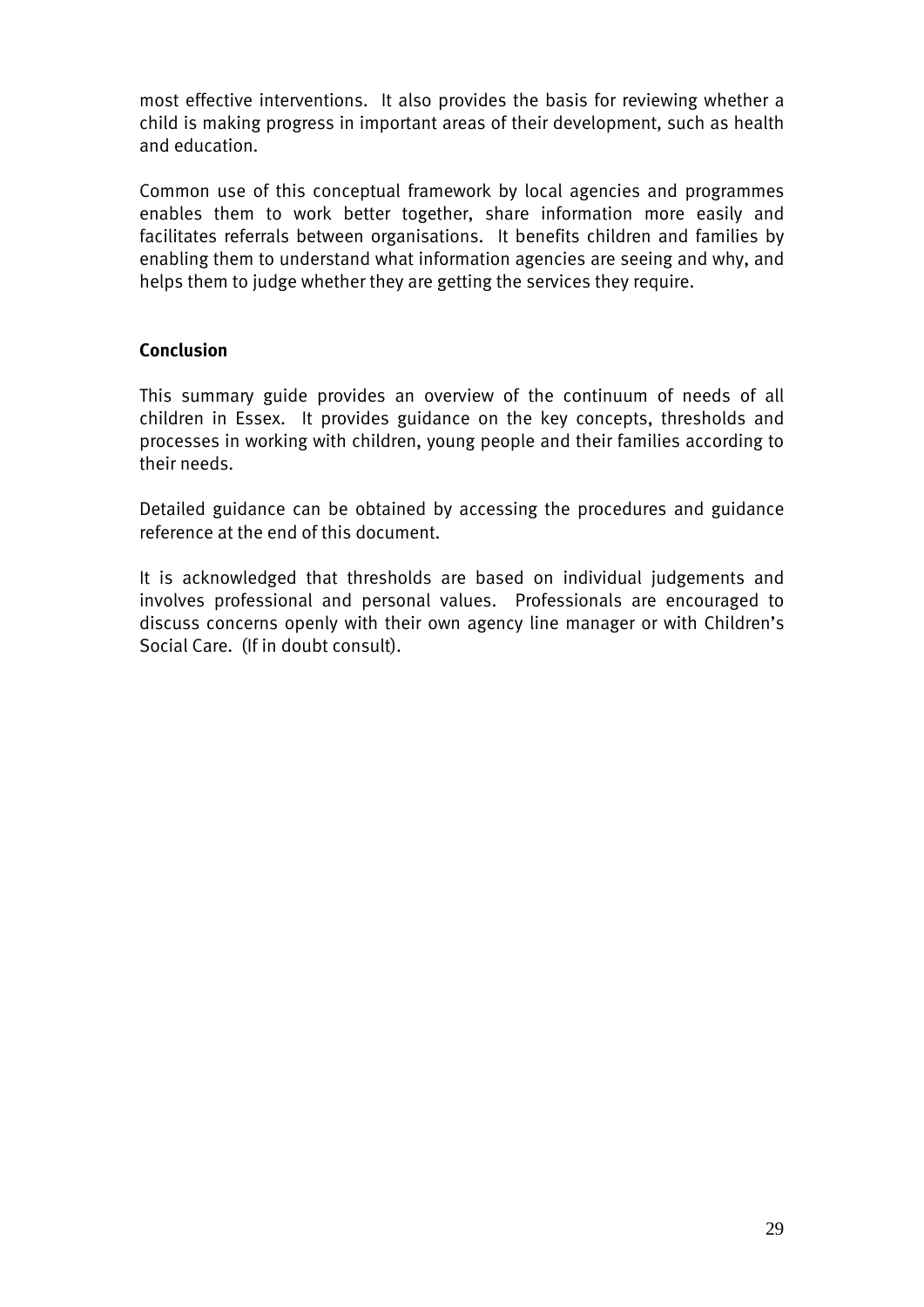#### **Appendix 1: CAFpoint process**

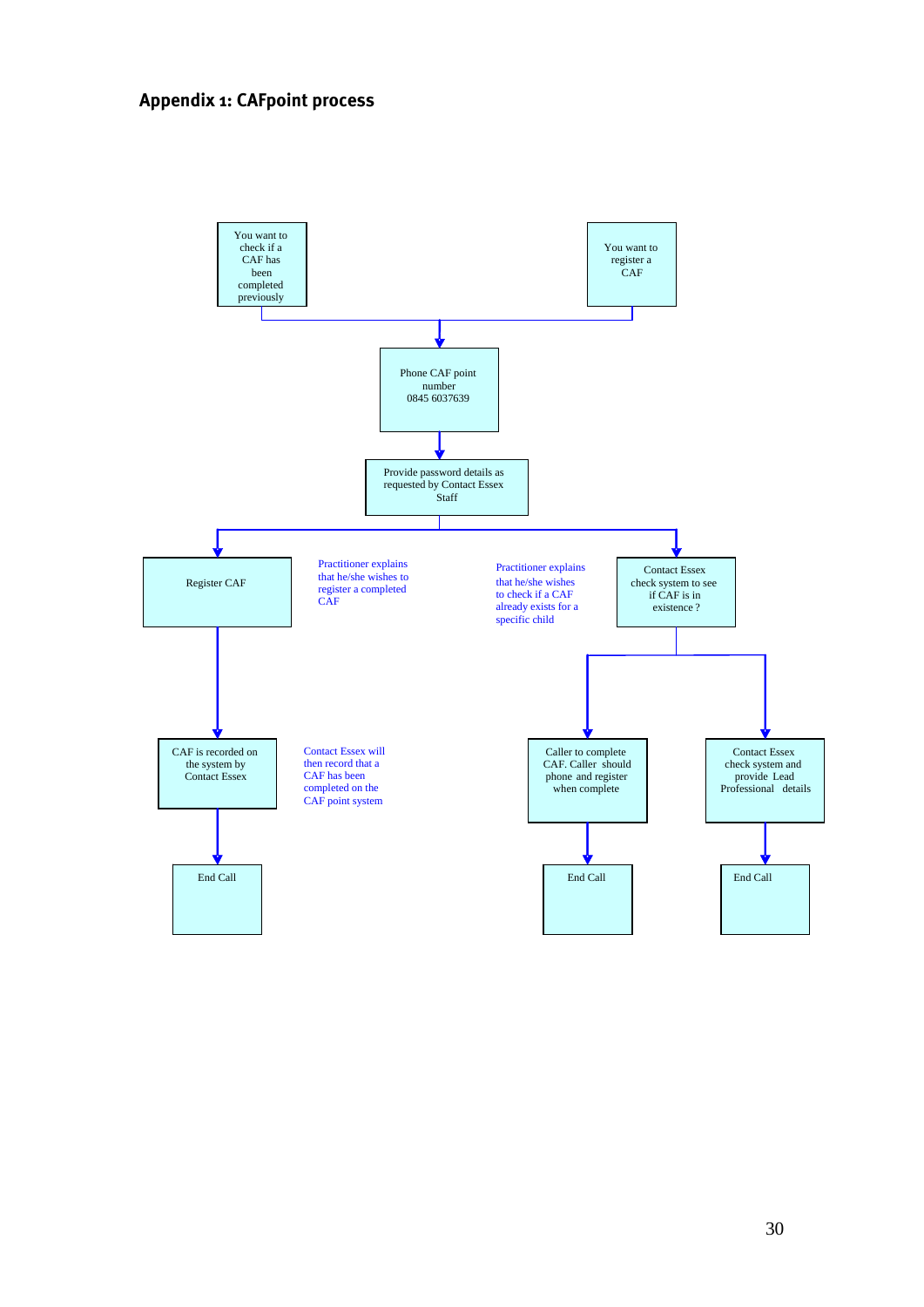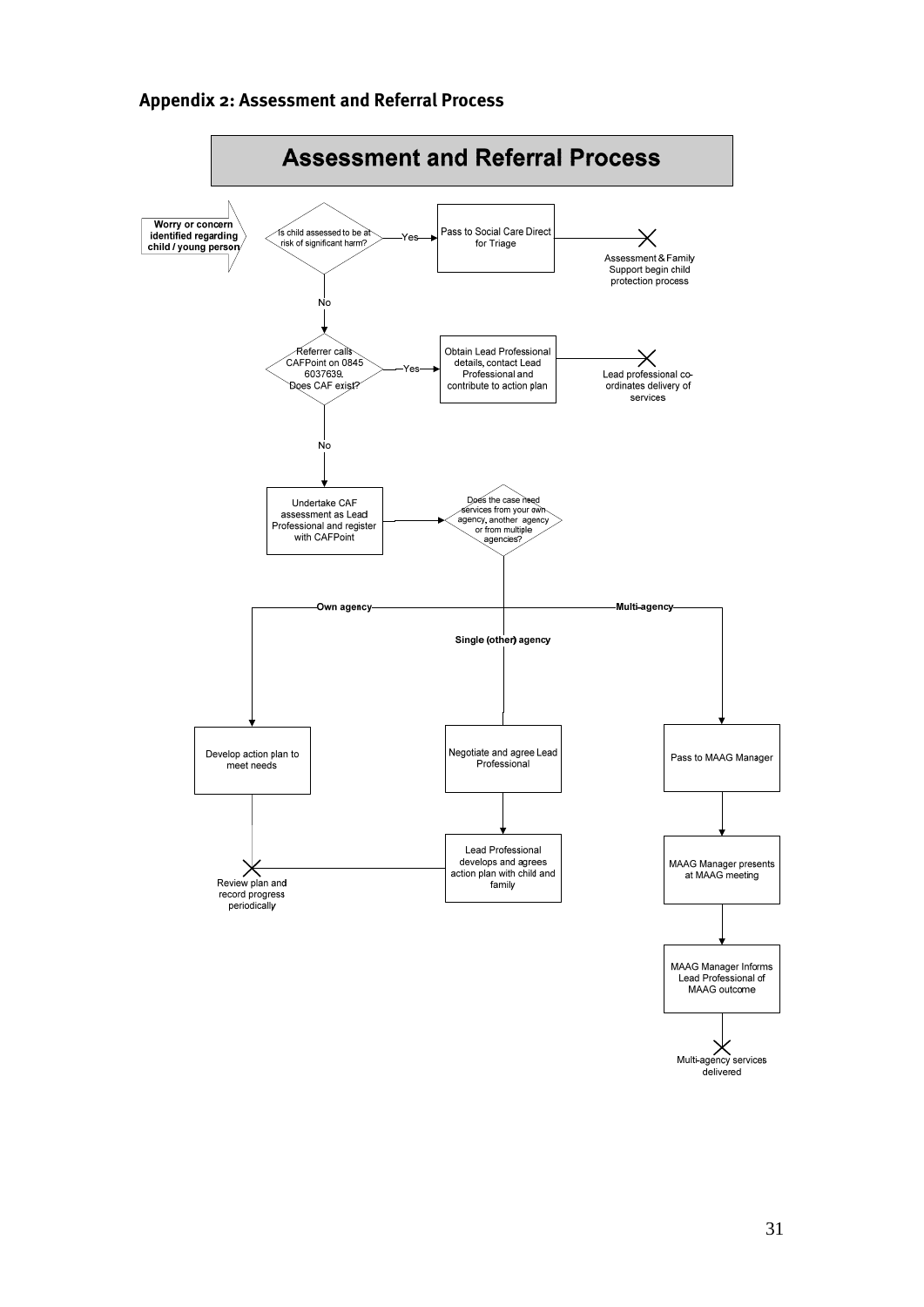## **Appendix 3: Glossary**

Terminology and the use of acronyms is both complex and are subject to change. This glossary provides a description of the terms and acronyms used within this document.

| Term/Acronym             | <b>Description</b>                                                                                                                                                                                                                                                                                                                                                                                                                                               |
|--------------------------|------------------------------------------------------------------------------------------------------------------------------------------------------------------------------------------------------------------------------------------------------------------------------------------------------------------------------------------------------------------------------------------------------------------------------------------------------------------|
|                          |                                                                                                                                                                                                                                                                                                                                                                                                                                                                  |
| Abuse and neglect        | Forms of maltreatment of a child                                                                                                                                                                                                                                                                                                                                                                                                                                 |
| <b>ASSET</b>             | Asset provides a common, structured framework<br>for assessment of all young people involved in<br>the criminal justice system. It is a standard<br>assessment of the factors contributing to a<br>young person's offending. Asset should be<br>completed at the beginning and end of all<br>interventions, and at the mid-point of Detention<br>and Training Orders                                                                                             |
|                          |                                                                                                                                                                                                                                                                                                                                                                                                                                                                  |
| CAF                      | <b>Common Assessment Framework</b>                                                                                                                                                                                                                                                                                                                                                                                                                               |
| Child                    | Anyone who has not yet reached their 18 <sup>th</sup><br>birthday (in Health this is up to 19)                                                                                                                                                                                                                                                                                                                                                                   |
| <b>Child Protection</b>  | Process of protecting individual children<br>identified as either suffering, or at risk of<br>suffering, significant harm as a result of abuse<br>or neglect                                                                                                                                                                                                                                                                                                     |
|                          |                                                                                                                                                                                                                                                                                                                                                                                                                                                                  |
| Children's Social Care   | The work of Local Authorities exercising their<br>social services functions with regard to children                                                                                                                                                                                                                                                                                                                                                              |
|                          |                                                                                                                                                                                                                                                                                                                                                                                                                                                                  |
| ICS                      | Integrated Children's System                                                                                                                                                                                                                                                                                                                                                                                                                                     |
|                          |                                                                                                                                                                                                                                                                                                                                                                                                                                                                  |
| <b>Lead Professional</b> | Person responsible for ensuring services are<br>co-ordinated, coherent and achieve intended<br>outcomes for children with additional needs<br>being supported by one or more practitioner. If<br>the child has complex needs this role should be<br>carried out by the key worker, social worker or<br>YOT Supervising Officer. However in less<br>complex situations the Lead Professional can be<br>anyone in a position to oversee effective<br>co-ordination |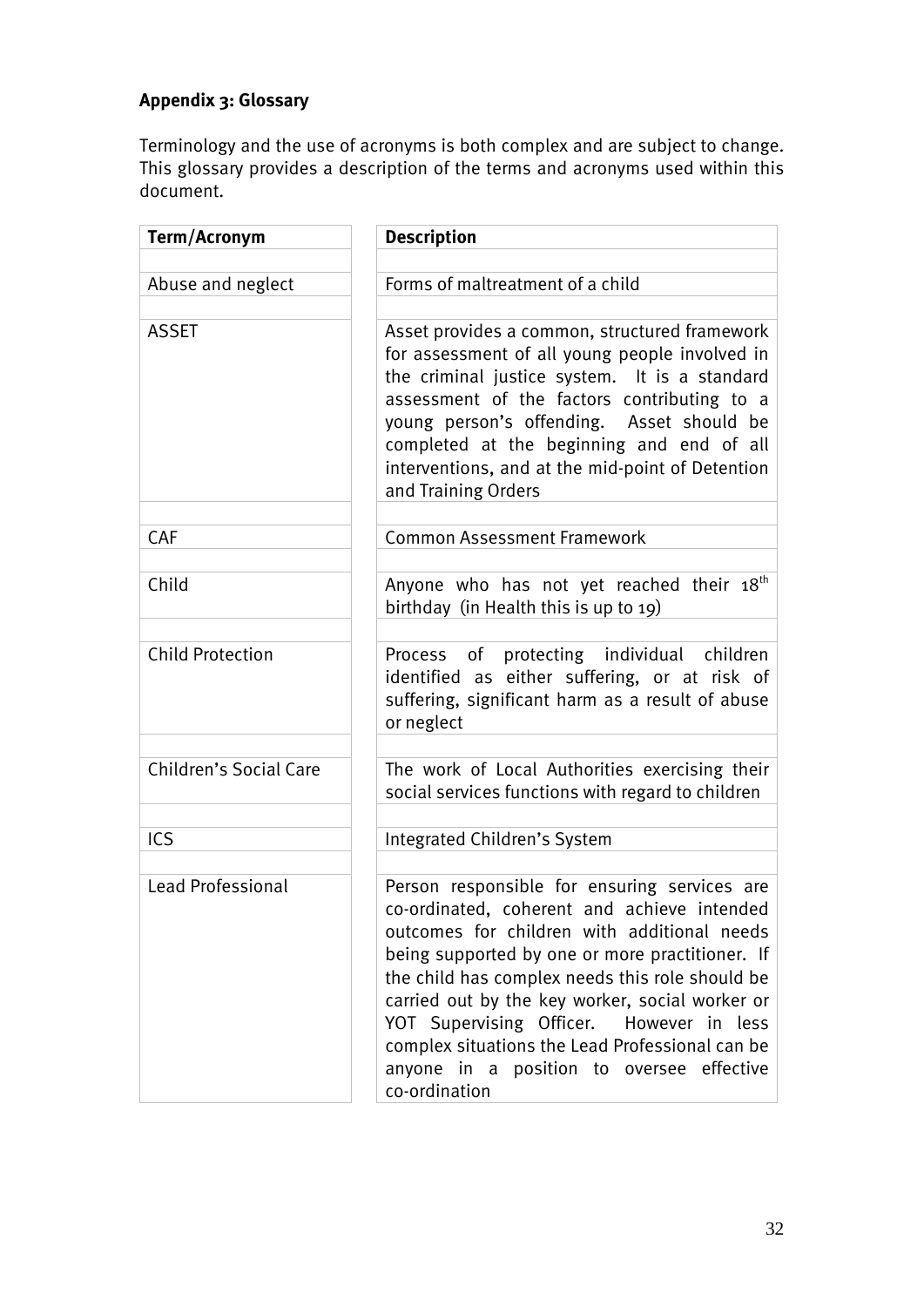| <b>Description</b>                                                                                                                           |
|----------------------------------------------------------------------------------------------------------------------------------------------|
| In this guidance this generally means Local<br>Authorities that are Children's Services<br>Authorities - effectively, Local Authorities that |
| are responsible for social services and<br>education<br><b>Multi-Agency Allocation Group</b>                                                 |
|                                                                                                                                              |

| Term/Acronym                                                | <b>Description</b>                                                                                                                                                                                                                                                                                                                                          |
|-------------------------------------------------------------|-------------------------------------------------------------------------------------------------------------------------------------------------------------------------------------------------------------------------------------------------------------------------------------------------------------------------------------------------------------|
|                                                             |                                                                                                                                                                                                                                                                                                                                                             |
| Safeguarding<br>and<br>promoting the welfare of<br>children | The process of protecting children from abuse or<br>neglect, preventing impairment of their health<br>and development, and ensuring they are<br>growing up in circumstances consistent with the<br>provision of safe and effective care which is<br>undertaken so as to enable children to have<br>optimum life chances and enter adulthood<br>successfully |
|                                                             |                                                                                                                                                                                                                                                                                                                                                             |
| Team around the Child<br><b>Action Plan</b>                 | A plan which specifies action to be taken and<br>the outcomes expected from the actions                                                                                                                                                                                                                                                                     |
|                                                             |                                                                                                                                                                                                                                                                                                                                                             |
| Team around the Child<br>Meeting                            | A meeting convened following the completion of<br>CAF when 1 or more agency is involved                                                                                                                                                                                                                                                                     |
|                                                             |                                                                                                                                                                                                                                                                                                                                                             |
| <b>Universal Services</b>                                   | Services available to the whole child population<br>e.g. Health Visitor, School, School Nurse etc                                                                                                                                                                                                                                                           |
|                                                             |                                                                                                                                                                                                                                                                                                                                                             |
| Wellbeing                                                   | The term wellbeing is used to encapsulate the<br>five outcomes for all children                                                                                                                                                                                                                                                                             |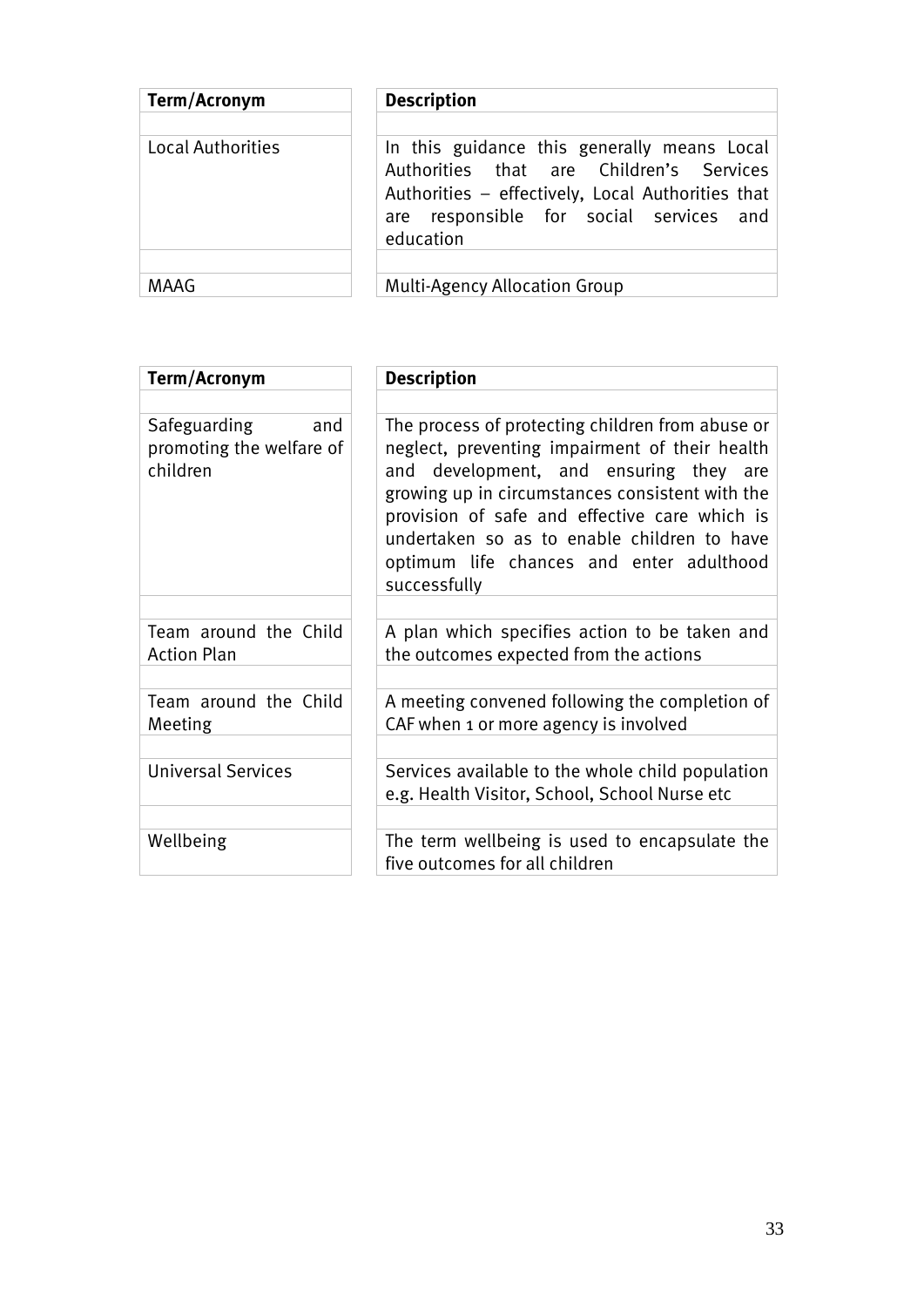#### **Appendix 4: References**

#### **Local County Contacts**

You can contact us in the following ways:

#### Essex Children's Joint Working Arrangements

Schools, Children and Families Essex County Council PO Box 11, County Hall Chelmsford Essex CM1 1LX

By telephone: 01245 438848

By email: roger.bullen@essex.gov.uk Visit our website: www.essexpartnershipportal.org

#### **Multi Agency Allocation Groups**

- Quadrant Key Contacts Link to the Essex Partnership Portal to download the latest contact information.
- Local Services guide Essex Children Parents Families Link to the Essex Partnership Portal to download the document.

#### Useful Links

#### **Essex Safeguarding Children Board**

Contains relevant information related to safeguarding and promoting the welfare of children. It will also provide details of training and development and useful links to support you in your work.

#### **Integrated Working Website**

E-learning and information portal for practitioners.

#### **Essex Schools Infolink**

Information, news and training for education professionals.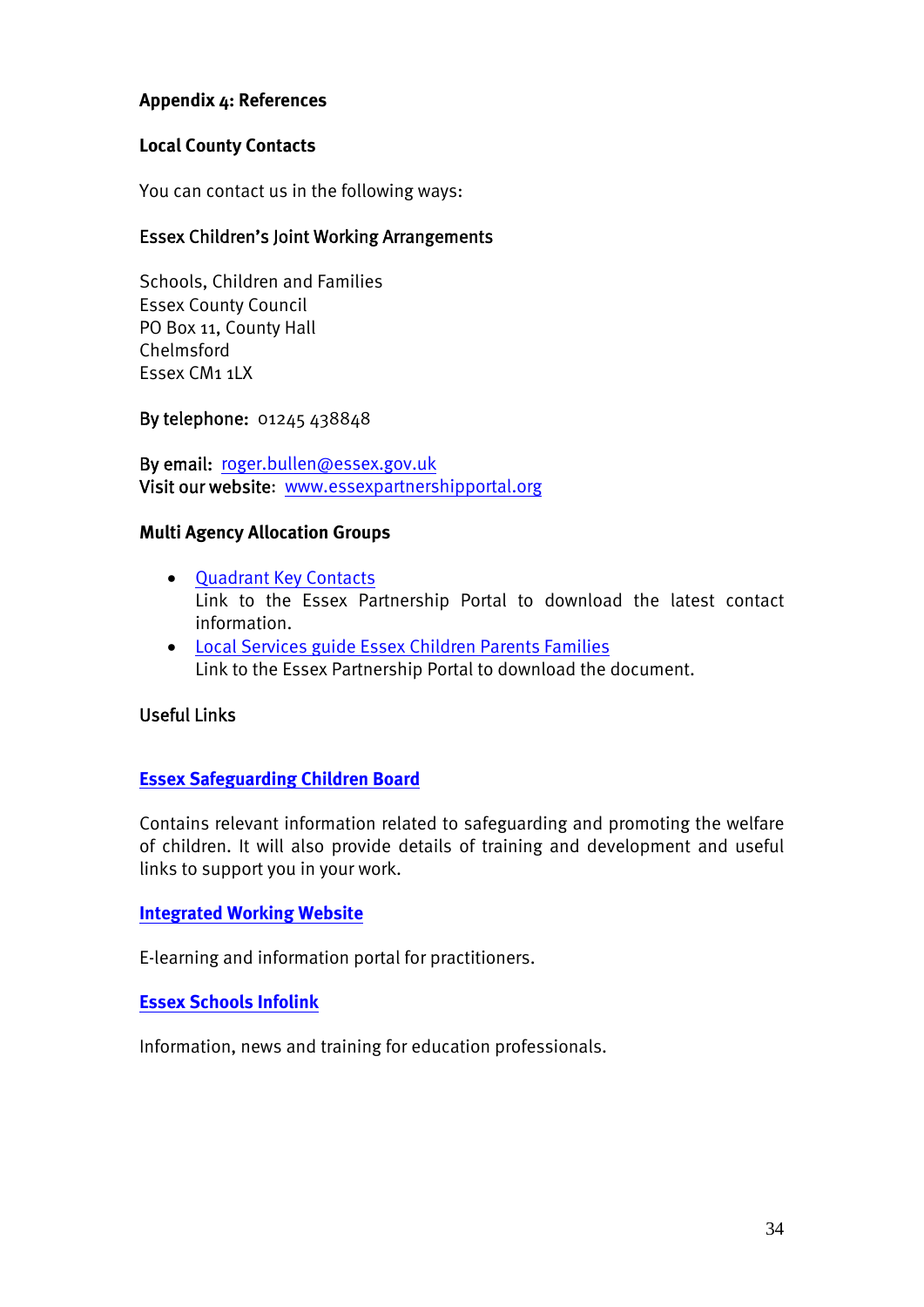#### **Essex Council for Voluntary Youth Services**

ECVYS is a member led umbrella organisation, providing development, support and representation for Voluntary Youth Organisations, children and their families' throughout Essex, Southend and Thurrock.

#### **Essex County Council**

The Local Authority public facing website.

#### **National Guidance and Procedures**

Children Act 1989. London: HMSO

Children Act 2004. London: HMSO

Cm 5730 (2003). The Victoria Climbié Inquiry Report of an inquiry by Lord Laming. London. The Stationery Office. Website: www.victoria-climbié-inquiry.org.uk/finreport.htm

Cm 5860 (2003). Every Child Matters. London. The Stationery Office

Cm5861 (2003) Keeping Children Safe – the Government's response to the Victoria Climbié Inquiry Report and Joint Chief Inspectors' Report: Safeguarding Children. London. The Stationery Office

Department of Health (2000) Assessing Children in Need and their Families: Practice Guidance. London. The Stationery Office

Department of Health (2002) The Integrated Children's System Website: www.everychildmatters.gov.uk/ics

Department of Health and Department for Education and Skills (2004) National Service Framework for Children, Young People and Maternity Services London. Department of Health Website: **www.dh.gov.uk/policy andguidance/healthandsocialcaretopics/ childrensservices/chilrenservicesinformation/fx/en**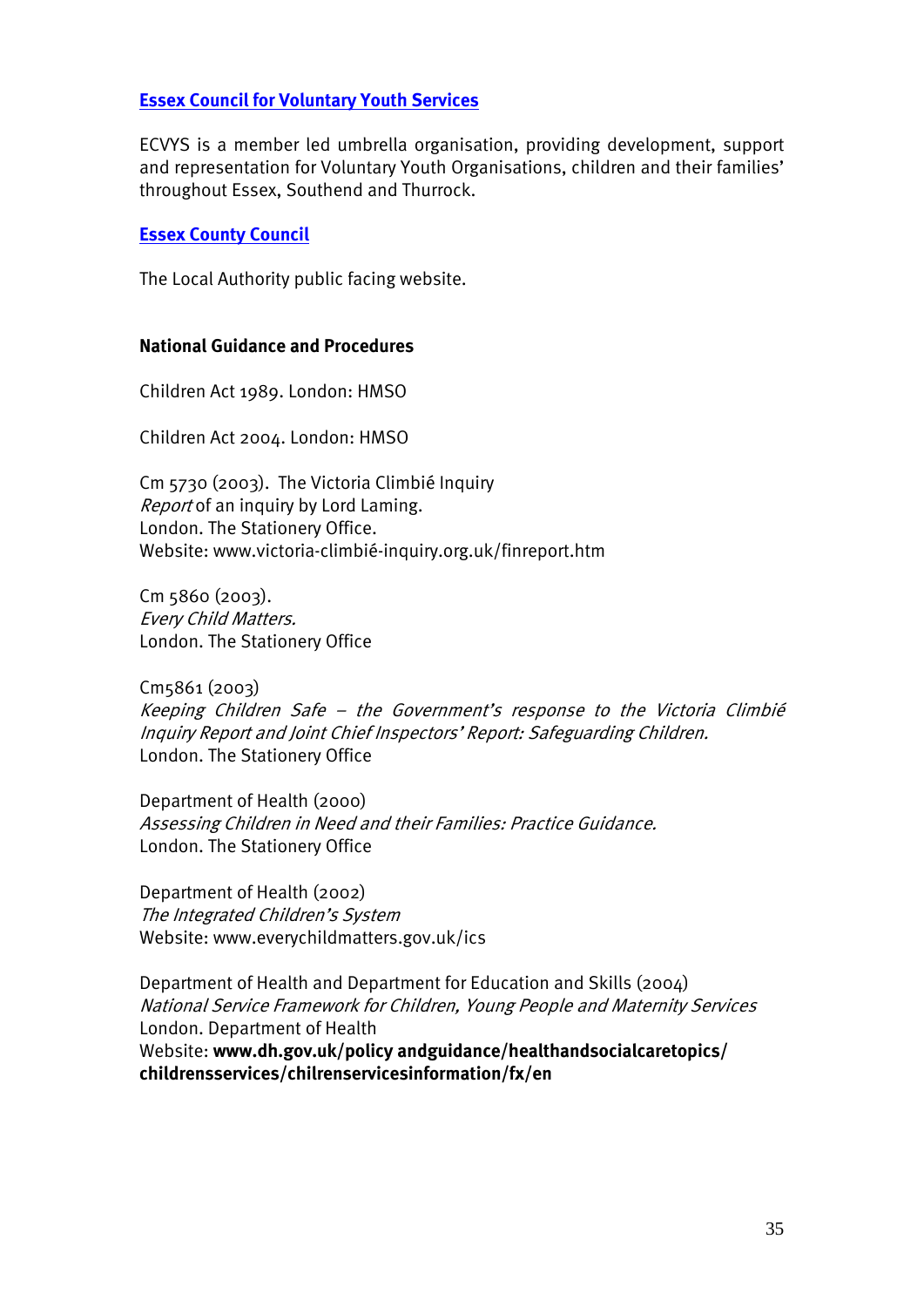Department of Health and Employment and Home Office (2000) Framework for the Assessment of Children in Need and Their Families London. The Stationery Office Website: **www.dh.gov.uk/policy andguidance/healthandsocialcaretopics/ childrensservices/chilrenservicesinformation/index** 

HM Government (2004) Every Child Matters: Change for Children Programme Nottingham. Department for Education and Skills Website: **www.everychildmatters.gov.uk**

HM Government (2006a) The Common Assessment Framework for Children and Young People: Practitioners' Guide London: Department for Education and Skills Website: **www.everychildmatters.gov.uk/caf**

HM Government (2006b) Information Sharing: Practitioners' Guide London: Department for Education and Skills Website: **www.everychildmatters.gov.uk/information**

HM Government (2006c) What to Do If You Are Worried a Child is Being Abused London: Department for Education and Skills Website: **www.everychildmatters.gov.uk/safeguarding**

HM Government (2006d) Working Together to Safeguard Children guide to inter-agency working to safeguard and promote the welfare of children London: Department for Education and Skills Website: **www.everychildmatters.gov.uk/safeguarding** 

HM Government (2006e) Lead Professional Practitioners guide: Integrated working to improve outcomes for children and young people London: Department for Education and Skills Website: **www.everychildmatters.gov.uk/leadprofessional**

#### **Appendix 5 – see form on next pages**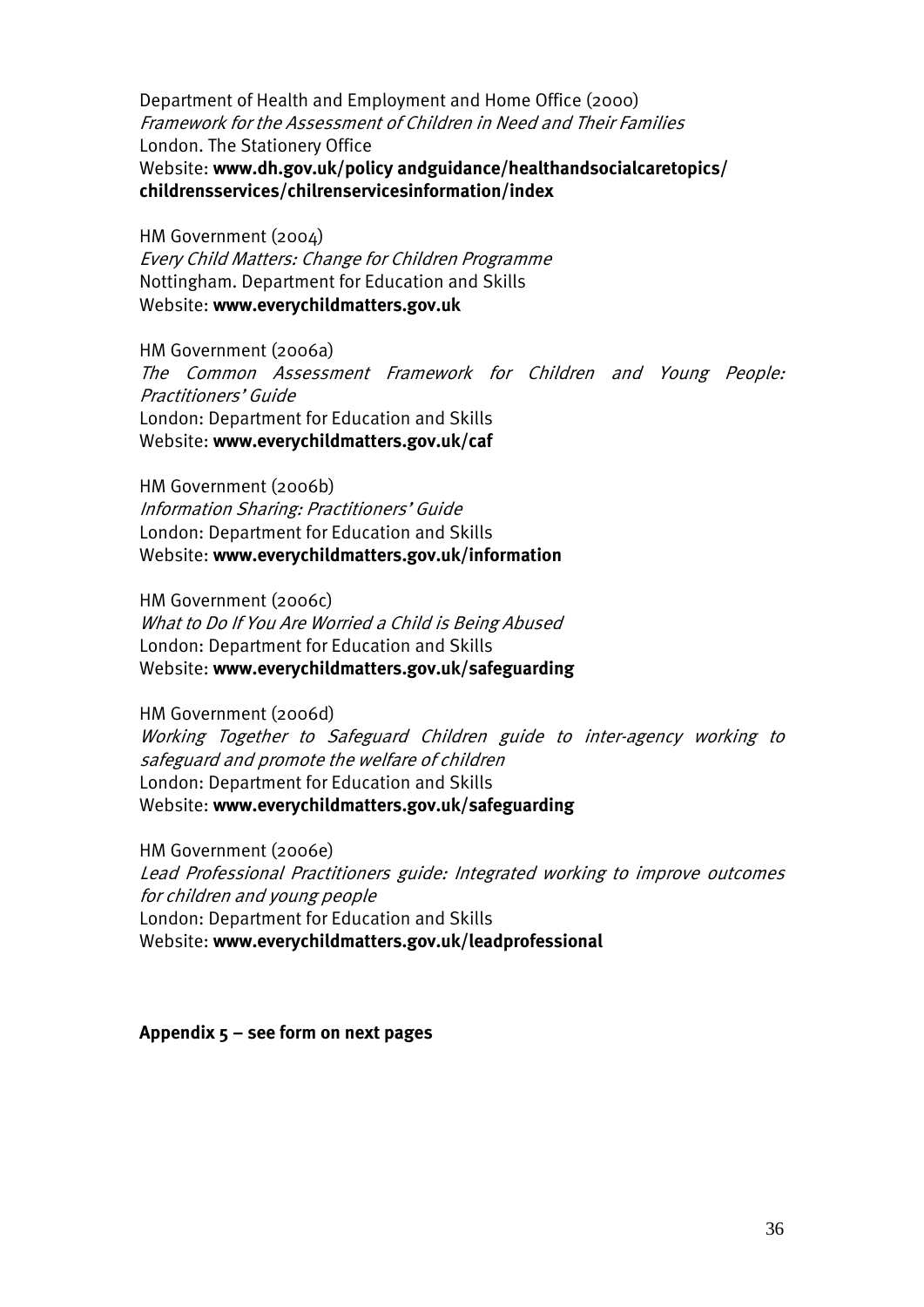

This form is to assist agencies to either make a referral about a child or young person to children's social care services or confirm a referral in writing already made by telephone (*all professionals making telephone referrals to social services must confirm this in writing within 48 hours*). This form may be posted, transmitted by fax, or sent as an email attachment (see below). The form should be completed, with reference to the Guidance Notes (separately available).

Making a referral/inquiry by telephone

**Normal telephone inquiries/referrals**: 0845 603 7627

**Out of hours** (5.30pm - 9.00am Mon - Thurs, 4.30pm Fri - 9.00am Mon and Bank holidays): 0845 606 1212 and Fax 01245 434700

**Where there are concerns about the immediate welfare or safety of a child/young person: 0845 603 7634 (all callers) OR 0845 606 1212 (Office hours number for professionals only).** 

Sending this form to social services

**By email to:** socialcaredirect@essexcc.gov.uk as an attachment (must be password protected – see guidance notes)

**By post to:** Essex Social Care Direct, Essex House, 200, The Crescent, Colchester, Essex CO4 9YQ

**By fax to**: 0845 601 6230

 $\Box$  This is a new referral

**OR** 

This is confirmation of a referral I made by telephone on  $(date)$ , Reference

#### **PART 1 CHILD/YOUNG PERSON'S DETAILS**

| Family Name:                                                                                                                | Given names:                          |         |                   |                |                 |                            |
|-----------------------------------------------------------------------------------------------------------------------------|---------------------------------------|---------|-------------------|----------------|-----------------|----------------------------|
| Date of Birth or expected date of delivery:                                                                                 |                                       |         |                   |                |                 |                            |
| Gender:                                                                                                                     | Male                                  |         | Female            |                | Unborn $  \;  $ |                            |
| Usual or home address:                                                                                                      |                                       |         |                   | Post code:     | Tel no.:        |                            |
|                                                                                                                             |                                       |         |                   |                |                 |                            |
| Child or young person's first language or preferred means of communication:                                                 |                                       |         |                   |                |                 |                            |
| Is an interpreter required?:                                                                                                | Yes                                   | No      |                   |                |                 |                            |
| Current address if different: (e.g. staying with relative or friend)                                                        |                                       |         |                   | Post code:     | Tel no.:        |                            |
|                                                                                                                             |                                       |         |                   |                |                 |                            |
| Responsible local authority (if child/young person is known to<br>be in the care of another authority but living in Essex): |                                       |         |                   |                |                 |                            |
| Child/young person's main carers:                                                                                           |                                       |         |                   |                |                 |                            |
| Name                                                                                                                        | Relationship to<br>child/young person |         | Ethnicity         | First language |                 | Parental<br>Responsibility |
|                                                                                                                             |                                       |         |                   |                |                 | No<br>Yes                  |
|                                                                                                                             |                                       |         |                   |                |                 | Yes  <br>$No$ $\vert$      |
| Is an interpreter/signer required?                                                                                          |                                       | Mother: | $No$    <br>Yes ⊟ |                | Father:         | $No$ $\Box$<br>Yes I       |
| Other main carers (please specify name):                                                                                    |                                       |         |                   |                |                 |                            |
| Are any of the main carers disabled?                                                                                        |                                       | Mother: | <b>No</b><br>Yes  |                | Father:         | Yes<br>No.                 |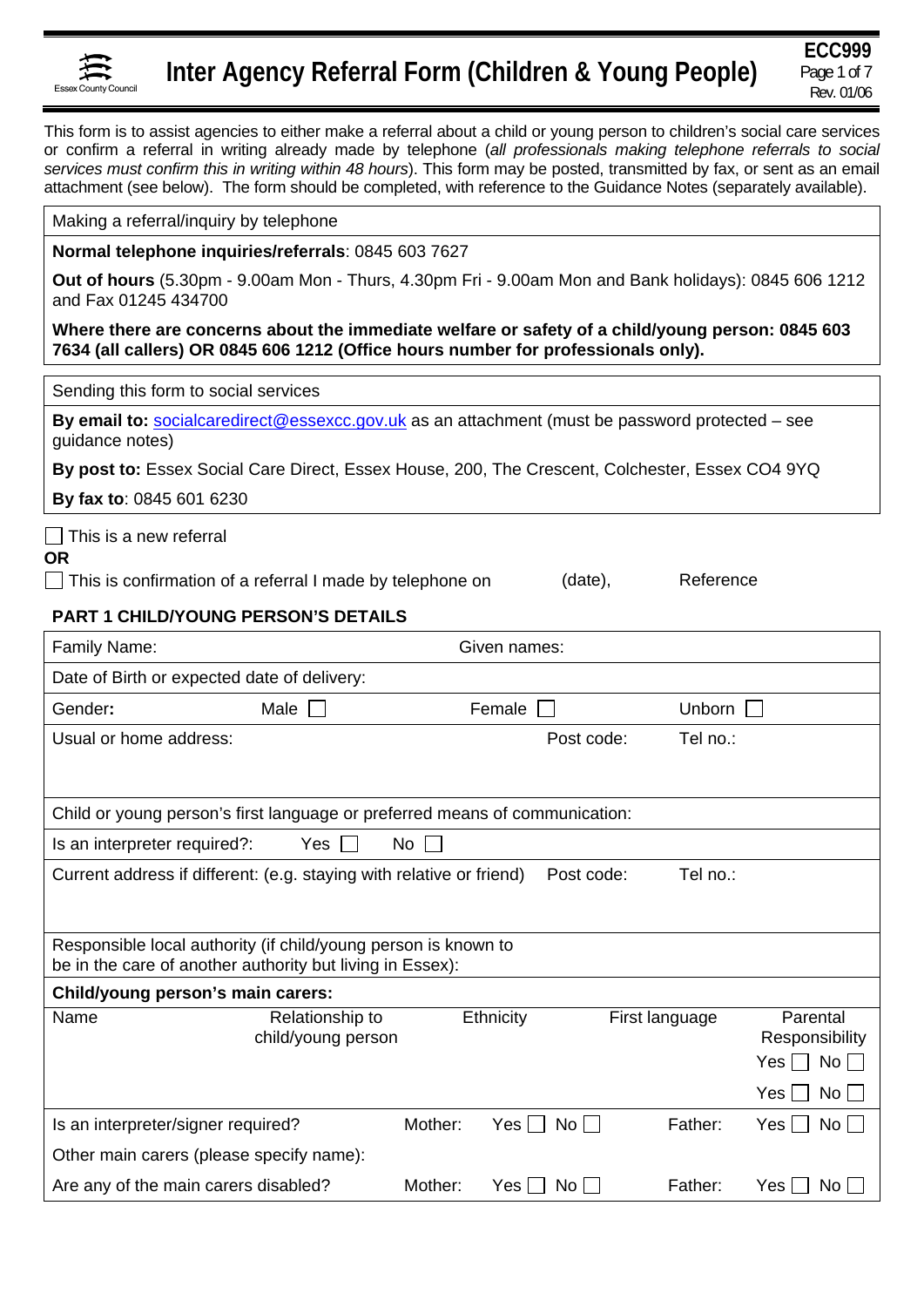## **ECC999**

Page 2 of 7

| The child/young person or the child's parents should be asked which ethnic group the child belongs to. This<br>information on ethnicity will help us to assess fair access to services by all communities, better plan services<br>and complete statistical returns required by Government (these categories are supplied by Government) |                                                                        |                               |                   |                                  |            |                               |  |
|------------------------------------------------------------------------------------------------------------------------------------------------------------------------------------------------------------------------------------------------------------------------------------------------------------------------------------------|------------------------------------------------------------------------|-------------------------------|-------------------|----------------------------------|------------|-------------------------------|--|
| <b>Black or</b><br><b>Black British</b>                                                                                                                                                                                                                                                                                                  | Asian or<br><b>Asian British</b>                                       | White                         |                   | Mixed                            |            | <b>Other Ethnic</b><br>groups |  |
|                                                                                                                                                                                                                                                                                                                                          | Indian                                                                 |                               |                   | White & Black<br>Caribbean       |            | Chinese                       |  |
| Caribbean                                                                                                                                                                                                                                                                                                                                | Pakistani                                                              | <b>White British</b>          |                   | White & Black<br>African         |            | Any other<br>ethnic group     |  |
| African                                                                                                                                                                                                                                                                                                                                  | Bangladeshi                                                            | White Irish                   |                   | White & Asian                    |            | Not given                     |  |
| Any other<br><b>Black background</b>                                                                                                                                                                                                                                                                                                     | Any other<br>Asian background                                          | Any other<br>White background |                   | Any other mixed<br>background    |            | If other, please<br>specify:  |  |
|                                                                                                                                                                                                                                                                                                                                          | Further details regarding child/young person's ethnicity:              |                               |                   |                                  |            |                               |  |
| Child/young person's religion:                                                                                                                                                                                                                                                                                                           |                                                                        |                               |                   |                                  |            |                               |  |
|                                                                                                                                                                                                                                                                                                                                          | Child/young person's nationality (if not British and if known):        |                               |                   |                                  |            |                               |  |
| Nationality:                                                                                                                                                                                                                                                                                                                             |                                                                        |                               |                   | Home Office registration number: |            |                               |  |
| Immigration status:                                                                                                                                                                                                                                                                                                                      | Asylum seeking                                                         | Refugee status $\Box$         |                   |                                  |            | Exceptional leave to remain   |  |
|                                                                                                                                                                                                                                                                                                                                          | Child/young person's Unique Pupil Number (if school age and if known): |                               |                   |                                  |            |                               |  |
| Other Unique identifier (if used – please give identifier and describe what this is):                                                                                                                                                                                                                                                    |                                                                        |                               |                   |                                  |            |                               |  |
| Parent's details if not main carers (and if known):<br>Mother's address:                                                                                                                                                                                                                                                                 |                                                                        |                               |                   |                                  |            |                               |  |
| Mother's name:                                                                                                                                                                                                                                                                                                                           |                                                                        |                               |                   |                                  |            |                               |  |
| Postcode:                                                                                                                                                                                                                                                                                                                                |                                                                        | Tel:                          |                   |                                  |            |                               |  |
| Mother's first language:                                                                                                                                                                                                                                                                                                                 |                                                                        |                               |                   | Mother's ethnicity:              |            |                               |  |
| Father's name:                                                                                                                                                                                                                                                                                                                           |                                                                        |                               | Father's address: |                                  |            |                               |  |
| Does father have parental responsibility?                                                                                                                                                                                                                                                                                                |                                                                        | Yes $\Box$                    |                   | No                               |            |                               |  |
| Is either parent disabled?                                                                                                                                                                                                                                                                                                               |                                                                        | Mother<br>Father              |                   |                                  | Yes<br>Yes | No.<br>No                     |  |
| Is an interpreter/signer required?                                                                                                                                                                                                                                                                                                       |                                                                        | Mother<br>Father              |                   |                                  | Yes<br>Yes | No.<br>No                     |  |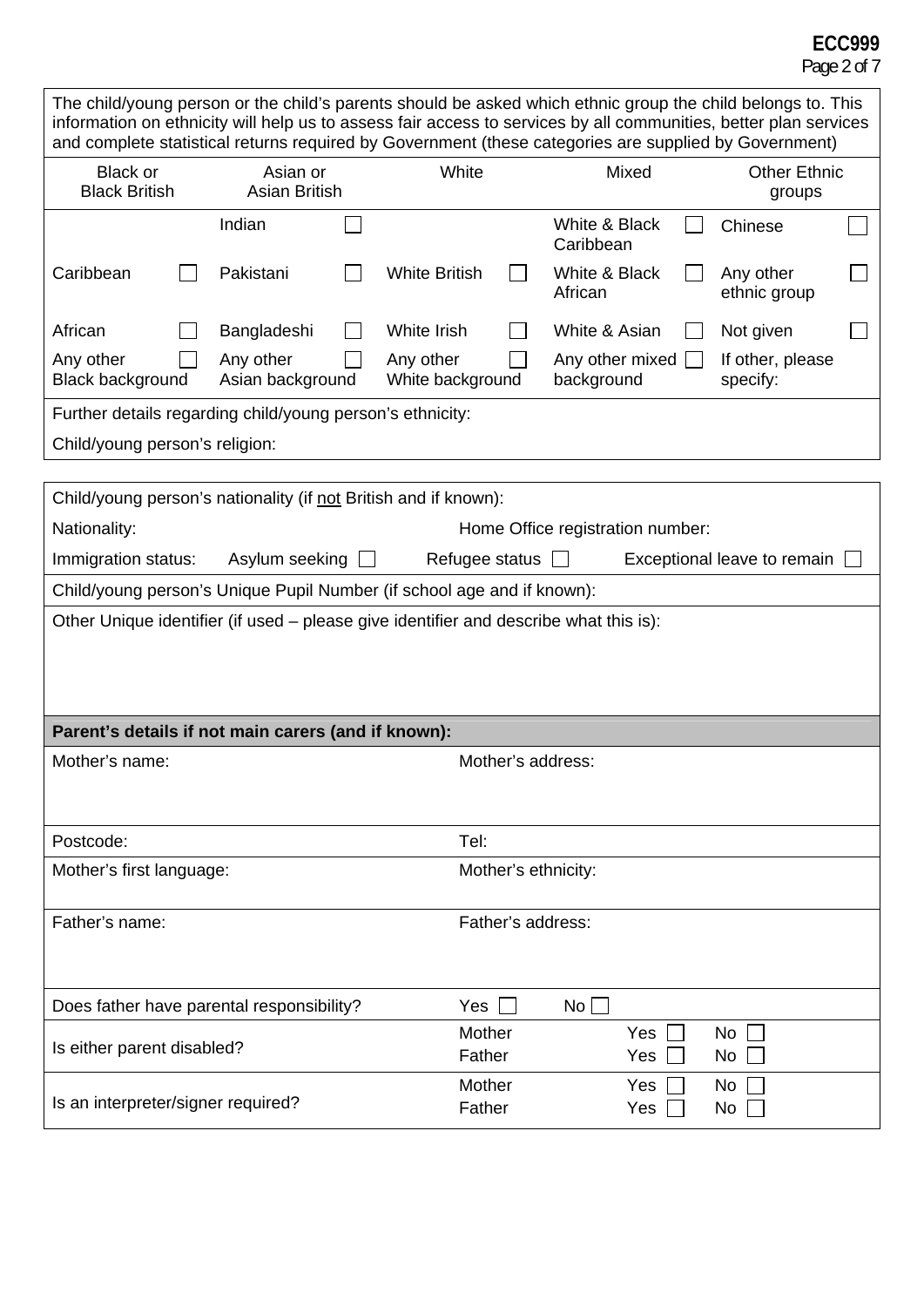## **ECC999**

Page 3 of 7

|             | Other household members (including non-family members – if known): |            |                                           |                                             |                       |                                                                                        |
|-------------|--------------------------------------------------------------------|------------|-------------------------------------------|---------------------------------------------|-----------------------|----------------------------------------------------------------------------------------|
| Family name | Given name                                                         | <b>DoB</b> | <b>UPN</b><br>identifier<br>(lf<br>known) | Other<br>unique<br>identifier (if<br>known) | Relationship to child | Tick if you are<br>also referring<br>to Social<br>Services at<br>same time as<br>child |

| As far as you know has the child/young person, or another child of the family been: (please give details) |     |    |                |           |
|-----------------------------------------------------------------------------------------------------------|-----|----|----------------|-----------|
|                                                                                                           | Yes | No |                |           |
| on the disability record                                                                                  |     |    | Name:          |           |
|                                                                                                           |     |    | Date(s):       |           |
| on a child protection<br>register                                                                         |     |    | Name:          |           |
|                                                                                                           |     |    | Date on:       | Date off: |
|                                                                                                           |     |    | Category:<br>٠ |           |
| looked after by a local<br>authority                                                                      |     |    | Name:          |           |
|                                                                                                           |     |    | Date(s):       |           |

| involvement (e.g. sibling, relative) |          |              |         | Any other family members who are not living in the child/young person's household but who has significant |
|--------------------------------------|----------|--------------|---------|-----------------------------------------------------------------------------------------------------------|
| Surname                              | Forename | Relationship | Address | Phone No.                                                                                                 |
|                                      |          |              |         |                                                                                                           |
|                                      |          |              |         |                                                                                                           |
|                                      |          |              |         |                                                                                                           |
|                                      |          |              |         |                                                                                                           |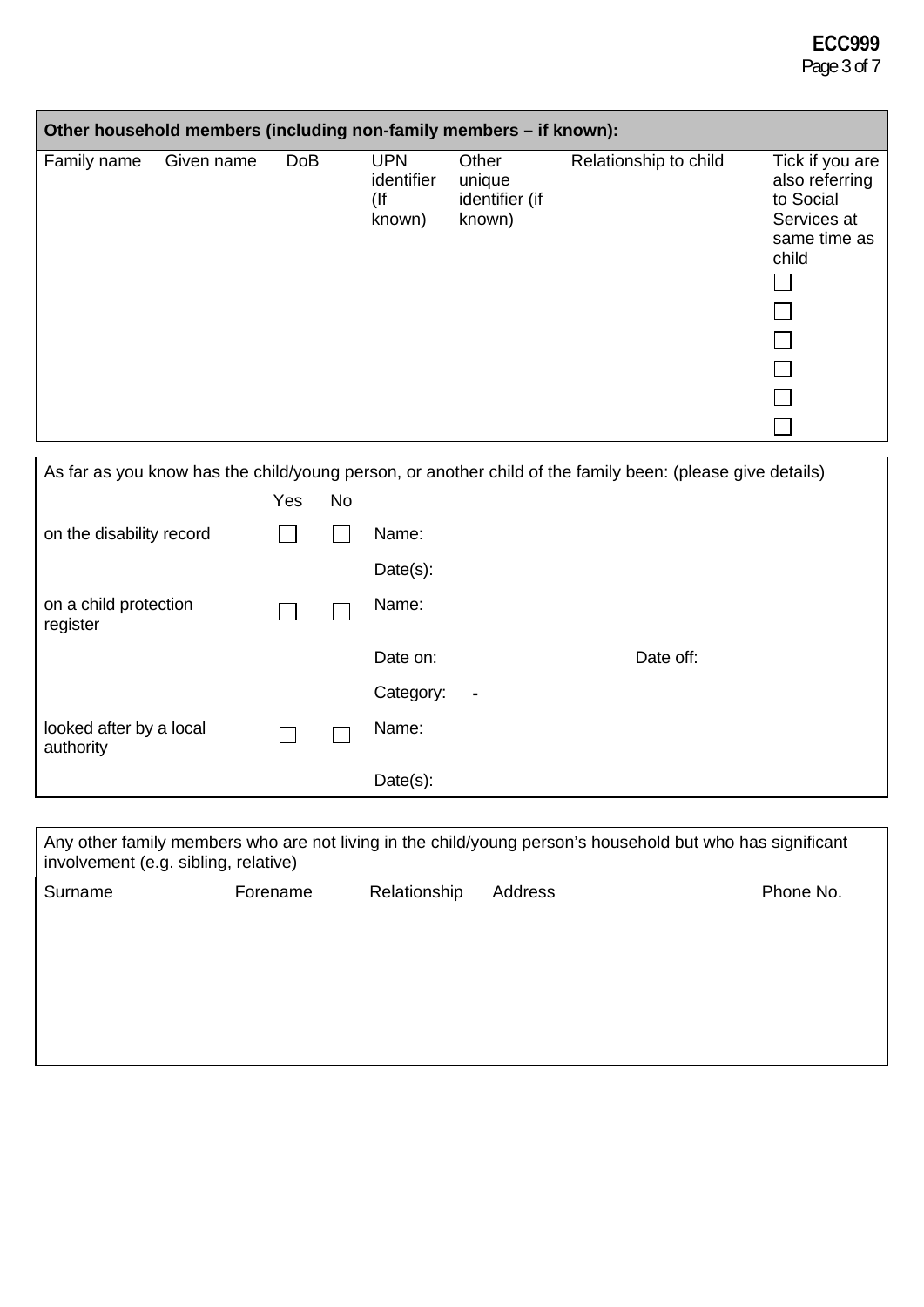### **ECC999**  Page 4 of 7

| Agencies involved with the child. Please complete if currently involved with family. You do not need to<br>contact other agencies, social services will do so if necessary. |             |           |                                                                                                                         |  |
|-----------------------------------------------------------------------------------------------------------------------------------------------------------------------------|-------------|-----------|-------------------------------------------------------------------------------------------------------------------------|--|
| <b>Agency</b>                                                                                                                                                               | <b>Name</b> | Phone No. | If a common<br>assessment has<br>been completed &<br>permission has<br>been given for it to<br>be shared please<br>tick |  |
| GP                                                                                                                                                                          |             |           |                                                                                                                         |  |
| <b>Health Visitor</b>                                                                                                                                                       |             |           |                                                                                                                         |  |
| <b>Nursery</b>                                                                                                                                                              |             |           |                                                                                                                         |  |
| School                                                                                                                                                                      |             |           |                                                                                                                         |  |
| <b>Education Welfare Officer</b>                                                                                                                                            |             |           |                                                                                                                         |  |
| <b>School Nurse</b>                                                                                                                                                         |             |           |                                                                                                                         |  |
| <b>Community Paediatrician</b>                                                                                                                                              |             |           |                                                                                                                         |  |
| <b>Dentist</b>                                                                                                                                                              |             |           |                                                                                                                         |  |
| Child and Family Consultation<br>Service                                                                                                                                    |             |           |                                                                                                                         |  |
| Police                                                                                                                                                                      |             |           |                                                                                                                         |  |
| Youth Offending Team                                                                                                                                                        |             |           |                                                                                                                         |  |
| Other                                                                                                                                                                       |             |           |                                                                                                                         |  |

#### **PART 2 REASON FOR REFERRAL**

Please give your reasons for referral/request for services (please continue on separate sheet as necessary)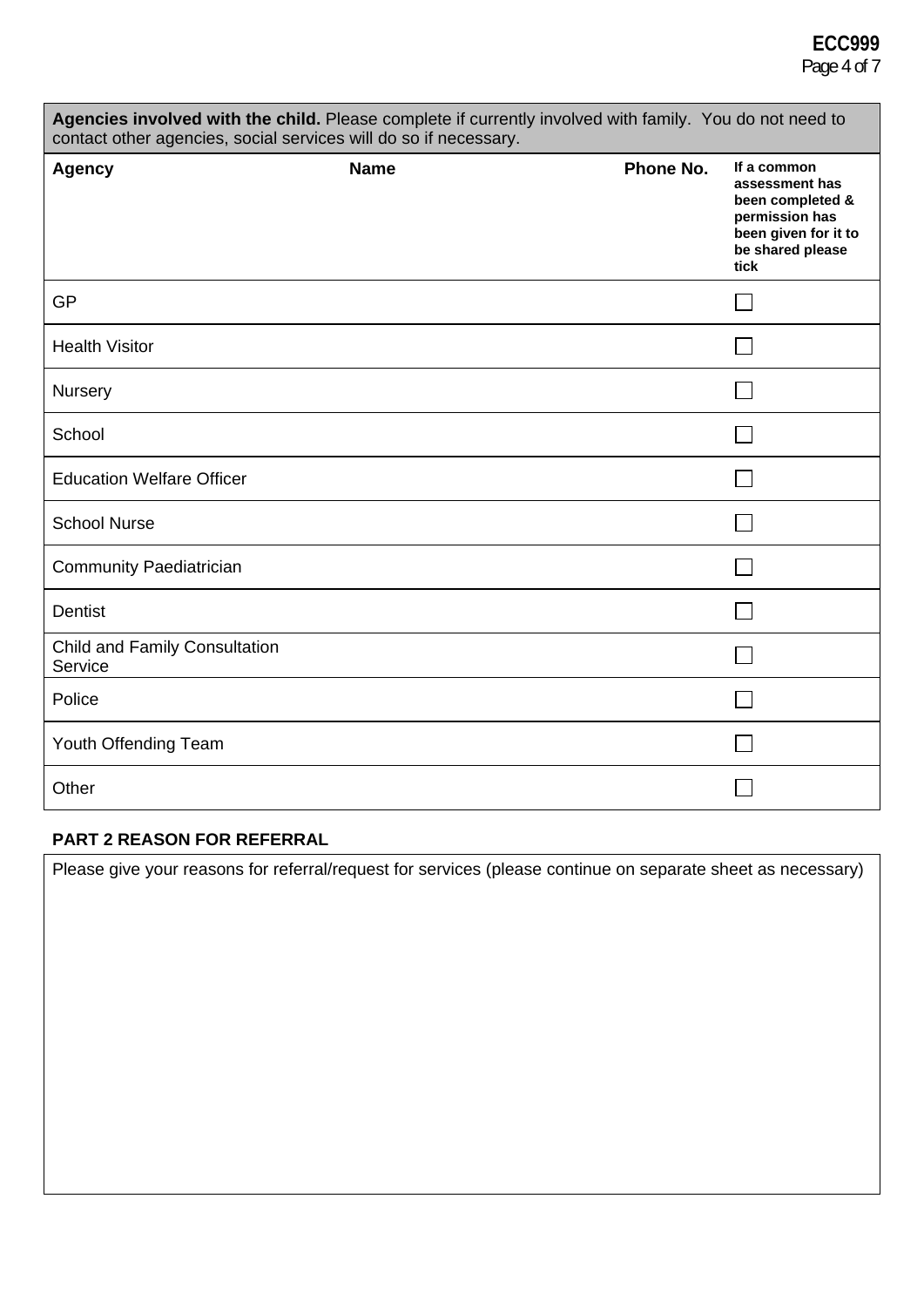## **ECC999**

Page 5 of 7

| Awareness of referral (The child/young person and parents/carers should be made aware of your intention to<br>make a referral to Social Services, unless there is a specific reason for this being inappropriate, e.g. risk of<br>significant harm) |              |       |                                                         |                                      |
|-----------------------------------------------------------------------------------------------------------------------------------------------------------------------------------------------------------------------------------------------------|--------------|-------|---------------------------------------------------------|--------------------------------------|
| Is the parent/carer aware of the<br>Yes l<br>referral?                                                                                                                                                                                              |              | No L  | $No$ $\Box$<br>Is child/young person<br>Yes l<br>aware? |                                      |
| Has the parent, carer (or                                                                                                                                                                                                                           | Parent/carer | Yes l | No                                                      | If No consent please give reason for |
| young person if competent)<br>given consent to the<br>referral?                                                                                                                                                                                     | Young person | Yes l | No l                                                    | this being inappropriate             |

#### **PART 3: REFERRER'S DETAILS**

 $\blacksquare$ 

| <b>Referred by</b>    |                                                                                                                           |               |  |  |  |  |
|-----------------------|---------------------------------------------------------------------------------------------------------------------------|---------------|--|--|--|--|
| Agency:               |                                                                                                                           | Name:         |  |  |  |  |
| Address:              |                                                                                                                           |               |  |  |  |  |
|                       |                                                                                                                           |               |  |  |  |  |
| Post<br>Code          | Phone No.                                                                                                                 | Email address |  |  |  |  |
|                       | Date of any previous referral to Social Services if relevant                                                              |               |  |  |  |  |
|                       | What services are you or your organisation are already providing to the child/young person or family?                     |               |  |  |  |  |
|                       |                                                                                                                           |               |  |  |  |  |
|                       | Have you completed a Common Assessment concerning this child/young person? Yes $\Box$ No $\Box$ (if<br>yes please attach) |               |  |  |  |  |
|                       | Any safety issues to be aware of? Yes $\Box$ No $\Box$                                                                    | unknown       |  |  |  |  |
| If yes please specify |                                                                                                                           |               |  |  |  |  |
|                       |                                                                                                                           |               |  |  |  |  |
| Completed by:         |                                                                                                                           |               |  |  |  |  |
|                       |                                                                                                                           |               |  |  |  |  |
|                       |                                                                                                                           |               |  |  |  |  |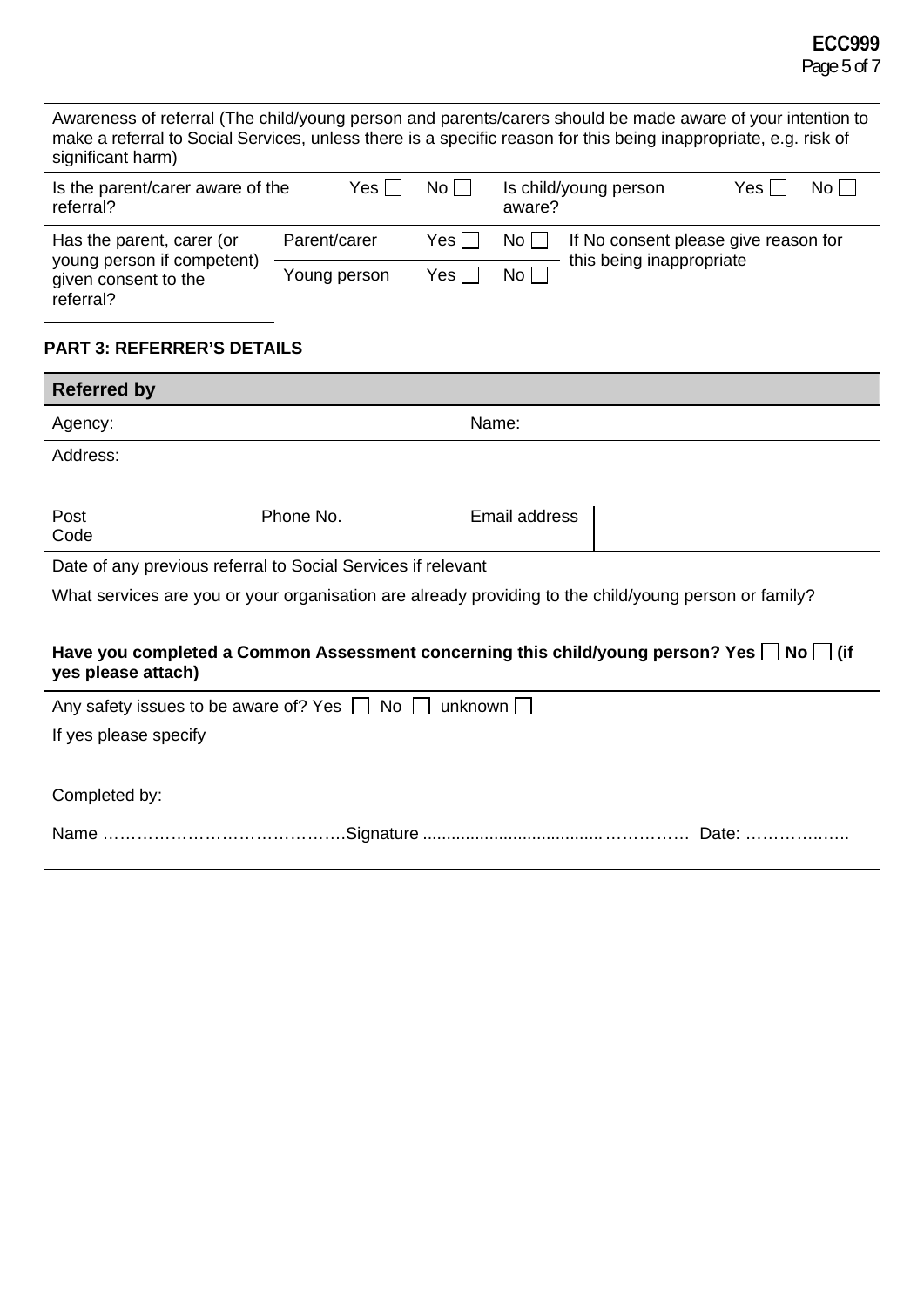#### **PART 4: TO BE COMPLETED BY ECC STAFF ONLY**

#### **Action by Social Care Direct**

Date Received by Social Care Direct

SWIFT Record number:

Date sent to children's operational team:

#### **Action by Children's operational team**

Date Received by Children's operational team

Decision by Team Manager on referral: NFA Initial Assessment Initial Assessment

Date referral acknowledged

Date outcome of referral notified to referrer (if different)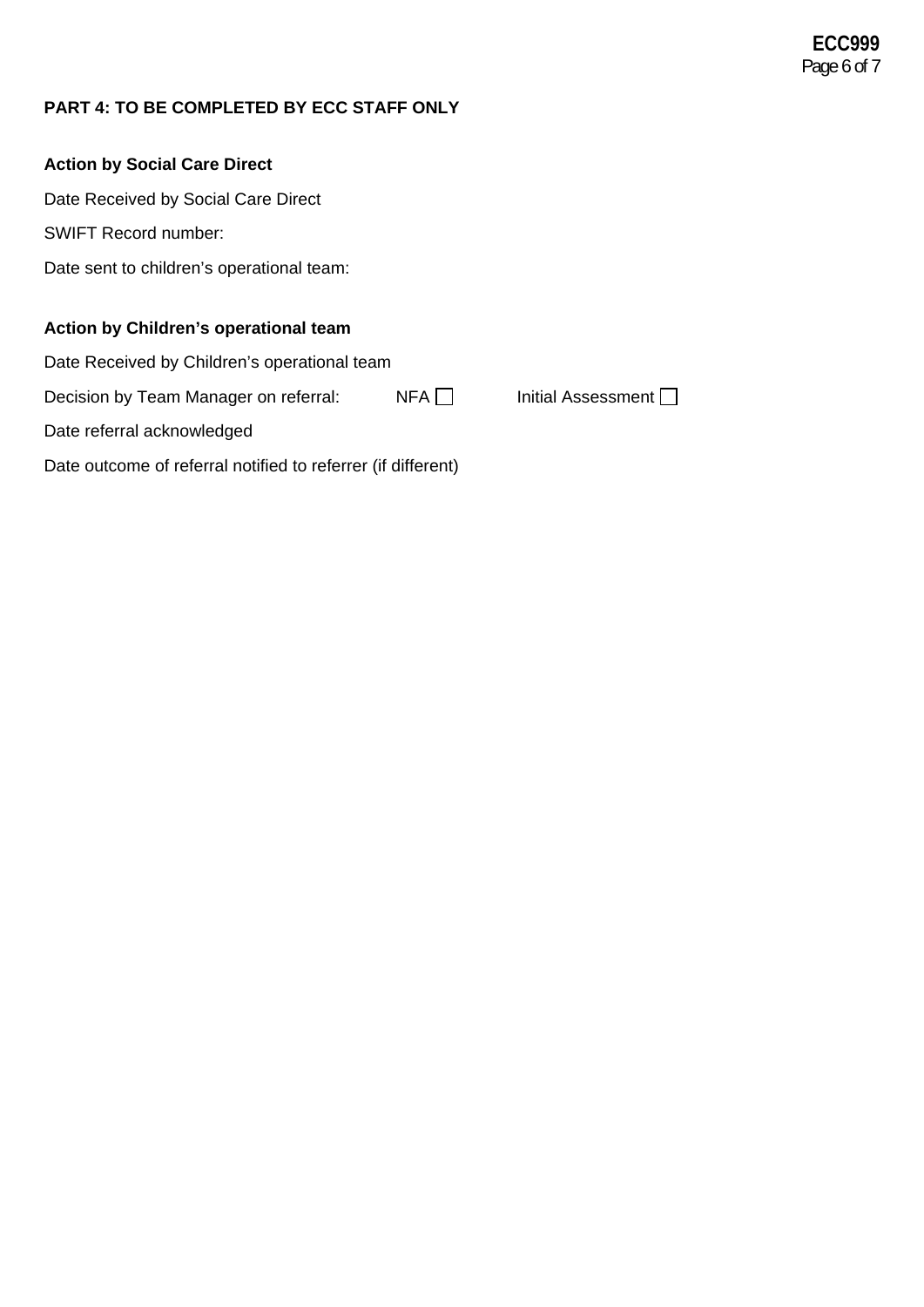#### **PART 5: TO BE COMPLETED BY ECC OPERATIONAL TEAM, DETACHED AND SENT TO THE REFERRER**

Date:

Referrers Name: Referrer's Address:

Dear Colleague

**Concerning**: (Child's/young person's name)

**Address**: (Child's/young person's address)

**Referred on** (Referral date)

Thank you for your referral. I am writing to confirm the outcome of your referral.

| Decision on referral:     |                 |  |
|---------------------------|-----------------|--|
| $NFA$ $\Box$              | Reason for NFA: |  |
| <b>OR</b>                 |                 |  |
| Initial Assessment $\Box$ |                 |  |
| Date of decision          |                 |  |

**Contacts for further inquiries about this referral:** 

 $\Box$  The social worker who should be contacted about this matter is

OR

 $\Box$  There is no allocated social worker in this case. Any further inquiries should be directed to (name and contact details)

Signed .........................................................................................

Team Manager Name

Team Manager Contact Details